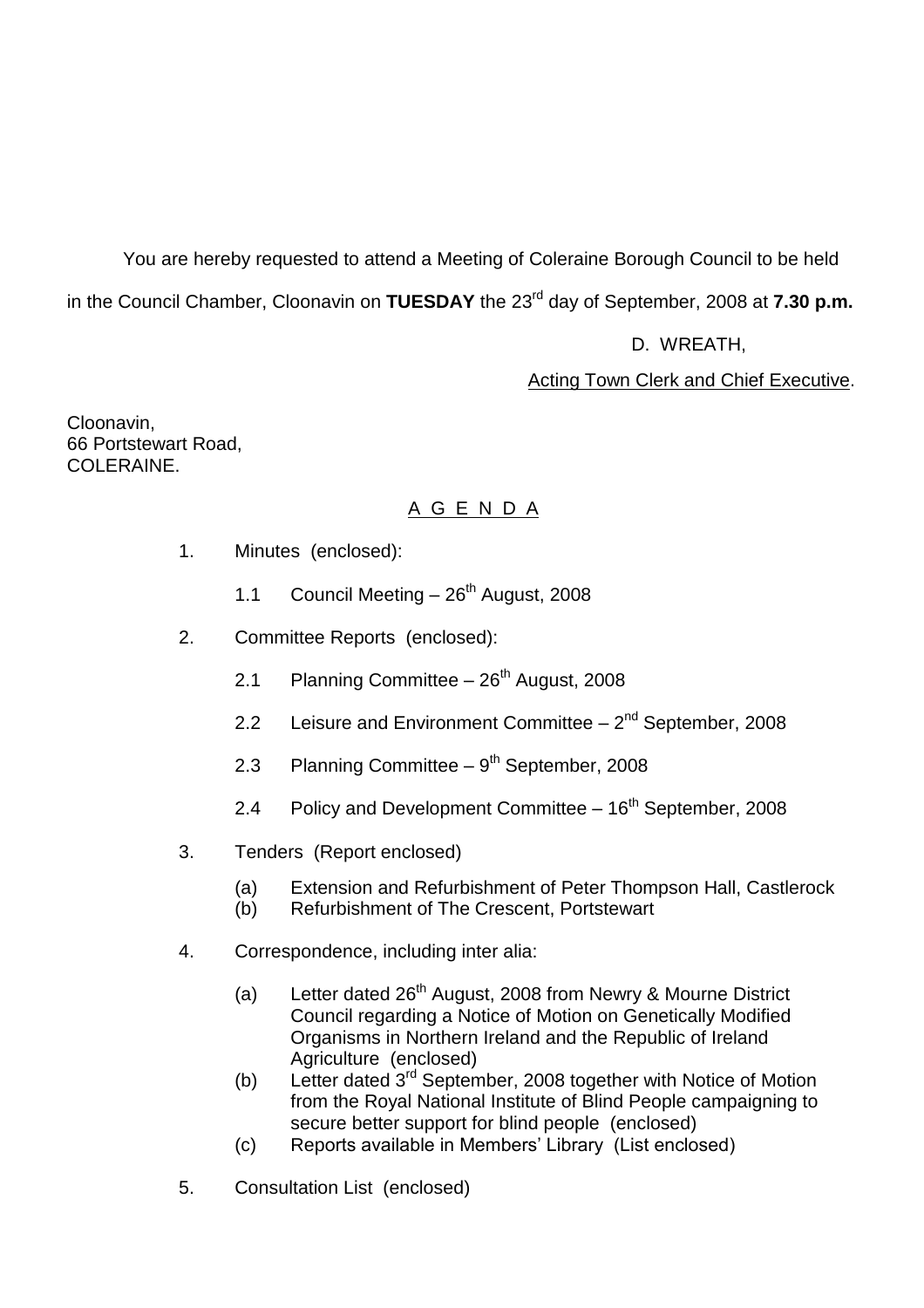6. Documents for Sealing

# **Enclosed for Information:**

- (1) Letter dated  $1<sup>st</sup>$  September, 2008 regarding the bringing together of Age Concern Northern Ireland and Help the Aged in Northern Ireland to create a new charity
- (2) Letter dated  $11<sup>th</sup>$  September, 2008 from firmus energy regarding their gas prices
- (3) Letter dated  $16<sup>th</sup>$  September, 2008 from Rivers Agency regarding Flooding Emergency Arrangements
- (4) Minutes of the Northern Health and Social Services Council dated 4<sup>th</sup> June, 2008
- (5) Minutes of the 346<sup>th</sup> Meeting of the Northern Ireland Housing Council held on 14<sup>th</sup> August, 2008
- (6) NILGA:
	- (a) News  $-$  August 2008
	- (b) RPA Newsletter –August 2008
- (7) The William Keown Trust Newsletter –June 2008
- (8) Northern Health and Social Services Board –Annual Report 2007 2008

To: Each Member of Council. To: Each Member, 2008.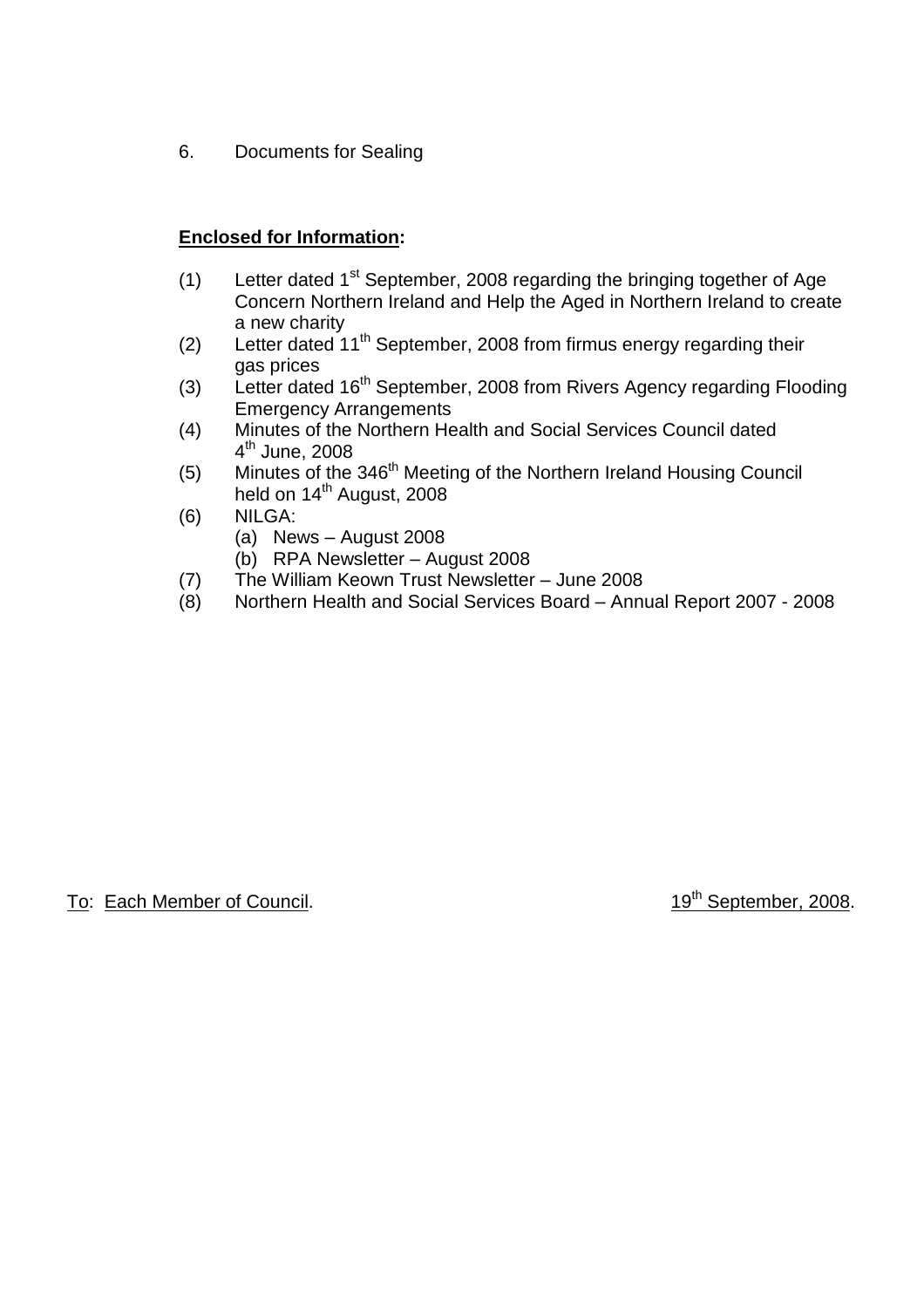#### **COUNCIL MEETING**

Minutes of proceedings of Coleraine Borough Council held in the Council Chamber, Cloonavin, on Tuesday, 26<sup>th</sup> August, 2008.

- **Convened:** As per Notice attached
- **Present:** The Mayor, Councillor D. D. Barbour, in the Chair

The Deputy Mayor, Alderman W. T. Creelman

#### **Aldermen**

E. T. Black (Mrs.) D. McClarty M. T. Hickey (Mrs.) (Items  $1.0 - 7.1$ )

#### **Councillors**

C. S. Alexander (Ms.) T. J. Deans J. M. Bradley B. Fitzpatrick O. M. Church (Mrs.) S. Gilkinson A. S. Cole W. A. King J. J. Dallat R. A. McPherson (Items 1.0 - 7.0)

- 
- **Officers in** Acting Town Clerk and Chief Executive, Director of Attendance: Corporate Services, Director of Leisure Services, Head of Development Services (Items 1.0 – 8.0), Head of Administrative Services, Leisure Services Officer (Services) (Items 1.0 –8.0) and Administrative Assistant
- **Apologies:** Councillors Mrs. Johnston and McLaughlin

# **1.0 CHAIRMAN'S REMARKS**

The Mayor welcomed Alderman McClarty back to Council after his illness and extended Council's best wishes for a speedy recovery to Councillor McLaughlin, following his stay in hospital.

#### **2.0 MINUTES**

The Minutes of the Council Meeting of 22<sup>nd</sup> July, 2008 were confirmed and signed.

Matters arising:

| 2.1 | Councillor Cole - Attendance | Members noted that Councillor Cole's attendance<br>at the Council Meeting on 22 <sup>nd</sup> July, 2008 had not<br>been recorded; the minutes would be amended<br>accordingly. |
|-----|------------------------------|---------------------------------------------------------------------------------------------------------------------------------------------------------------------------------|
|-----|------------------------------|---------------------------------------------------------------------------------------------------------------------------------------------------------------------------------|

#### **3.0 COMMITTEE REPORT**

3.1 Planning Committee The Chairman, Councillor King, moved the adoption of the Planning Committee Report; this was duly seconded by Councillor Dallat and agreed.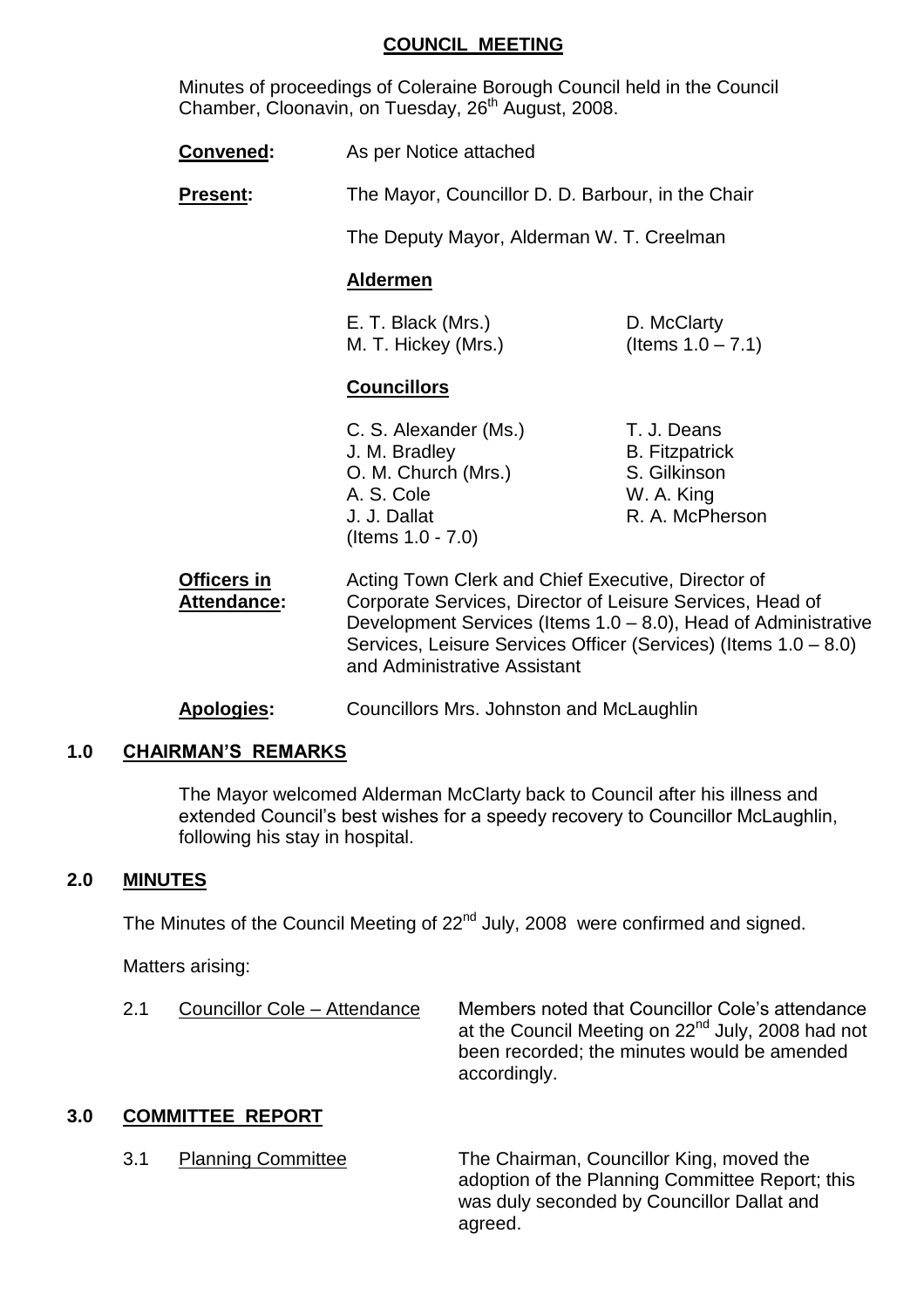# **4.0 LAND AND PROPERTY**

It was agreed that this item be considered 'In Committee' at the end of the meeting.

# **5.0 TECHNICAL SERVICES REPORT**

The Report of the Director of Technical Services was considered (previously supplied).

Matters arising:

5.1 Biodiversity Officer Project Members noted information on the proposal for a joint application for two Biodiversity Officers to cover the Coleraine, Limavady and Ballymoney areas, as contained in the report.

> The total cost of the project for three years would be £297,889 with 75% funding from NIEA. The contribution required from each Council would be £8,275 per annum for the three year period.

Agreed:

That Council join with Limavady and Ballymoney Councils to progress the funding bid for two Biodiversity Officer posts to cover the three council areas.

In response to members' queries, the Acting Town Clerk and Chief Executive confirmed that the figures cited would cover all aspects of costs for the two posts.

# **6.0 LEISURE SERVICES REPORT**

Consideration was given to the Report of the Director of Leisure Services.

Matters arising:

6.1 Portrush 'Beach Party' 2008 The Director of Leisure Services presented his report on the management of this concert and highlighted various issues viz:

- Is East Strand Car Park a suitable venue?
- What type of concerts, all or mainstream only?
- Should Council invite expressions of interest from all Promoters rather than just one or two?
- Should Council's Special Events Working Group be involved in processing applications for concerts before Council makes a final decision?

The Head of Development Services then appraised members of the results of the post-event survey with members of the trade in Portrush viz: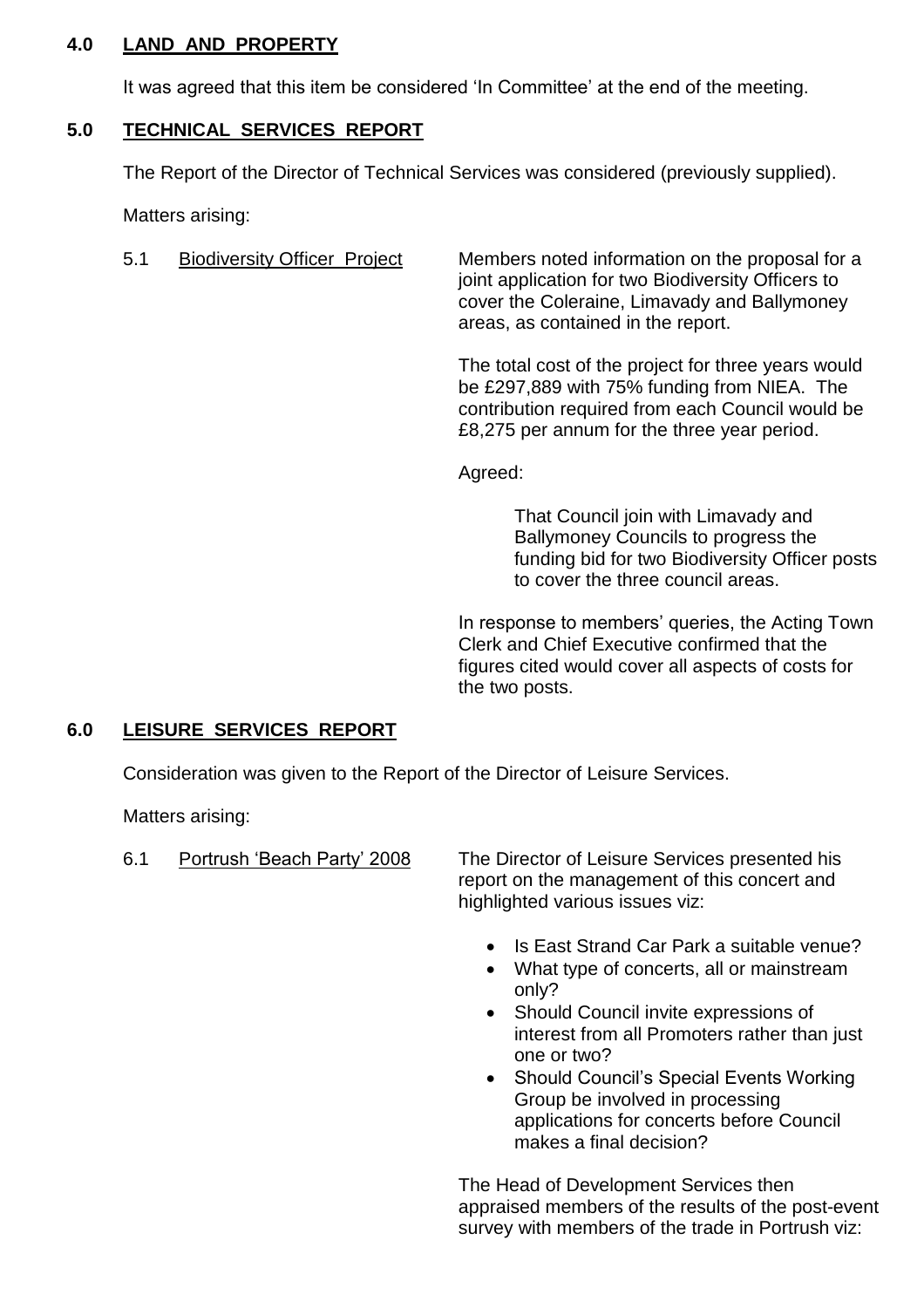|     |                                  | (i)     | the majority of respondees were not in<br>favour of a 'Beach Party' type event in<br>future;                                                                                                                                                                                                                              |
|-----|----------------------------------|---------|---------------------------------------------------------------------------------------------------------------------------------------------------------------------------------------------------------------------------------------------------------------------------------------------------------------------------|
|     |                                  | (ii)    | the majority of respondees were in favour of<br>a more 'middle of the road' event which<br>would attract a more mature audience.                                                                                                                                                                                          |
|     |                                  |         | Following discussion, it was agreed:                                                                                                                                                                                                                                                                                      |
|     |                                  |         | That the Promoter of the Beach Party 2008<br>event be invited to address Council at a<br>future meeting, at which the issues raised<br>by the Director of Leisure Services could be<br>addressed.                                                                                                                         |
| 6.2 | <b>Garvagh Sports Hall -</b>     | Agreed: |                                                                                                                                                                                                                                                                                                                           |
|     | <b>Select List</b>               |         | That Council accept the Consultant's<br>recommendations for Contractors to be<br>invited to tender for work at Garvagh Sports<br>Hall, as detailed in the report.                                                                                                                                                         |
| 6.3 | <b>Macosquin Playing Fields</b>  |         | Consideration was given to information on this<br>topic, as contained in the report.                                                                                                                                                                                                                                      |
|     |                                  |         | It was proposed by Councillor Bradley, seconded<br>by Councillor King and agreed:                                                                                                                                                                                                                                         |
|     |                                  |         | That Council purchase temporary changing<br>accommodation for Macosquin playing<br>fields and investigate the possibility of<br>upgrading the pitch at a future date.                                                                                                                                                     |
| 6.4 | <b>Portrush Harbour Licences</b> |         | The Director of Leisure Services reported that<br>annual licensing of boats using Council's harbours<br>for commercial gain would allow Council to<br>regulate and manage such boats to ensure that<br>they met all Maritime and Coastguard Agency<br>guidelines and had all necessary insurance and<br>safety equipment. |
|     |                                  |         | Following a period of discussion, it was agreed:                                                                                                                                                                                                                                                                          |
|     |                                  |         | That a small number of annual licences be<br>issued to those who wished to operate from<br>Council facilities for commercial gain, as<br>detailed in the report. A nominal fee of £25<br>would be charged to Council berth holders<br>and £50 to any person who did not hold a<br>mooring in any Council harbour.         |
|     |                                  |         | Members noted that all licensed boat owners<br>would have the opportunity to advertise on the                                                                                                                                                                                                                             |

would have the opportunity to advertise on the community notice board when it became available; until then, the status quo would be maintained.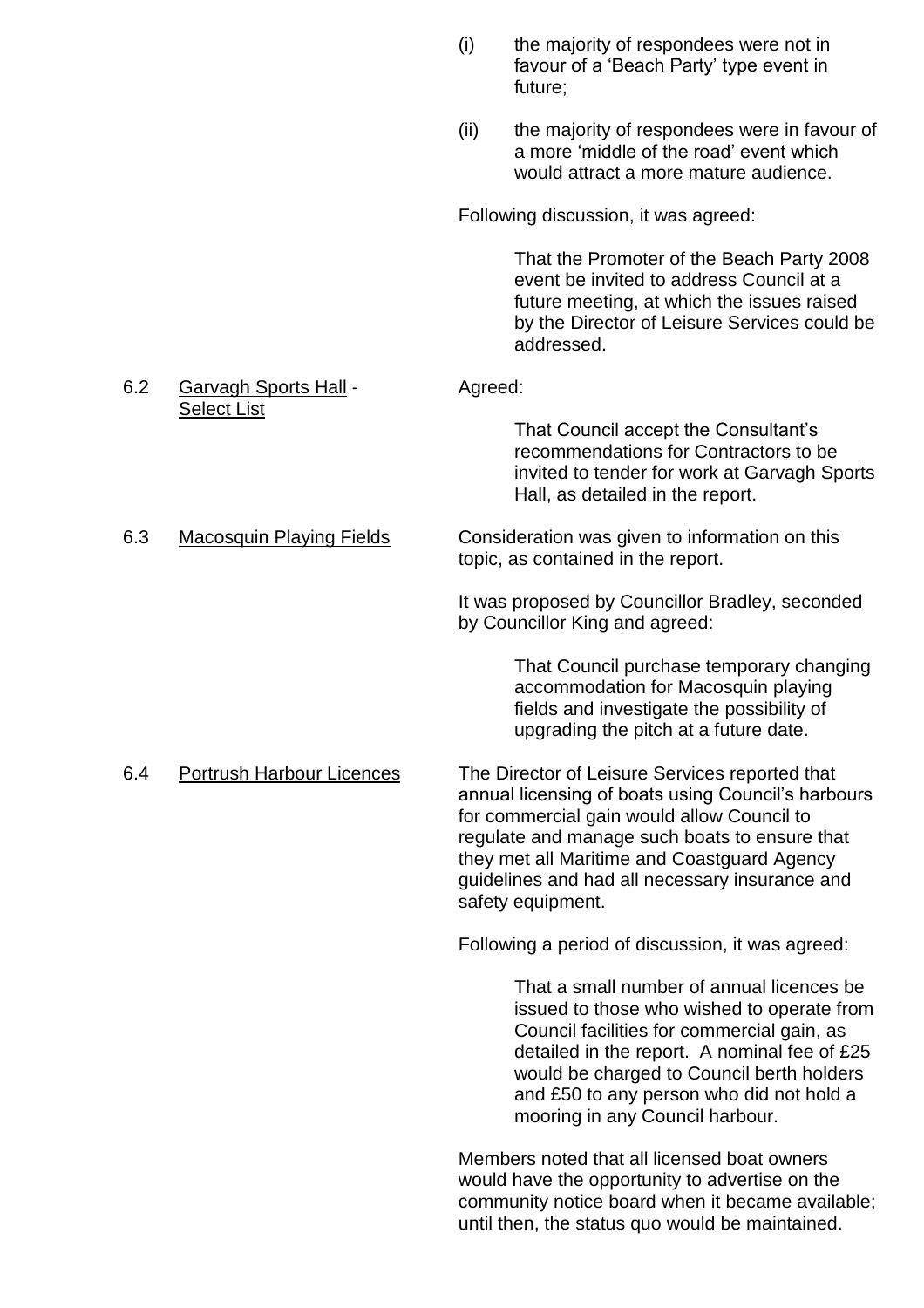Dhu Caravan Park, Portrush

| <b>Contractor</b>                             | <b>Firm Price</b><br><b>Tender Amount</b> |
|-----------------------------------------------|-------------------------------------------|
| J Kennedy & Co (Contractors) Ltd., Coleraine  | £844,912.00                               |
| McCloskey & O'Kane Building Co Ltd., Limavady | £857,400.00                               |
| T & A Kernoghan Ltd, Newtownabbey             | £887,600.00                               |
| Martin & Hamilton, Ballymena                  | £889,885.00                               |
| Harte & Eakin, Coleraine                      | £897,938.13                               |
| MSM (Contracts) Ltd., Portadown               | £928,829.06                               |
| C J Dillon & Sons, Ballymena                  | £948,000.00                               |
| JPM Contracts Ltd., Dungiven                  | £967,000.00                               |
| David Patton & Sons, Ballymena                | £977,700.00                               |

The lowest tender from J Kennedy & Co (Contractors) Ltd, Coleraine, for the sum of £884,912.00 was inclusive of provisional estimates for Mechanical Installation at £187,500.00 and Electrical at £87,000.00

Tenders from the Sub-Contractors in respect of these had been received and analysed by Cogan & Shackleton viz:

#### Mechanical Engineering Services Installation

| <b>Contractor</b>                         | <b>Amount</b> |
|-------------------------------------------|---------------|
| P & H Services Mechanical Ltd., Coleraine | £329,907.00   |
| Devlin Mechanical Ltd., Toomebridge       | £365,141.00   |
| Blackbourne Electrical Co Ltd., Antrim    | £386,378.91   |
| Litton Group Ltd., Lisburn                | £387,050.00   |
| Stothers M & E Ltd., Belfast              | £400,814.00   |
| Rotary Services Ltd., Londonderry         | £405,031.00   |

#### Electrical Engineering Services Installation

| <b>Contractor</b>                         | <b>Amount</b> |
|-------------------------------------------|---------------|
| H M Electrics Ltd., Maghera               | £114,849.00   |
| Braid Electrical Services Ltd., Ballymena | £120,721.00   |
| Rotary Services Ltd., Belfast             | £125,326.94   |
| Dowds Electrical, Ballymoney              | £131,592.00   |
| Stothers M & E Ltd., Belfast              | £136,654.00   |
| Blackbourne Electrical Co Ltd., Antrim    | £138,394.00   |
| <b>RED Electrics Ltd., Newtownabbey</b>   | £144,246.00   |

Following adjustments in the main building works to take account of the higher than expected subcontractors' tenders, it was recommended that the contract be awarded to J. Kennedy & Co. (Contractors) Ltd. for a total contract price of £914,168.00, the original budget target having been £900,000.

In response to members' queries and concerns at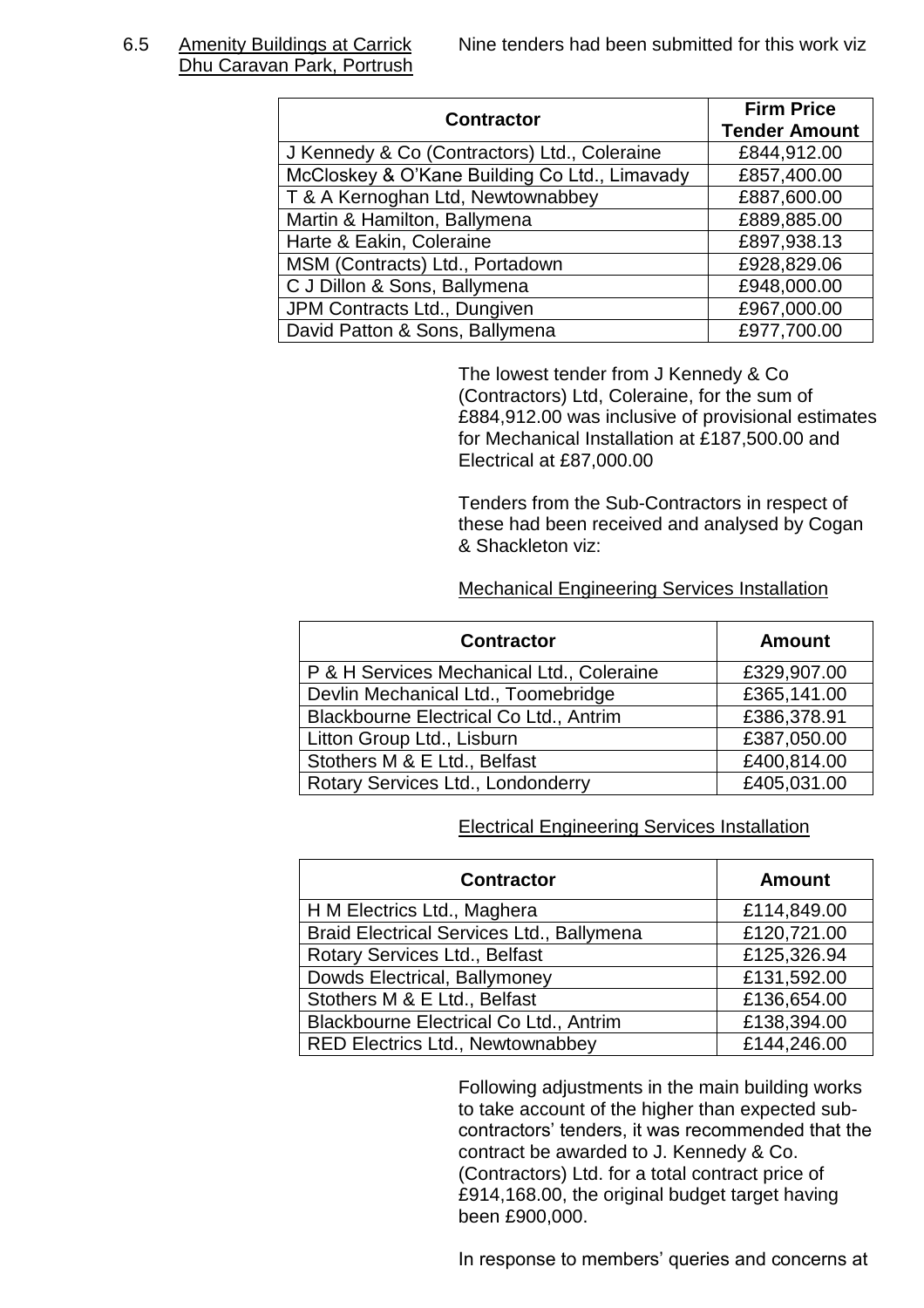the cost of tenders submitted for the amenity buildings, Mr. J. Smith, Cogan & Shackleton and Mr. G. Williamson, Brian Canavan Associates, were invited to respond. Mr. Smith's comment was that, while civil engineering and building costs had stabilized, mechanical and electrical costs had continued to rise.

Following a period of discussion, it was agreed:

That the contract be awarded to J. Kennedy & Co. (Contractors) Ltd. for a total contract price of £914,168.00.

6.6 Request for Assistance - Members noted that the Garvagh Clydesdale and Garvagh Clydesdale and Vintage Vehicle Club Annual Show would be held

> It was proposed by Councillor Cole, seconded by Councillor Mrs. Church and agreed:

> > That Council contribute £1,300 to the Garvagh Clydesdale and Vintage Vehicle Club.

# **7.0 THE COLERAINE-ZOMBA CONNECTION**

Consideration was given to the report of the Head of Administrative Services (previously supplied) and it was agreed:

That Mr. Alex Mdooko, Chief Executive of Zomba City Assembly, be invited on a working visit to Coleraine and that the administrative grant of £980 received by Council from the scholarship for Mr. Fred Nankuyu, be used to cover his travel costs.

# **8.0 FREEDOM OF THE BOROUGH CEREMONIES**

Consideration was given to the report of the Acting Town Clerk and Chief Executive on Freedom of the Borough Ceremonies (previously supplied).

An extended period of discussion ensued during which members expressed concern at the proposed frequency of ceremonies and requested more information from proposers on the relative merits of the organisations being considered.

It was then proposed by Councillor Mrs. Church and seconded by Councillor King:

That Council commence with the Territorial Army on 25<sup>th</sup> October, 2008 and subsequently consider the other applications on an individual basis.

An amendment proposed by Councillor Fitzpatrick failed to find a seconder. The motion was, therefore, agreed.

# **9.0 THE REGIMENTAL ASSOCIATION OF THE ULSTER DEFENCE REGIMENT - LETTER DATED 11TH AUGUST, 2008**

Read letter requesting Council's support for a 'Home-Coming Parade' for the Irish

Vintage Vehicle Club on 6<sup>th</sup> September, 2008.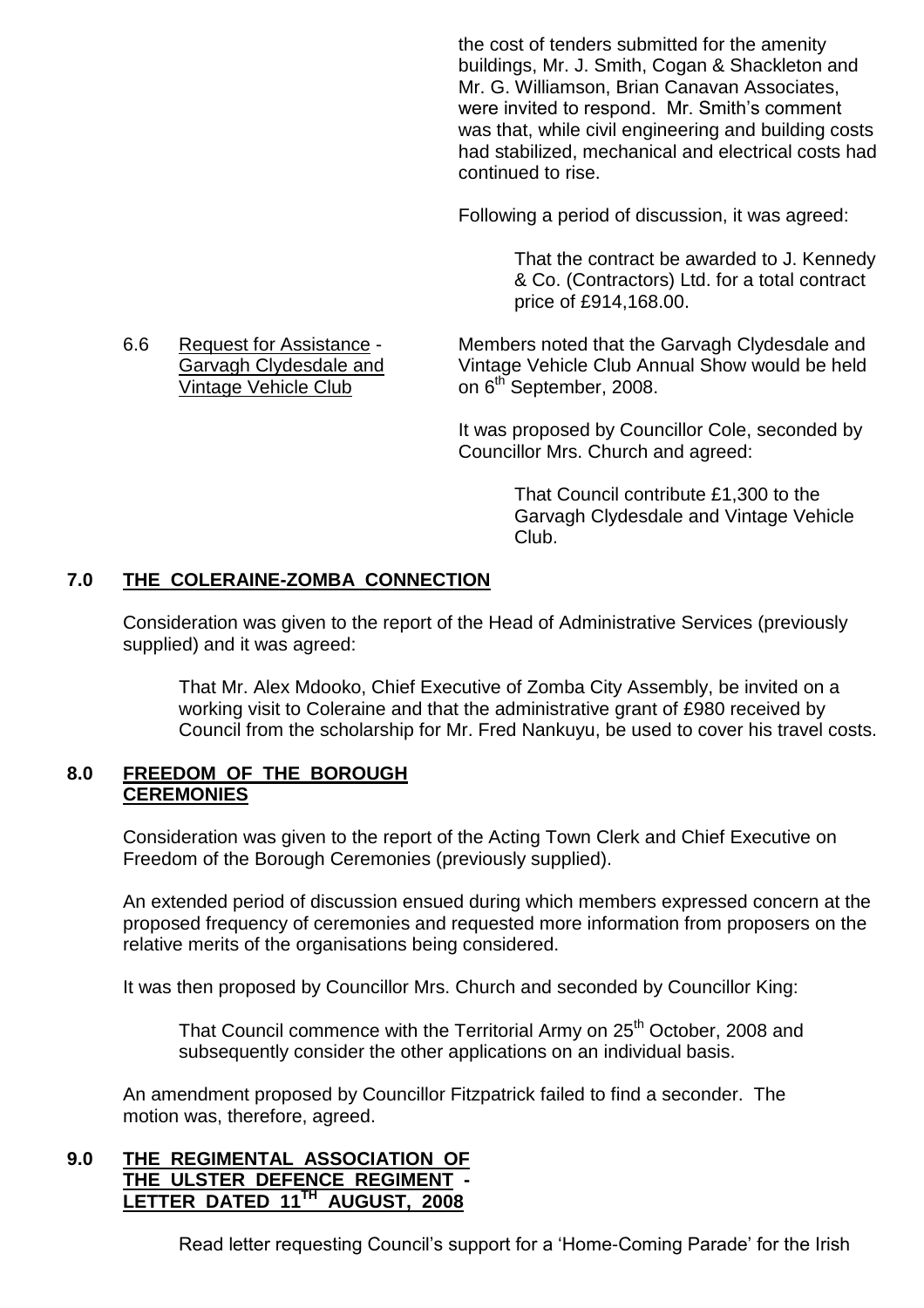Regiments returning from service in Iraq and Afghanistan.

It was proposed by Councillor Fitzpatrick, seconded by Alderman Mrs. Black and agreed:

That Council support the Parade.

# **10.0 CONSUMER COUNCIL - PUBLIC MEETINGS - 27TH/28TH AUGUST, 2008**

Read letter inviting members to public meetings being held to address how the cost of living has been affecting consumers and how they are coping.

Any member interested in attending a meeting was asked to contact the Administrative Officer.

# **11.0 KERRY LIFE EDUCATION LTD. - CONFERENCE - GETTING A GRIP 2008 - 2 ND/3RD OCTOBER, 2008**

Read invitation from Kerry Life Education Ltd. to the 5<sup>th</sup> Irish Conference on Substance and Alcohol misuse at the Malton Hotel, Killarney, Co. Kerry.

Any member interested in attending was asked to contact the Administrative Officer.

# **12.0 REVENUE ACCOUNT QUERIES**

The Acting Chief Executive responded to several queries raised by a member in relation to the revenue account.

# **13.0 DOCUMENTS FOR SEALING**

# Resolved:

That the following documents be sealed:

| 1. | (a) Conveyance/Transfer<br>Lease (With Release)<br>and (Grant of Rights)<br>Lease – (Patio Area)<br>(b) | <b>Coleraine Borough Council with</b><br>Fletchers' Bistro Ltd.<br>55° North, Portrush       |
|----|---------------------------------------------------------------------------------------------------------|----------------------------------------------------------------------------------------------|
| 2. | Contract                                                                                                | <b>EPS Environmental Ltd.</b><br>Leachate Treatment System at<br>Craigahulliar Landfill Site |
| 3. | <b>Cemetery Titles</b>                                                                                  | Grant of Right of Burial – Deeds Register Nos.<br>3440-3454 (inclusive):                     |
|    |                                                                                                         | 2<br>Agherton<br>4<br><b>Ballywillan</b><br>Coleraine<br>5<br>1<br>Kilrea                    |
|    |                                                                                                         | 3<br>Portstewart                                                                             |

Advanced Deed Register No. 0210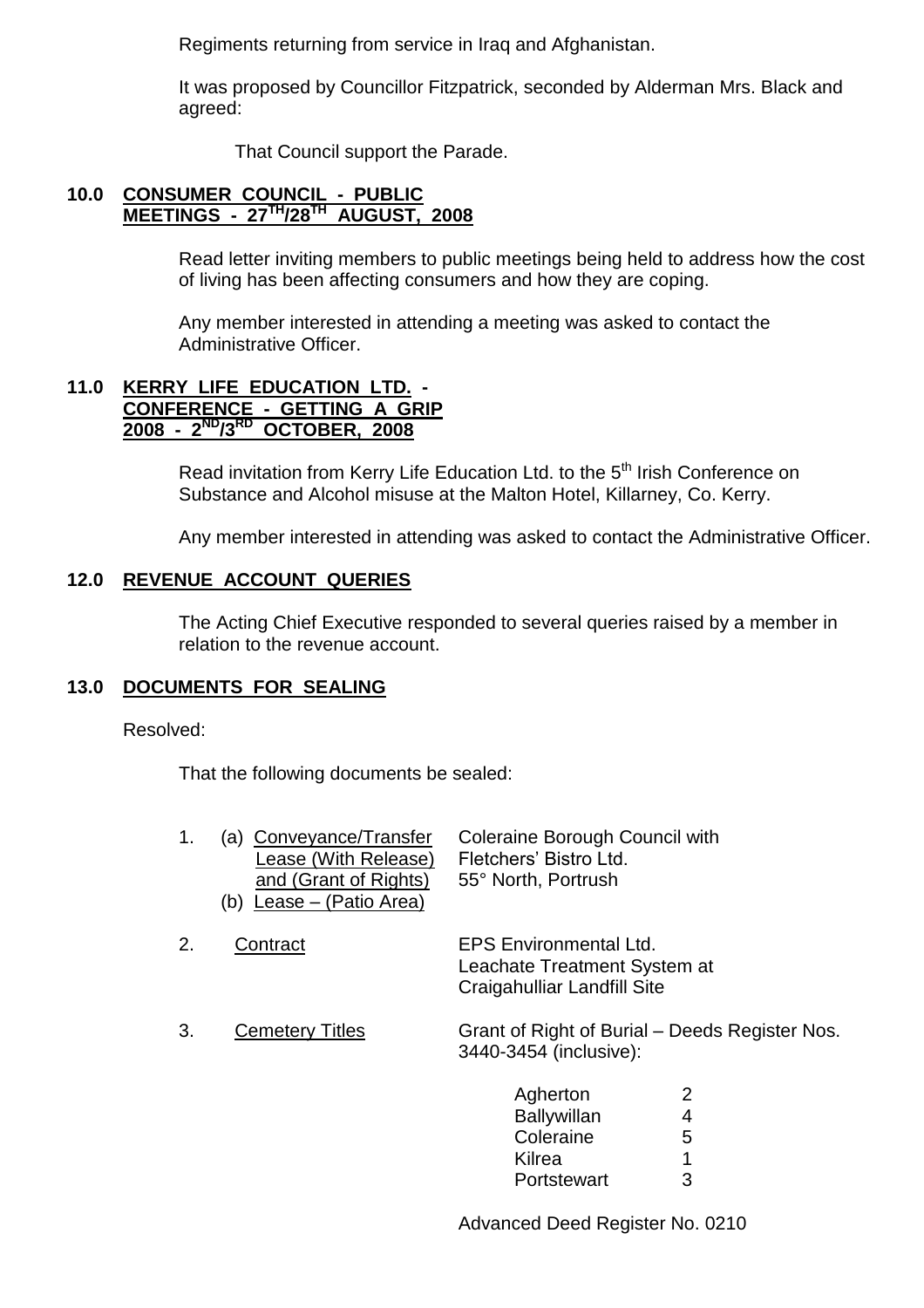| Agherton    |  |
|-------------|--|
| Ballywillan |  |
| Coleraine   |  |
| Portstewart |  |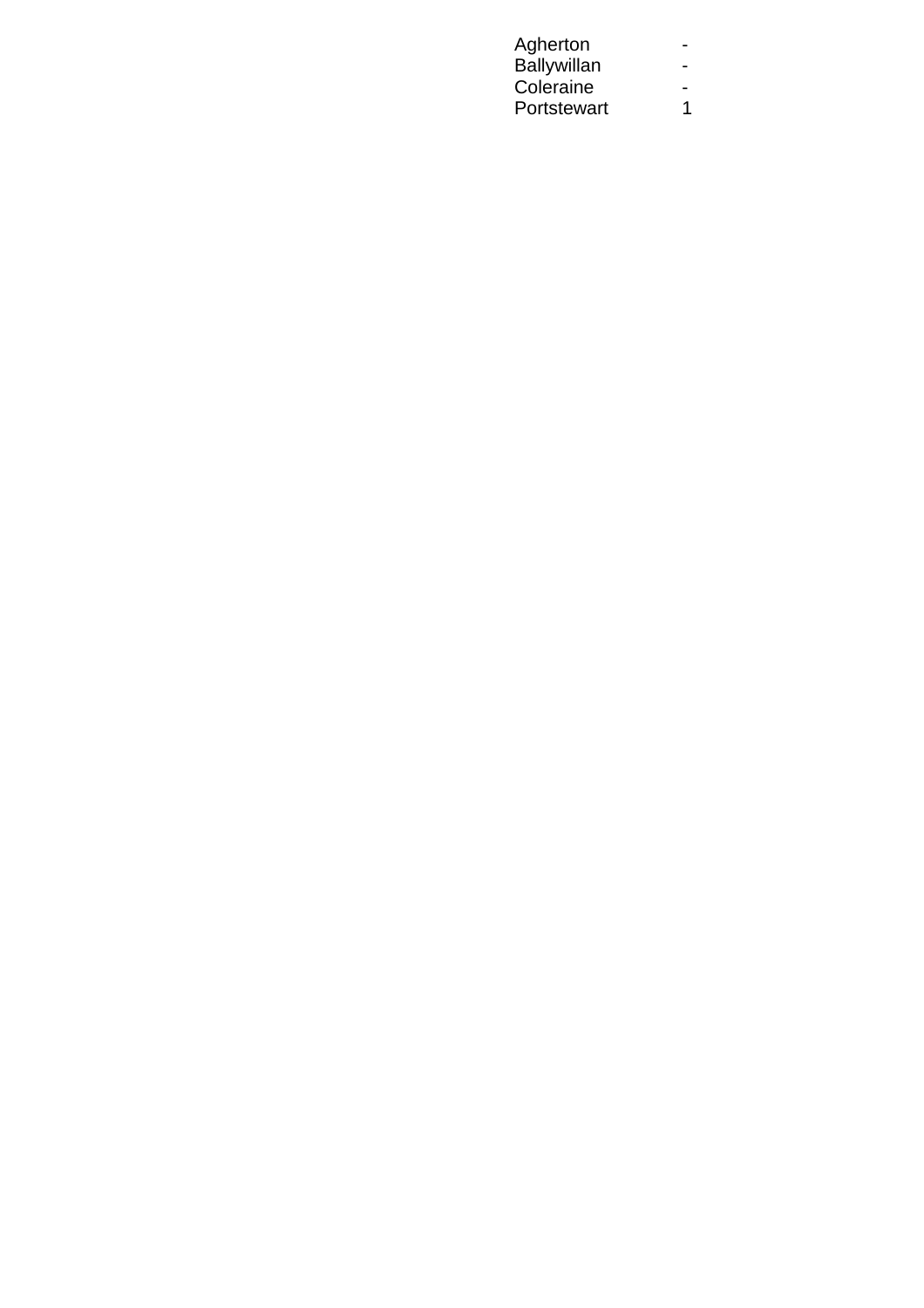# **PLANNING COMMITTEE**

# **26th August 2008.**

| <b>Present:</b>                   | Councillor W. A. King in the Chair                                                                                                                |                                                                                         |  |
|-----------------------------------|---------------------------------------------------------------------------------------------------------------------------------------------------|-----------------------------------------------------------------------------------------|--|
|                                   | The Mayor, Councillor D. D. Barbour                                                                                                               |                                                                                         |  |
|                                   | The Deputy Mayor, Alderman W. T. Creelman                                                                                                         |                                                                                         |  |
|                                   | <b>Aldermen</b>                                                                                                                                   |                                                                                         |  |
|                                   | E. T. Black (Mrs.)<br>D. McClarty<br>W. J. McClure<br>M. T. Hickey (Mrs.)<br>(Items $1.0 - 2.1$ and<br>(Items $1.0 - 2.38$ )<br>$2.24 - 5.1$      |                                                                                         |  |
|                                   | <b>Councillors</b>                                                                                                                                |                                                                                         |  |
|                                   | C. S. Alexander (Ms.)<br>J. M. Bradley<br>(Items $2.2 - 5.1$ )<br>O. M. Church (Mrs.)<br>A. S. Cole                                               | J. J. Dallat<br>T. J. Deans<br><b>B.</b> Fitzpatrick<br>S. Gilkinson<br>R. A. McPherson |  |
| <u>Also in</u><br>Attendance:     |                                                                                                                                                   | Representatives from the Planning Service -<br>Mr. P. Duffy and Mr. G. McClelland       |  |
| Officers in<br><b>Attendance:</b> | Acting Town Clerk and Chief Executive, Administrative<br>Officer, Head of Development Services (Items 1.0 – 2.23)<br>and Administrative Assistant |                                                                                         |  |
| <b>Apologies:</b>                 | Councillors Mrs. Fielding, Hillis, Mrs. Johnston, Leonard,<br>McLaughlin and McQuillan                                                            |                                                                                         |  |

# **1.0 WELCOME**

The Chairman welcomed everyone present to the Meeting including visitors in the public gallery.

# **2.0 PLANNING APPLICATIONS**

A list of one hundred and thirty-five applications was presented for consideration (previously supplied).

# **Applications Deferred from Previous Meeting**

2.1 Application No. D1 C/2005/0208/F Waste transfer and materials recovery facility at Craigmore landfill site, Craigmore Road, Ringsend, Garvagh for Craigmore Landfill and Recycling

The opinion of the Planning Service was to approve both applications.

Following discussion it was proposed by Councillor Ms. Alexander, seconded by Councillor Deans and agreed: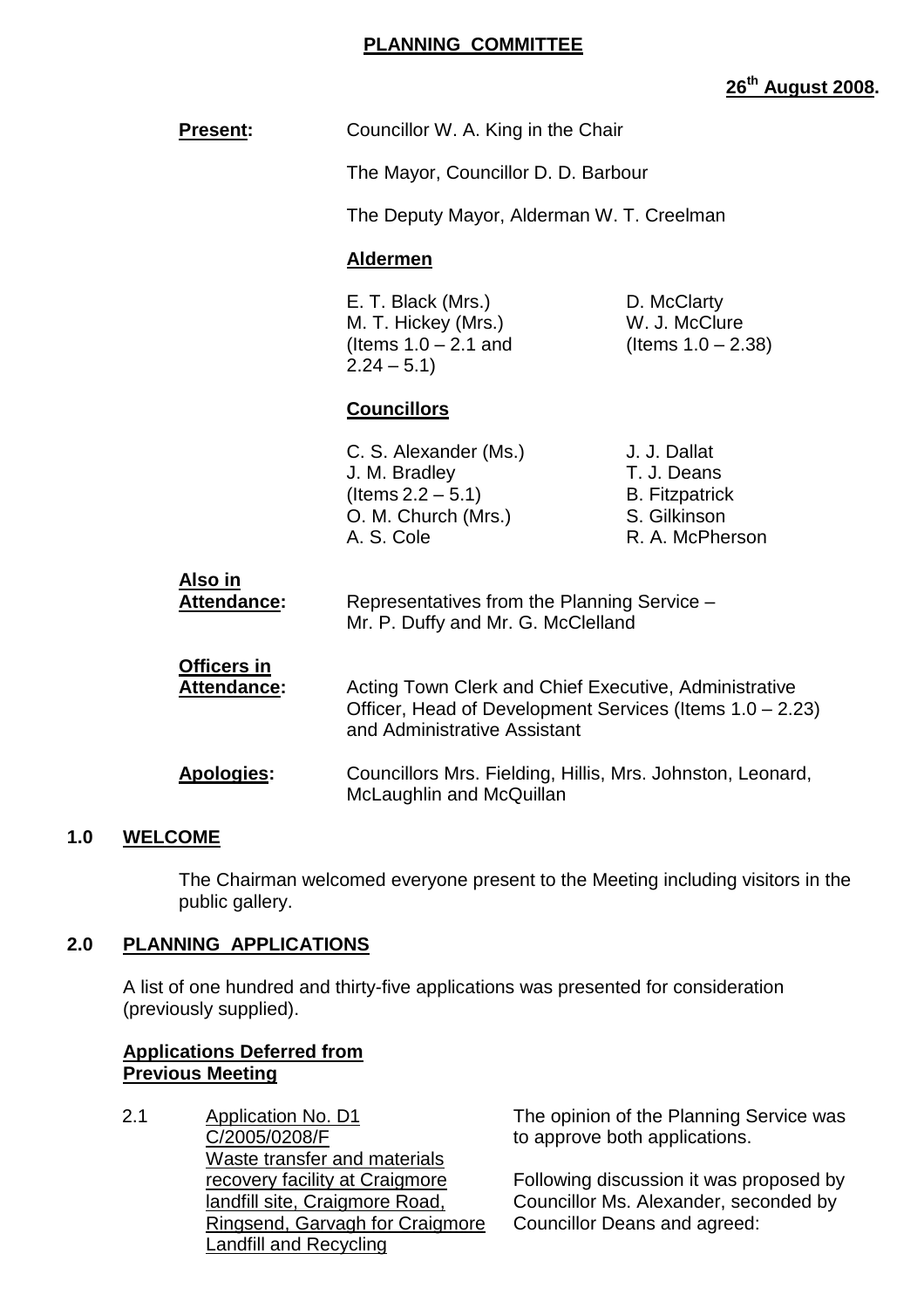Application No. D2 C/2005/1379/F Closure of landfill permitted under planning permission C/383/76 at Craigmore Landfill Site, Craigmore Road, Ringsend for P. Laverty

2.2 Application No. D3 C/2006/1033/F Demolition of 2 no. dwellings to provide 4 no. semi-detached dwellings with associated landscaping and car parking at 6-8 Bushfoot Road, Portballintrae for Mr. S. Sweeney

That Council seek legal advice regarding the possibility of challenging Planning Service's approval of these applications.

Mr. Duffy agreed to hold the applications until the September Planning Meeting as a reply from the Minister for the Environment was still awaited.

The opinion of the Planning Service was to approve.

Following discussion it was proposed by Councillor Ms. Alexander and seconded by Councillor Cole:

> That Council write to the Chief Executive of the Planning Service requesting that the process used for this application be investigated.

2.3 Application No. D4 C/2007/0195/F Proposed re-development of Nos. 62–64 Eglinton Street, Portrush to provide 13 no. apartments for residential purposes at 62-64 Eglinton Street, Portrush for Mr. G. Gordon

2.4 Application No. D5 C/2007/0314/F Demolition of vacant former office building and replace with industrial unit at Nos. 1 and 3 Letterloan Road, Coleraine for G.M.D.A.

2.5 Application No. D6 C/2007/0497/O Site for 2 no. one and a half storey dwellings at 18 Mayboy Road, Boleran, Garvagh for Mr. Clarke

2.6 Application No. D7 C/2007/0677/F Removal of existing shop front and insertion of replacement shop front at 23 Main Street, Portrush for Mrs. P. Niblock

> Application No. D8 C/2007/0726/LB Removal of existing shop front and

The opinion of the Planning Service was to refuse.

The application had now been withdrawn.

The opinion of the Planning Service was to approve.

It was agreed that the application be approved.

The opinion of the Planning Service was to approve.

It was agreed that the application be approved.

The opinion of the Planning Service was to approve both applications.

It was agreed that both applications be approved.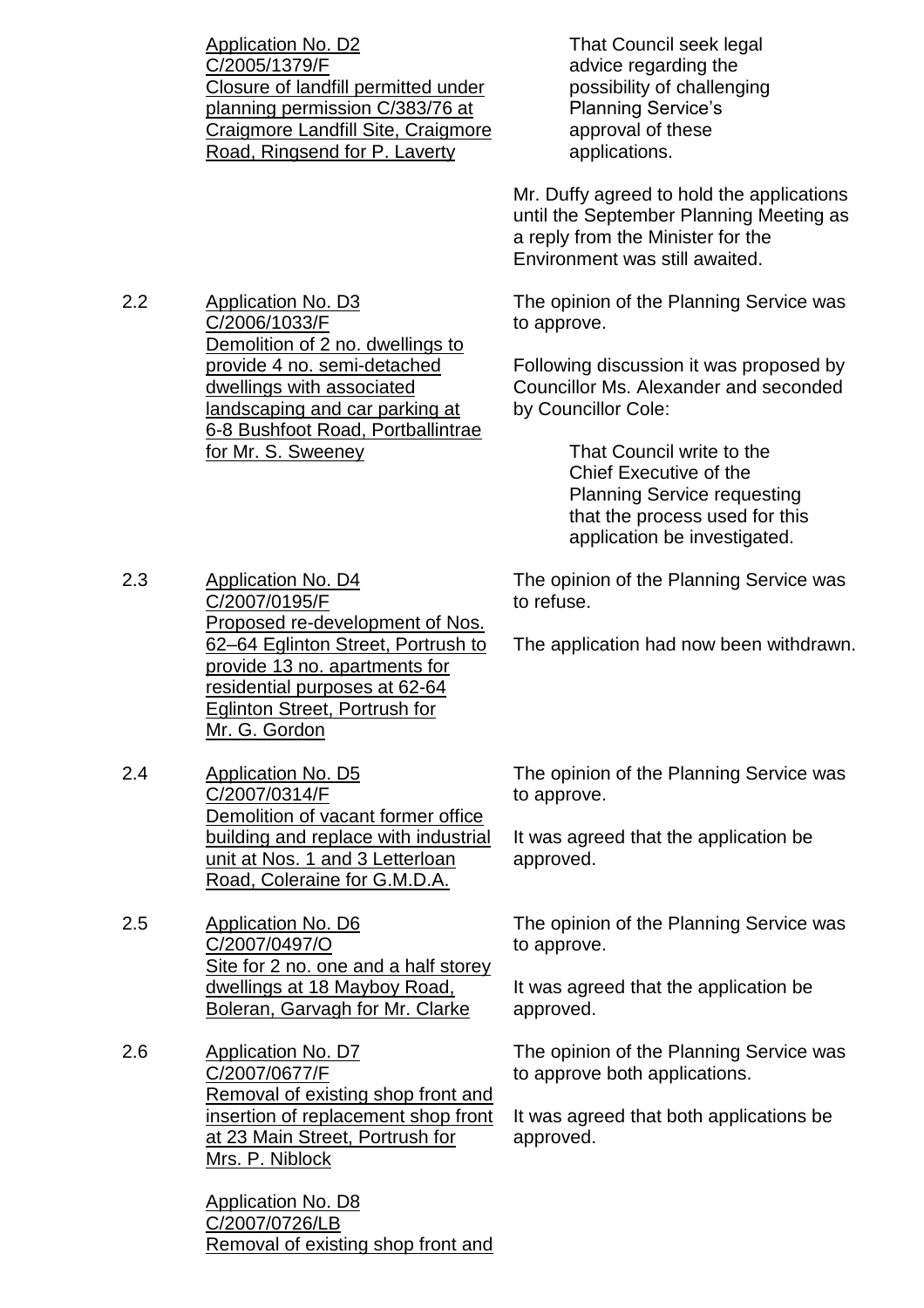insertion of replacement shop front at 23 Main Street, Portrush for Mrs. Niblock

- 2.7 Application No. D9 C/2007/0891/F Existing dwelling to be demolished and 3 no. dwellings erected comprising of 1 no. detached and 2 no. semi-detached dwellings at 29 Hopefield Avenue, Portrush for Mr. B. Thompson
- 2.8 Application No. D10 C/2007/0911/O Replacement dwelling including the retention of existing dwelling and its incorporation into the new development scheme adjacent to 71 Newbridge Road, Coleraine for Mr. M. Magill
- 2.9 Application No. D11 C/2007/0925/F Proposed change of access position to that previously approved within application C/2006/1026/RM for residential purposes at Drumagarner Road opposite to Drumard Road junction Kilrea for Mr. J. O'Kane
- 2.10 Application No. D12 C/2007/0962/O Relocation of existing dwelling to adjacent side garden adjacent to 25 Islandtasserty Road, Portrush for Mr. A. Owen
- 2.11 Application No. D13 C/2007/0968/F Construction of new dwelling with associated car parking to the rear of 25 Kerr Street, Portrush for Mr. and Mrs. D. Turnbull
- 2.12 Application No. D14 C/2007/0986/F Proposed demoltion of 2 no. dwellings and erection of 2 no. buildings comprising 12 no. apartments at 20 and 22 Church Street, Kilrea for Messrs. G. & B. **McCloskey**

The opinion of the Planning Service was to refuse.

It was agreed that the application be refused.

The opinion of the Planning Service was to approve.

It was agreed that the application be approved.

The opinion of the Planning Service was to refuse.

It was agreed that the application be refused.

The opinion of the Planning Service was to refuse.

It was agreed that the application be removed from the schedule in order to facilitate review under Planning Policy Statement 14.

The opinion of the Planning Service was to refuse.

The application had now been withdrawn.

The opinion of the Planning Service was to approve.

It was agreed that the application be approved.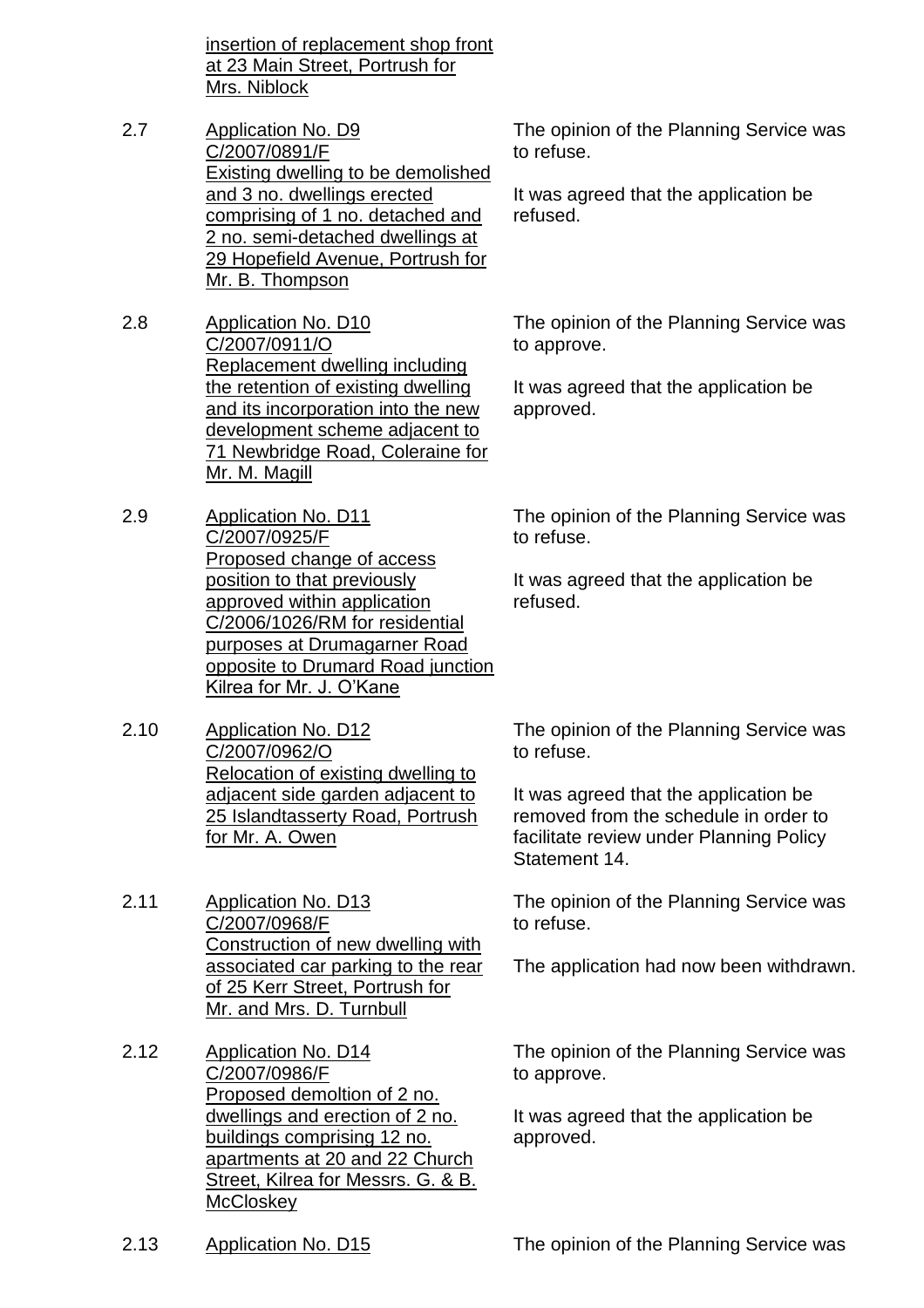C/2007/0998/F New detached dwelling house and garden store with private driveway to include alteration of existing access and private driveway to 14 Copeland Park, Coleraine (existing driveway to be retained) for Spacecraft Property Ltd.

- 2.14 Application No. D16 C/2007/1016/F Demolition of 2 no. detached dwellings to be replaced by 2 no. detached dwellings and 3 no. townhouses with provision for 8 car parking spaces associated landscaping and amenity spaces at 61-63 Coleraine Road, Tullaghmurry East, Portstewart for D. McAlary and K. Strathern
- 2.15 Application No. D17 C/2007/1041/F Demolition of existing dwelling and detached garage and construction of 2 no. semi-detached dwellings at 63 Station Road, Portstewart for Mr. W. Crymble
- 2.16 Application No. D18 C/2007/1060/F Detached dwelling with associated car parking and landscaping to include relocation of existing footpath adjacent to 1 Ailsa Terrace, Portrush for Seaport (NI) Ltd.
- 2.17 Application No. D19 C/2008/0006/F Demolition of the existing building on site and the construction of a pair of semi-detached dwellings at 45 Station Road, Portstewart for Y Estates
- 2.18 Application No. D20 C/2008/0078/F Retrospective application for change of use from a retail unit to an insurance office at No. 26 The Diamond, Coleraine for Axa Insurance

to refuse.

It was agreed that the application be refused.

The opinion of the Planning Service was to refuse.

Following discussion it was agreed that the application be held for two weeks to facilitate withdrawal.

If the application was not withdrawn it would be refused.

The opinion of the Planning Service was to refuse.

It was agreed that the application be refused.

The opinion of the Planning Service was to refuse.

It was agreed that the application be refused.

The opinion of the Planning Service was to refuse.

It was agreed that the application be held for two weeks to facilitate further discussions with the applicant.

The opinion of the Planning Service was to approve.

It was proposed by Councillor Bradley and seconded by Councillor Ms. Alexander:

> That the application be refused.

On being put to the Meeting the proposal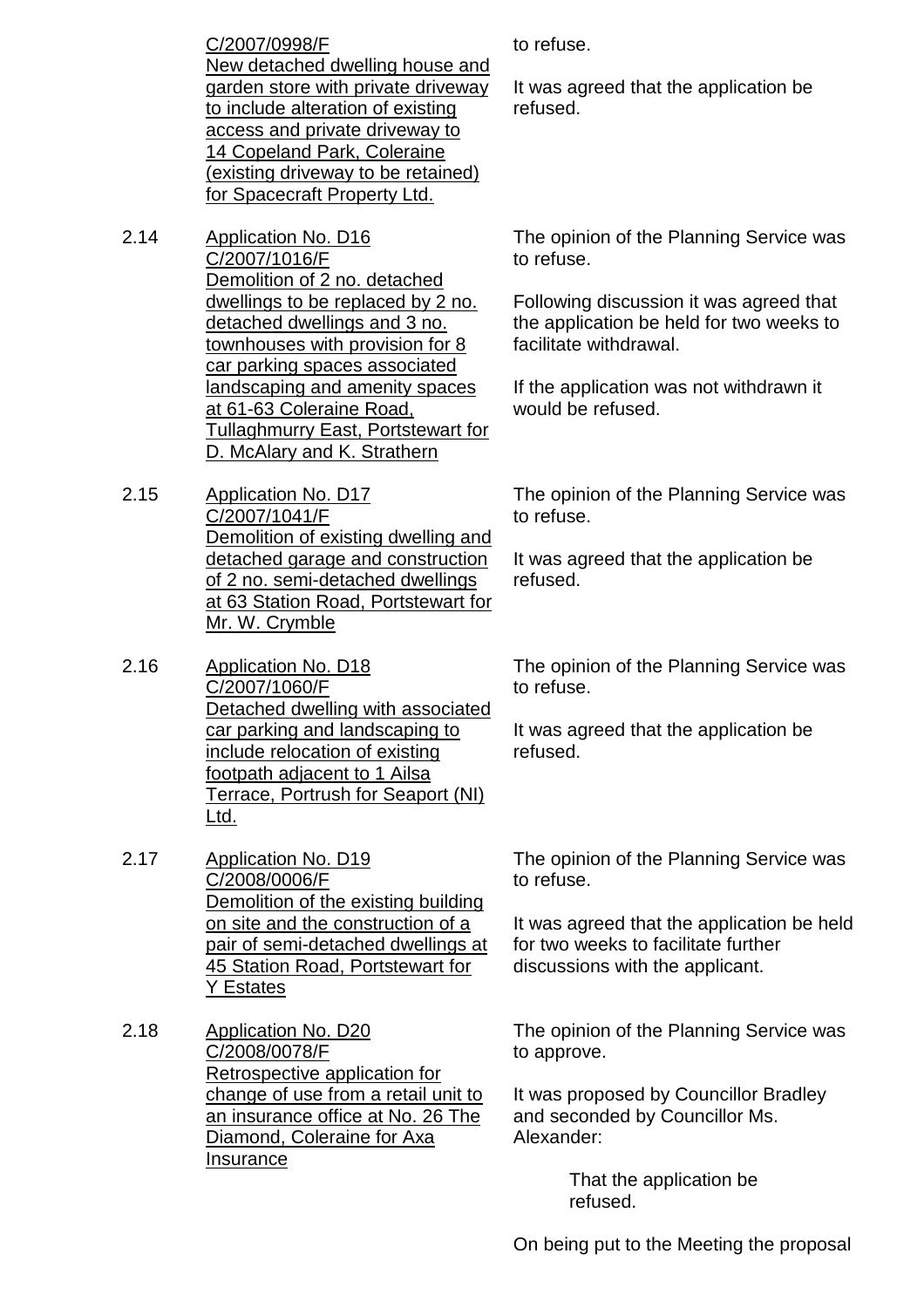2.19 Application No. D21 C/2008/0182/F One and a half storey dwelling house with detached adjacent garage within landscaped site (shared access with adjacent landowner) 140m north of 25 Shinney Road, Ringsend, Coleraine for S. Harkin

# **New Applications**

2.20 Application No. 3 C/2007/0484/F Retrospective planning for access laneway to No. 86 Dunboe Road, Macosquin for Mr. and Mrs. A. **McGarvey** 

was carried, twelve members voting in favour and no one voting against.

The opinion of the Planning Service was to approve.

It was agreed that the application be approved.

The opinion of the Planning Service was to approve.

It was proposed by Councillor Cole, seconded by Alderman McClure and agreed:

> That the application be deferred for one month to facilitate an office meeting on the grounds that all material planning considerations had not been assessed.

The opinion of the Planning Service was to refuse.

It was proposed by Councillor Deans, seconded by Councillor Bradley and agreed:

> That the application be refused.

The opinion of the Planning Service was to approve.

It was proposed by Councillor Ms. Alexander, seconded by Councillor Fitzpatrick and agreed:

> That the application be deferred for one month to facilitate an office meeting on the grounds that all material planning considerations had not been assessed.

2.23 Application No. 8 The opinion of the Planning Service was

C/2007/0547/F Redevelopment of land at 81 and 83 Mountsandel Road and 16 Knocksandel Drive, Coleraine, to include 2 no. semi-detached (2 storey), 3 no. townhouses (2 storey) and 10 no. apartments, total 15 units for Dinsmore **Properties** 

2.22 Application No. 7 C/2007/0675/F Replacement two storey dwelling at 6 Strandmore, Portrush for Mr. J. Craig

2.21 Application No. 6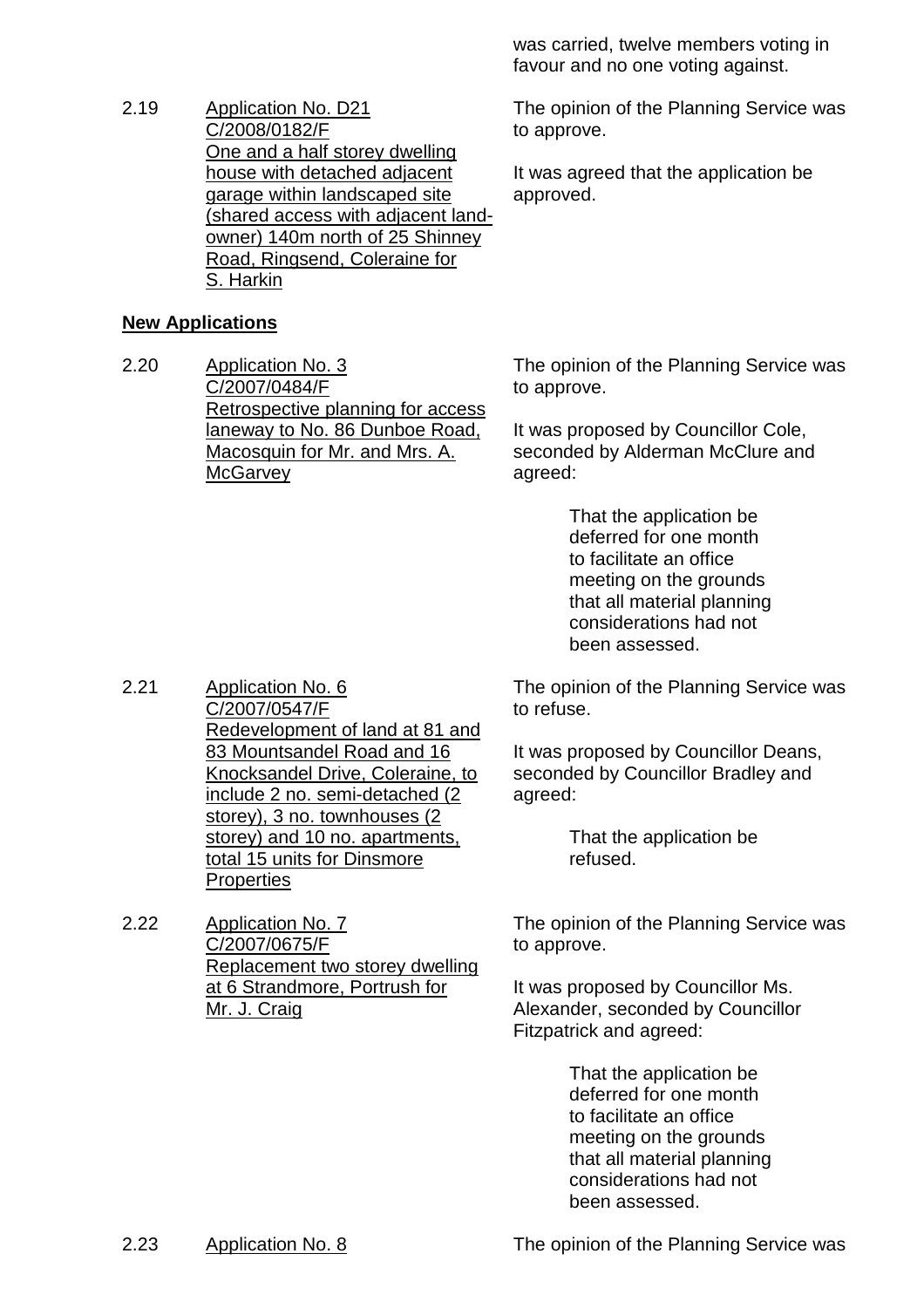#### C/2007/0692/F

Demolition of existing two storey dwelling, double garage and flat and replacement with 11 no. terraced homes with associated underground parking (for resident use only) at West Strand House, Castle Erin Road, Portrush for Carney Investments

to refuse.

It was proposed by Councillor Deans and seconded by Councillor Fitzpatrick:

> That the application be deferred for one month to facilitate an office meeting on the grounds that all material planning considerations had not been assessed.

As an amendment it was proposed by Councillor Gilkinson and seconded by Alderman McClure:

> That Council support the refusal.

The Acting Town Clerk and Chief Executive reminded members of a former decision of Committee regarding development at this location.

On being put to the Meeting the amendment was lost, five members voting in favour and nine members voting against.

The substantive motion was then put to the Meeting and was carried, ten members voting in favour and four members voting against.

The opinion of the Planning Service was to approve.

It was proposed by Councillor Fitzpatrick and seconded by Councillor Ms. Alexander:

> That the application be deferred for one month to facilitate an office meeting on the grounds that all material planning considerations had not been assessed.

As an amendment it was proposed by Alderman McClure and seconded by Alderman McClarty:

> That Council support the approval.

2.24 Application No. 10 C/2007/0751/F Demolition of existing buildings and erection of five storey building with a single sixth floor apartment. with 2 no. retail units, ground floor parking and a total of 32 no. apartments, to include 24 no. sheltered housing units (amended proposal) at 4 and 6 Harbour Road and 3a, 3b and 3c The Promenade, Portstewart for Amalgam Properties Ltd.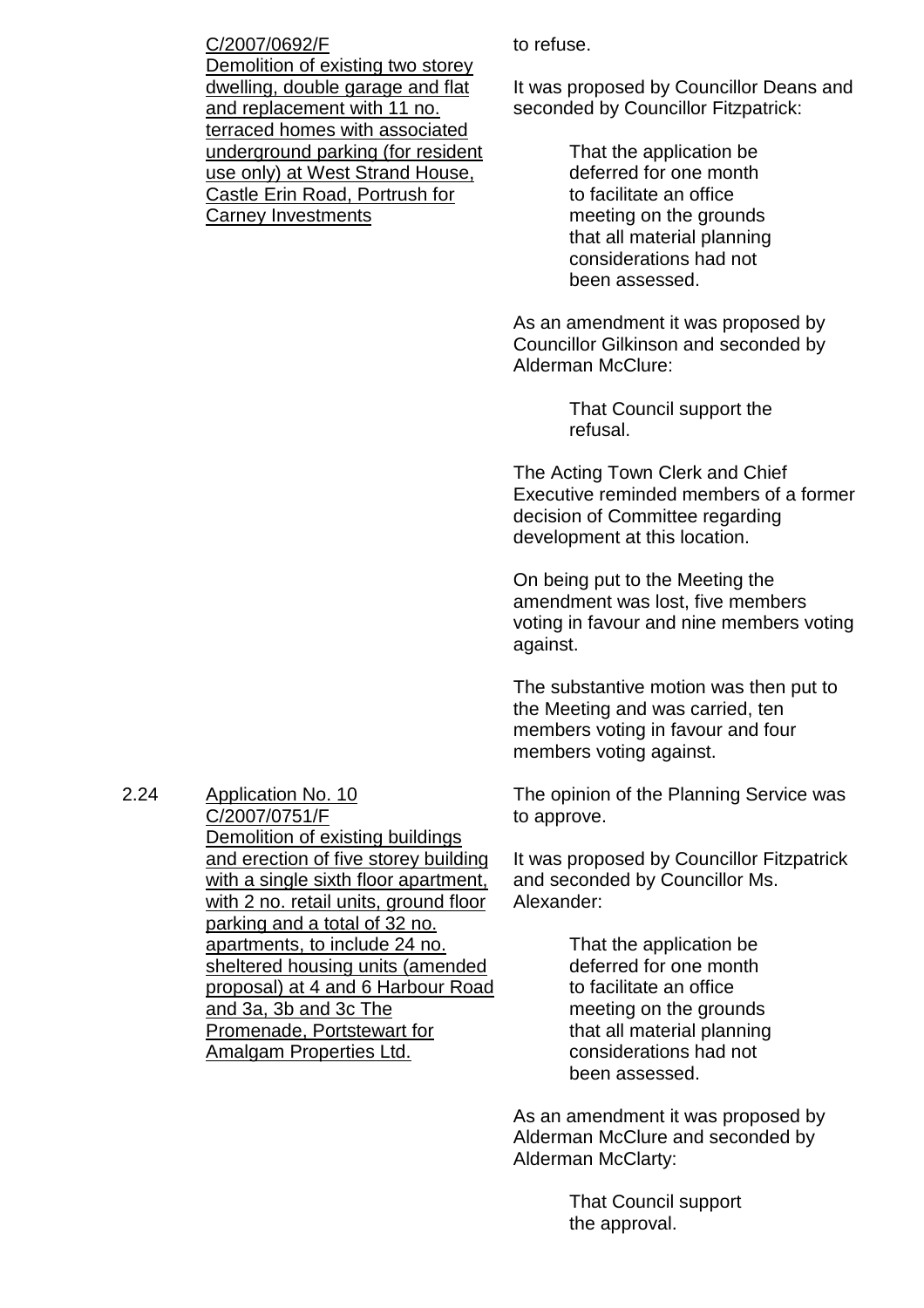On being put to the Meeting the amendment was carried, nine members voting in favour and four members voting against.

The opinion of the Planning Service was to approve.

It was proposed by Councillor Bradley and seconded by Councillor Gilkinson:

> That the application be deferred for one month to facilitate an office meeting on the grounds that all material planning considerations had not been assessed.

On being put to the Meeting the proposal was carried, six members voting in favour and one member voting against.

The opinion of the Planning Service was to refuse.

It was proposed by Alderman McClure, seconded by Councillor Fitzpatrick and agreed:

> That the application be deferred for one month to facilitate an office meeting on the grounds that all material planning considerations had not been assessed.

The opinion of the Planning Service was to refuse.

Consideration was given to e-mail dated 8<sup>th</sup> November, 2007 from Pearl Wishart (objector) (previously supplied). The application had now been withdrawn.

apartments and associated car parking and amenity space at 22 and 24 Cambridge Park, Coleraine for C. & C. Contractors

Residential development of 12 no.

2.25 Application No. 13

C/2007/0803/RM

2.26 Application No. 19 C/2007/1001/O Site clearance and construction of apartments, terraced, semidetached and detached dwelling units with associated roads, ancillary infrastructure and landscaping at the junction of Gateside Road and Cloyfin Road, Coleraine for Messrs. G. and N. **Henry** 

2.27 Application No. 20 C/2007/1010/F Demolition of existing two storey dwelling and associated outbuildings. Construction of new 76 no. apartments in 5 building blocks of three and three and a half storeys in height with associated car parking at The Elms, 1 Atlantic Road, Coleraine for Mr. B. Mullan

2.28 Application No. 25 C/2007/1135/F Demolition of existing dwelling and construction of 3 no. townhouses and 2 no. semi-detached dwellings at 2 Cherry Park, Castleroe, Coleraine for Lexx Developments

The opinion of the Planning Service was to refuse.

It was proposed by Councillor Dallat, seconded by Alderman Mrs. Hickey and agreed:

That the application be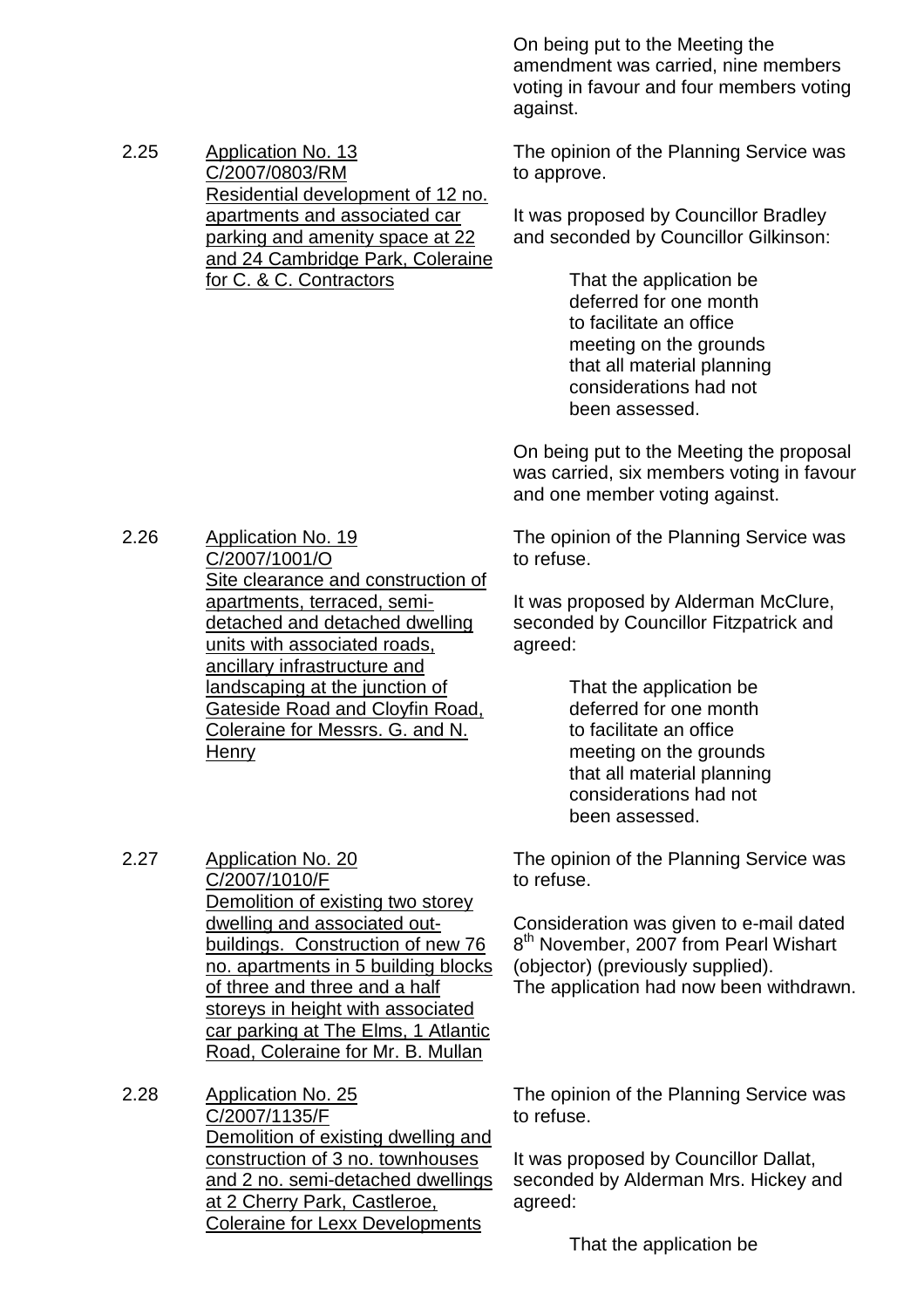deferred for one month to facilitate an office meeting on the grounds that all material planning considerations had not been assessed.

The opinion of the Planning Service was to approve.

Consideration was given to letter of objection dated  $21<sup>st</sup>$  August, 2008 from Carson McDowell, on behalf of Tesco Stores (previously supplied) and letter dated 22<sup>nd</sup> August, 2008 from Davidson Cockcroft, on behalf of Tesco Stores (circulated to each member).

Following discussion it was agreed that the application be approved.

With regard to the correspondence on behalf of Tesco Stores members requested that the outstanding matters relating to their application be resolved as soon as possible.

The opinion of the Planning Service was to refuse.

It was proposed by Councillor McPherson, seconded by Alderman McClure and agreed:

> That the application be deferred for one month to facilitate an office meeting on the grounds that all material planning considerations had not been assessed.

The opinion of the Planning Service was to refuse.

It was proposed by the Mayor and seconded by Alderman McClure:

> That the application be deferred for one month to facilitate an office meeting on the grounds that all material planning considerations had not been assessed.

2.30 Application No. 34 C/2007/1214/F Proposed replacement dwelling and detached garage for residential purposes at 188 Coleraine Road, Portstewart for Mr. and Mrs. D. Black

2.31 Application No. 37 C/2008/0061/F Redevelopment of site to provide 6 no. one bed apartments and eleven no. two bed apartments at 41 Mountsandel Road, Coleraine for Mr. Warke

As an amendment it was proposed by

buildings and construction of a mixed use development to include retail, office and residential use (115 apartments) with associated car parking and general site works on lands bounded by Queen Street, The Diamond, Park Street,

Partial demolition of existing

C/2007/1154/F

North Rampart Street, Millburn Road and Circular Road, Coleraine for Fermac Properties Ltd.

2.29 Application No. 26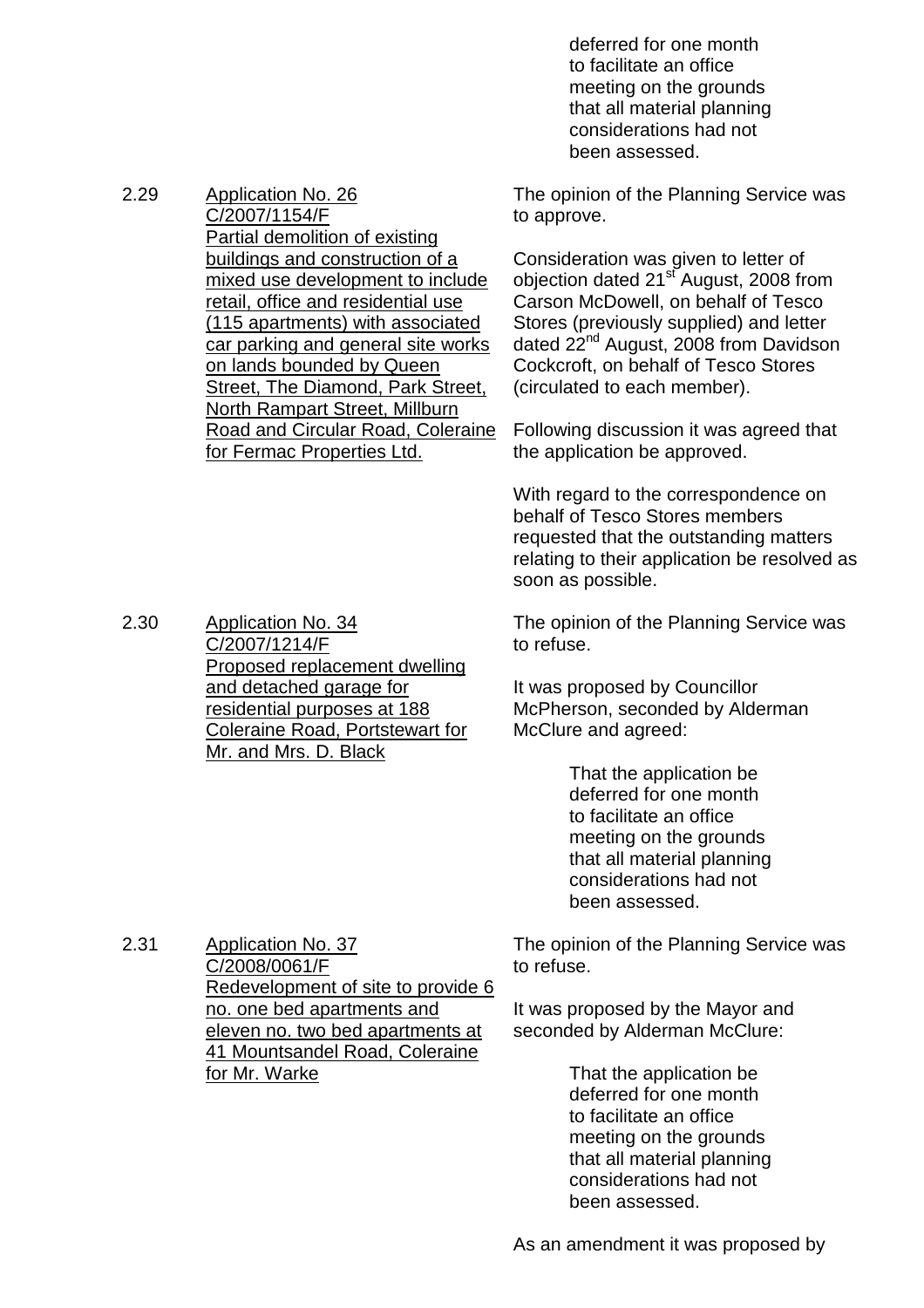Councillor Deans and seconded by Councillor Bradley:

> That Council support the refusal.

On being put to the Meeting the amendment was lost, six members voting in favour and seven members voting against.

An office meeting would, therefore, take place.

The opinion of the Planning Service was to refuse.

It was proposed by Councillor Mrs. Church and seconded by Alderman McClure:

> That the application be deferred for one month to facilitate an office meeting on the grounds that all material planning considerations had not been assessed.

Mr. Duffy advised members that a meeting with the applicant and the agent had taken place on  $12^{th}$  August, 2008. Due to this meeting having taken place it was agreed:

> That the application be deferred for one month to facilitate the submission of additional information.

Councillor Mrs. Church withdrew her proposal.

The opinion of the Planning Service was to refuse.

It was proposed by Councillor Deans and seconded by Alderman McClure:

> That the application be deferred for one month to facilitate an office meeting on the grounds that all material planning considerations had not been assessed.

2.32 Application No. 40 C/2008/0081/F Demolition of existing building and erection of new building to provide 3 no. self-contained apartments at 20 Kerr Street, Portrush for Mr. and Mrs. R. & J. Young

2.33 Application No. 44 C/2008/0125/F Demolition of existing buildings and erection of 5 no. one bed apartments and 10 no. two bed apartments with associated car parking at 1, 3 and 5 Portrush Road, Coleraine for J. J. Butcher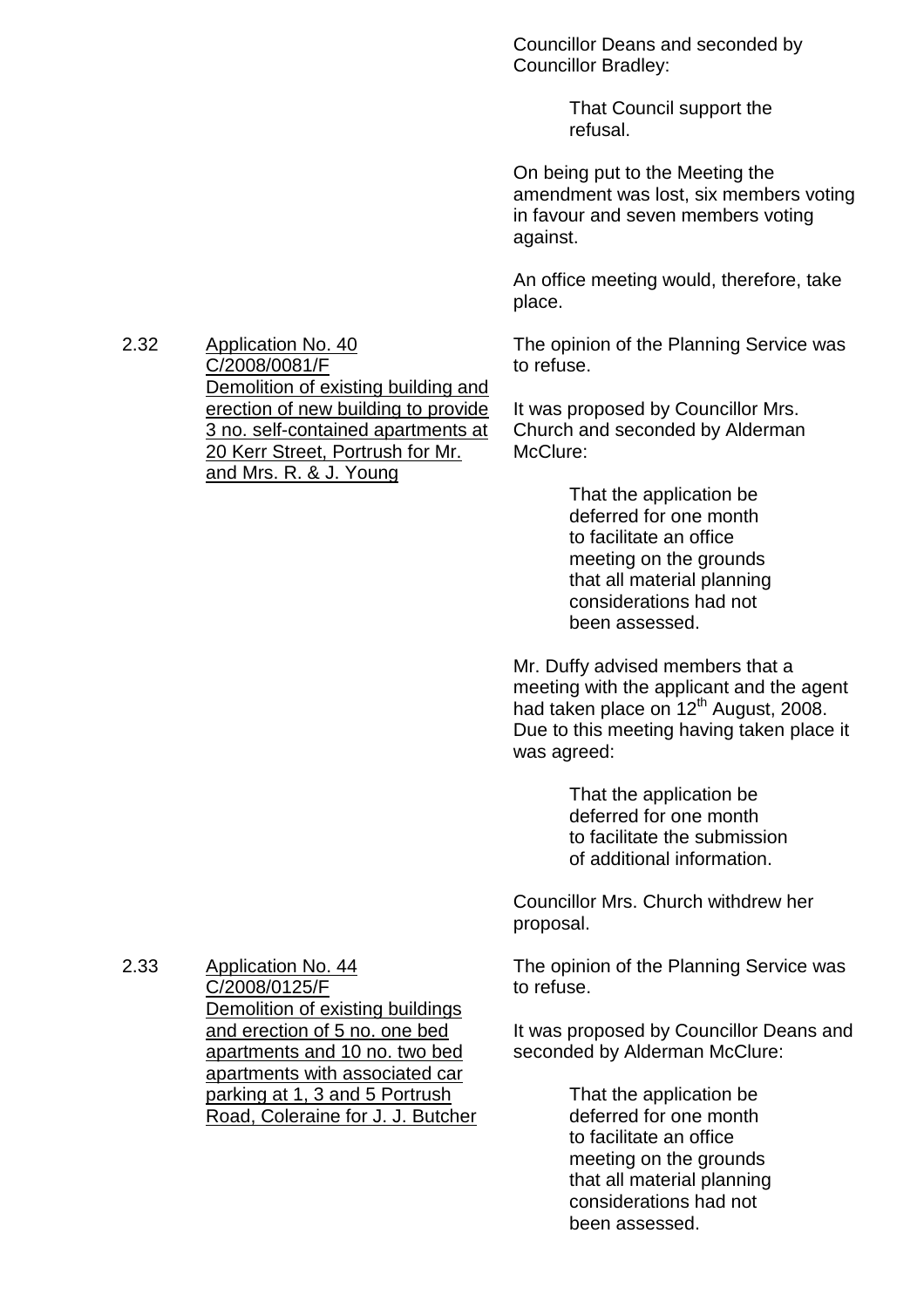As an amendment it was proposed by Councillor Ms. Alexander and seconded by Councillor Bradley:

> That Council support the refusal.

On being put to the Meeting the amendment was carried, ten members voting in favour and five members voting against.

The opinion of the Planning Service was to refuse.

The application had now been withdrawn.

2.34 Application No. 45 C/2008/0140/F Erection of 6 no. units (3 no. one bed apartments and 3 no. two bed maisonettes) with 9 no. car parking spaces at 35 Screen Road, Coleraine for Straidvalley Developments Ltd.

2.35 Application No. 46 C/2008/0144/F Erection of 8 no. two storey terraced dwellings, 8 no. apartments, (3 no. two-storey blocks) and roadway for private streets determination at Nos. 61, 63, 65 and 67 Castleroe Road, Coleraine for Salmon Leap **Developments** 

The opinion of the Planning Service was to refuse.

It was proposed by Councillor Dallat and seconded by Councillor Ms. Alexander:

> That Council support the refusal.

As an amendment it was proposed by Alderman McClarty and seconded by Alderman McClure:

> That the application be deferred for one month to facilitate an office meeting on the grounds that all material planning considerations had not been assessed.

On being put to the Meeting the amendment was lost, four members voting in favour and nine members voting against.

The refusal was, therefore, supported.

The opinion of the Planning Service was to refuse.

It was proposed by Councillor Dallat, seconded by Councillor Ms. Alexander and agreed:

C/2008/0216/F Proposed replacement dwelling house with attached garage 100m south west of No. 3 Magheramore Road, Garvagh for E. Mullan

2.36 Application No. 50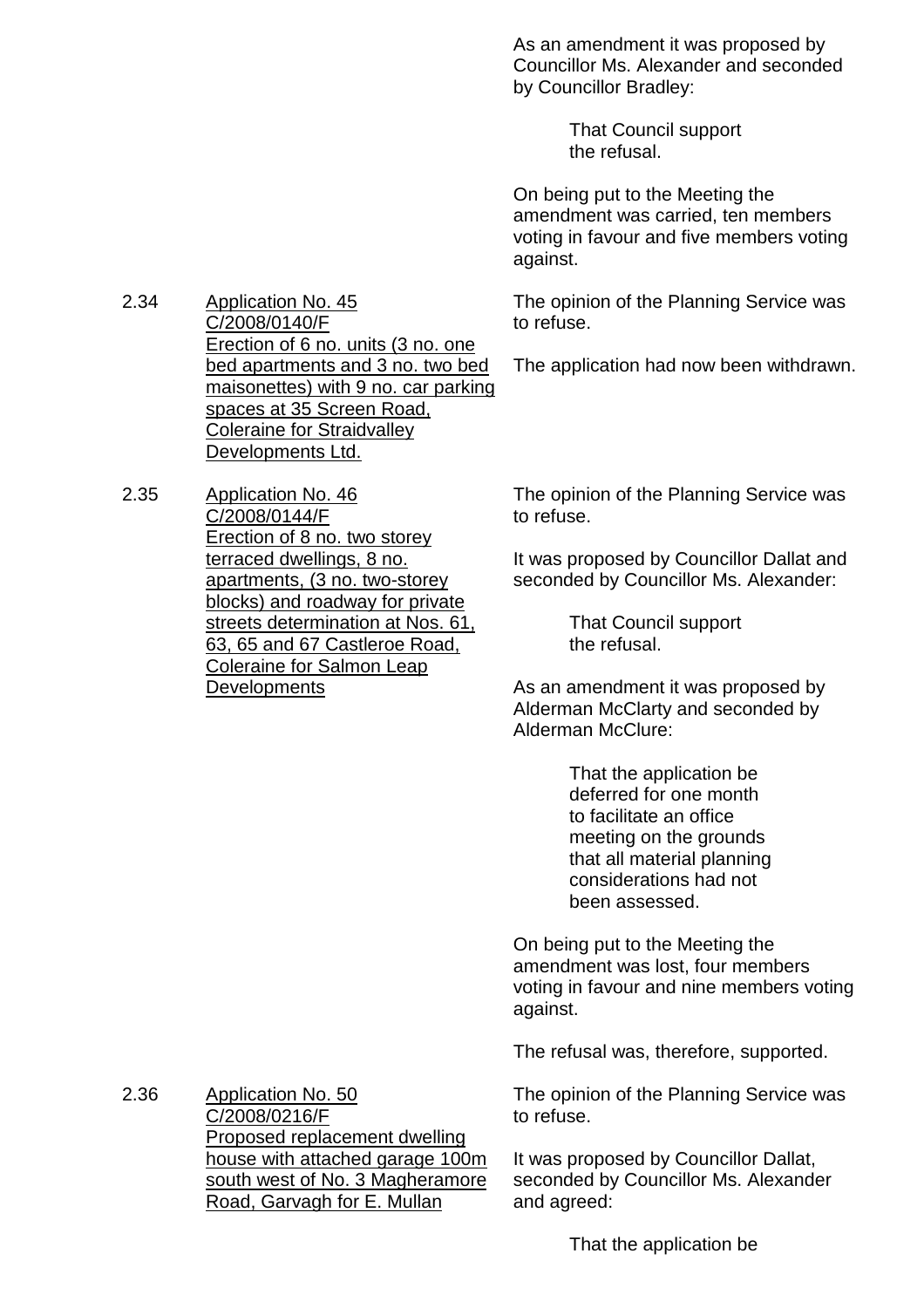deferred for one month to facilitate an office meeting on the grounds that all material planning considerations had not been assessed.

The opinion of the Planning Service was to refuse.

The application had now been withdrawn.

2.37 Application No. 54 C/2008/0257/F Housing development comprising of 139 units (consisting of 18 no. apartments three storey, 20 no. townhouses two storey, 25 no. townhouses two and a half storey, 28 no. semi detached dwellings two storey and 48 no. apartments three storey) adjacent to the rear of 1 Atlantic Road, Coleraine for Mr. G. Mullan

2.38 Application No. 58 C/2008/0288/F Demolition of existing one and a half storey dwelling with construction of 2 no. one and a half storey dwellings (1 no. replacement) with associated car parking and private amenity at 4 Ashfield Drive, Portstewart for M. A. M. Developments

The opinion of the Planning Service was to refuse.

It was proposed by Councillor Cole and seconded by Alderman McClarty:

> That the application be deferred for one month to facilitate an office meeting on the grounds that all material planning considerations had not been assessed.

As an amendment it was proposed by Councillor Bradley and seconded by Councillor Ms. Alexander: That Council support the refusal.

On being put to the Meeting the amendment was carried, seven members voting in favour and six members voting against.

The opinion of the Planning Service was to refuse.

It was proposed by Councillor Deans and seconded by Councillor Fitzpatrick:

> That the application be deferred for one month to facilitate an office meeting on the grounds that all material planning considerations had not

2.39 Application No. 61 C/2008/0331/F Proposed detached dwelling to rear of 48 Union Street, Coleraine for Kimham Ltd.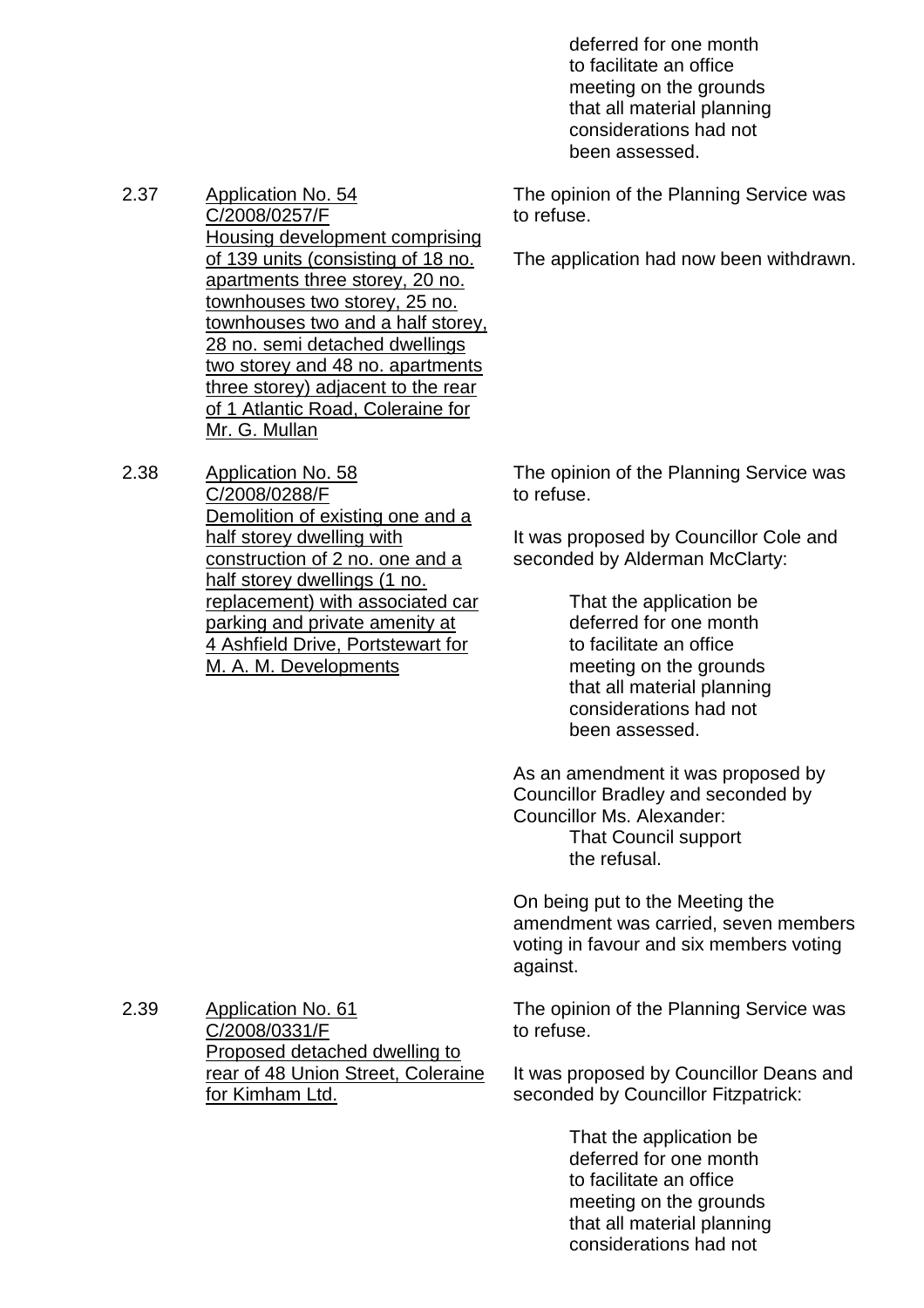been assessed.

As an amendment it was proposed by Councillor Dallat and seconded by Councillor Ms. Alexander:

> That Council support the refusal.

On being put to the Meeting the amendment was carried, nine members voting in favour and three members voting against.

The opinion of the Planning Service was to refuse.

It was proposed by Councillor Dallat, seconded by Alderman Mrs. Hickey and agreed:

> That the application be deferred for one month to facilitate an office meeting on the grounds that all material planning considerations had not been assessed.

The opinion of the Planning Service was to refuse.

It was proposed by Councillor Deans, seconded by Alderman Creelman and agreed:

> That the application be deferred for one month to facilitate an office meeting on the grounds that all material planning considerations had not been assessed.

The opinion of the Planning Service was to refuse.

It was proposed by Councillor Mrs. Church, seconded by Councillor Fitzpatrick and agreed:

> That the application be deferred for one month to facilitate an office meeting on the grounds that all material planning considerations had not been assessed.

2.40 Application No. 63 C/2008/0339/O Proposed site for a replacement dwelling (detached bungalow) to replace original dwelling (abandoned) 70m east of junction of Limavady Road and Boleran Road, Garvagh for Mr. E. Brolly

2.41 Application No. 76 C/2008/0435/F Replacement dwelling at 9 Portrush Road, Portstewart for Mr. T. Alderdice

2.42 Application No. 96 C/2008/0471/O Proposed new site for dwelling approximately 31m south west from 115 Grove Road, Garvagh for Mr. T. Dallat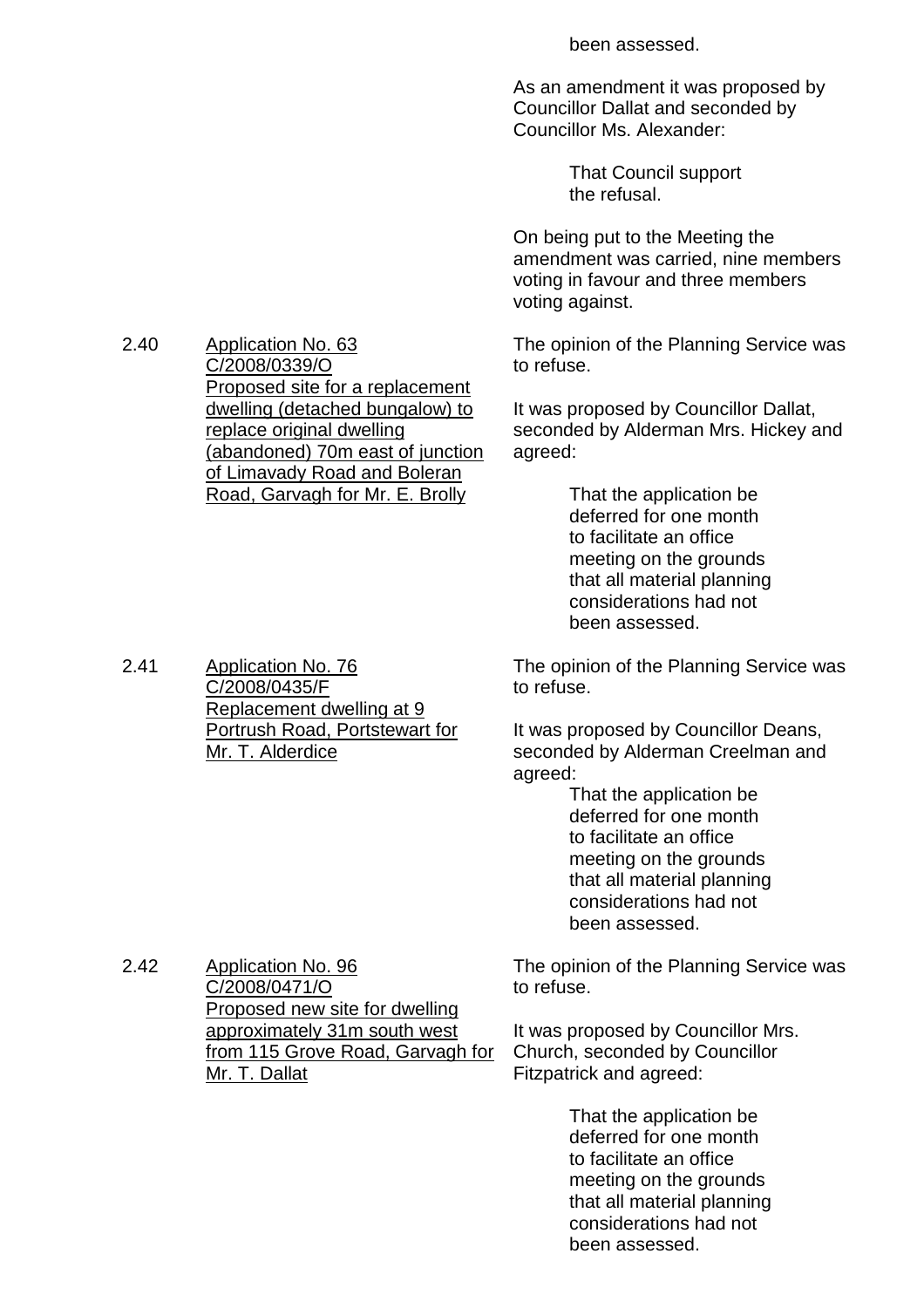2.43 Application No. 97 C/2008/0472/F One and a half storey side extension to provide three bedrooms, family room and bathroom and detached single storey playroom, utility and store to rear of 30 Seahaven Drive, Portstewart for Mrs. and Mrs. D. Roantree

The opinion of the Planning Service was to refuse.

It was proposed by Alderman Mrs. Hickey, seconded by Councillor Fitzpatrick and agreed:

> That the application be deferred for one month to facilitate an office meeting on the grounds that all material planning considerations had not been assessed.

# **3.0 PLANNING APPLICATION NO. E/2007/0152/F** - **REPLACEMENT PIPELINE AT THE OLD BUSHMILLS DISTILLERY**

Mr. Duffy reported that an office meeting had taken place and all planning and environmental issues had been addressed.

It was agreed that the application be approved.

# **4.0 OFFICE MEETINGS**

It was noted that the office meetings would be held on Friday,  $12<sup>th</sup>$  September, 2008.

# **5.0 PLANNING ISSUES RAISED BY MEMBERS**

5.1 Application No. 17 C/2007/0936/F 6 no. apartments comprising of 5 no. single storey apartments and 1 no. two storey penthouse apartment at 27 and 28 Kerr Street, Portrush for Cromore **Builders** 

> Application No. 23 C/2007/1049/F Non illuminated fascia sign at 28 The Diamond, Coleraine for Bargain Books

5.2 Applicants/Agents - Contact **Details** 

Councillor Ms. Alexander had requested that the files for these applications be brought to the Meeting.

Mr. Duffy displayed the plans and answered queries.

Reference was again made to the difficulties encountered by members when trying to contact applicants or agents.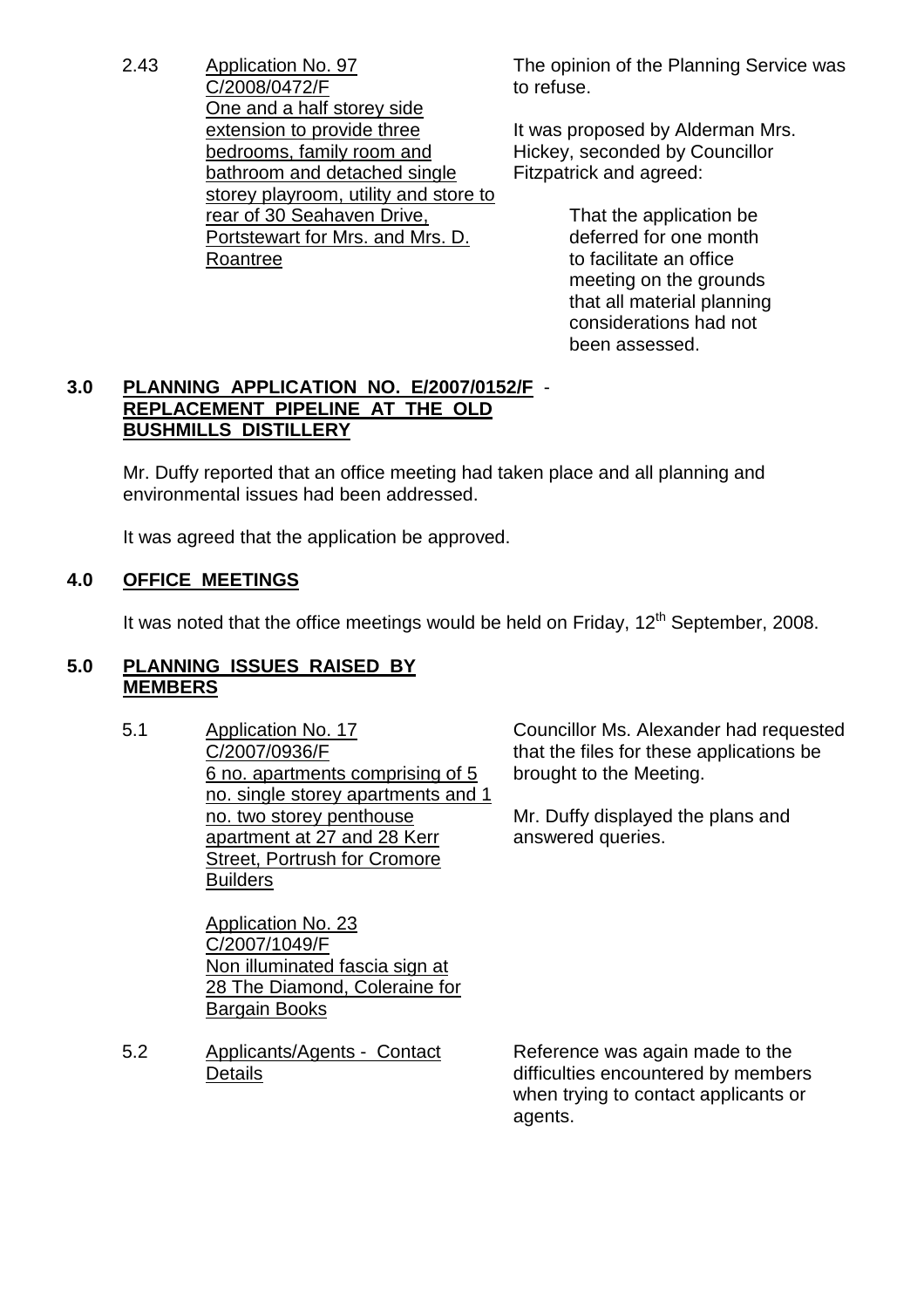# **LEISURE AND ENVIRONMENT COMMITTEE**

# **2 nd September, 2008.**

**Present:** Councillor T. J. Deans, in the Chair

The Mayor, Councillor D. D. Barbour

The Deputy Mayor, Alderman W. T. Creelman

#### **Aldermen**

E. T. Black (Mrs.) D. McClarty  $($  Items  $1.0 - 6.8.1)$  W. J. McClure M. T. Hickey (Mrs.)

# **Councillors**

- C. S. Alexander (Ms.) S. Gilkinson  $($  Items  $1.0 - 17.0)$  N. F. Hillis J. M. Bradley E. A. Johnston (Mrs.) (Items 5.2 –17.1) W. A. King O. M. Church (Mrs.) (Items  $1.0 - 6.8.1$ ) A. S. Cole B. Leonard J. J. Dallat R. A. McPherson  $($ ltems  $1.0 - 7.0)$  A. McQuillan E. P. Fielding (Mrs.)  $($  (Items  $1.0 - 6.8.1)$ B. Fitzpatrick
	-

# **Officers in**

**Attendance:** Acting Town Clerk and Chief Executive, Head of Administrative Services, Director of Environmental Health, Director of Leisure Services (Items 1.0 – 6.4), Senior Technical Officer, Principal Building Control Officer and Administrative Assistant.

# **1.0 WELCOME AND THANKS**

The Chairman welcomed everyone to the first Leisure and Environment Committee meeting of the new session. He thanked his DUP colleagues for nominating him as Chairman and also thanked the outgoing Chairman, Councillor McPherson.

The Chairman paid tribute to Council staff, from all departments, who were involved in the summer activities and events. He encouraged Directors to thank those in their departments for the part they played in contributing to a successful summer programme.

# **2.0 BRITAIN IN BLOOM**

A member commented that Coleraine looked well in relation to the Britain in Bloom competition.

# **3.0 ELECTION OF VICE-CHAIRMAN**

It was proposed by Councillor Mrs. Johnston and seconded by Councillor King: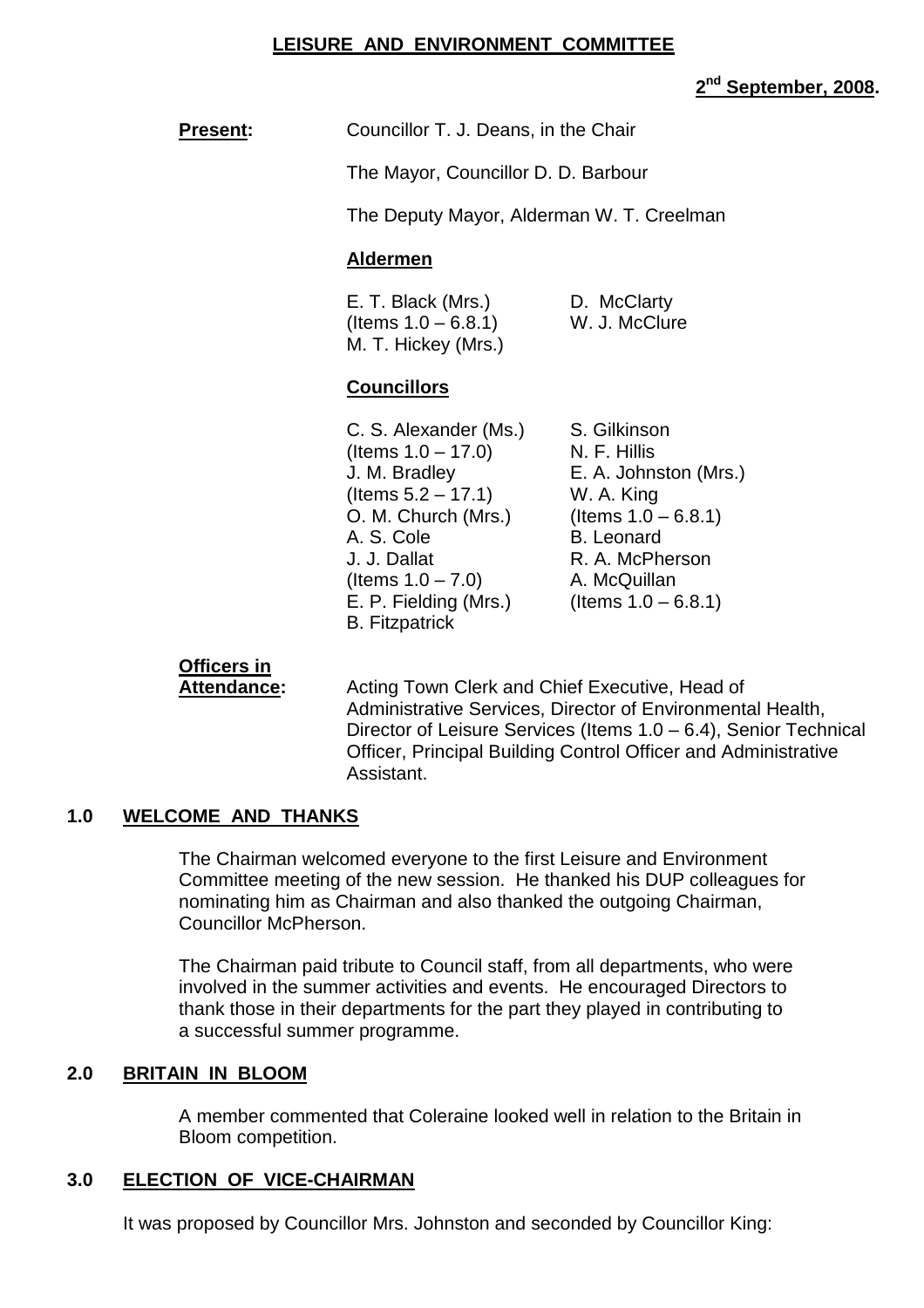That Alderman Mrs. Black be appointed Vice-Chairman for the ensuing year.

It was then proposed by Councillor Dallat and seconded by Councillor Leonard:

That Alderman Mrs. Hickey be appointed Vice-Chairman for the ensuing year.

On being put to the meeting thirteen members voted in favour of Alderman Mrs. Black and four members voted in favour of Alderman Mrs. Hickey, therefore, Alderman Mrs. Black was duly elected Vice-Chairman for the ensuing year.

# **4.0 TECHNICAL SERVICES REPORT**

The Report of the Director of Technical Services was considered (previously supplied).

Matters arising:

- 4.1 DRD Roads Service
- 4.1.1 Disabled Parking Bays Recommended:

That Council support Road Services' proposal to provide disabled parking bays at the undernoted locations:

- adjacent to 36 Nursery Avenue, Coleraine;
- adiacent to 17 Convention Avenue, Portstewart;
- adjacent to 6/7 The Diamond, Kilrea.

# 4.1.2 Waiting Restriction - Recommended: **Portstewart**

That Council support Roads Services' proposal to introduce a "No Waiting At Any Time" restriction at Strand Road, south side from Burnside Road, Strand Road junction, for a distance of approximately 66m in a westerly direction.

# 4.2 Entertainment Licence

4.2.1 Castle Bar An application for a grant of an Entertainment 19 Waterside Licence had been received from Mr. P. McCann, Coleraine **Coleraine** c/o Castle Bar.

> Days and times on which it is intended to provide entertainment:

Monday/Tuesday - Saturday/Sunday  $11.30$  a.m.  $-1.00$  a.m. Sunday 12.30 p.m. - midnight.

Recommended:

That an Entertainment Licence be granted subject to no objections being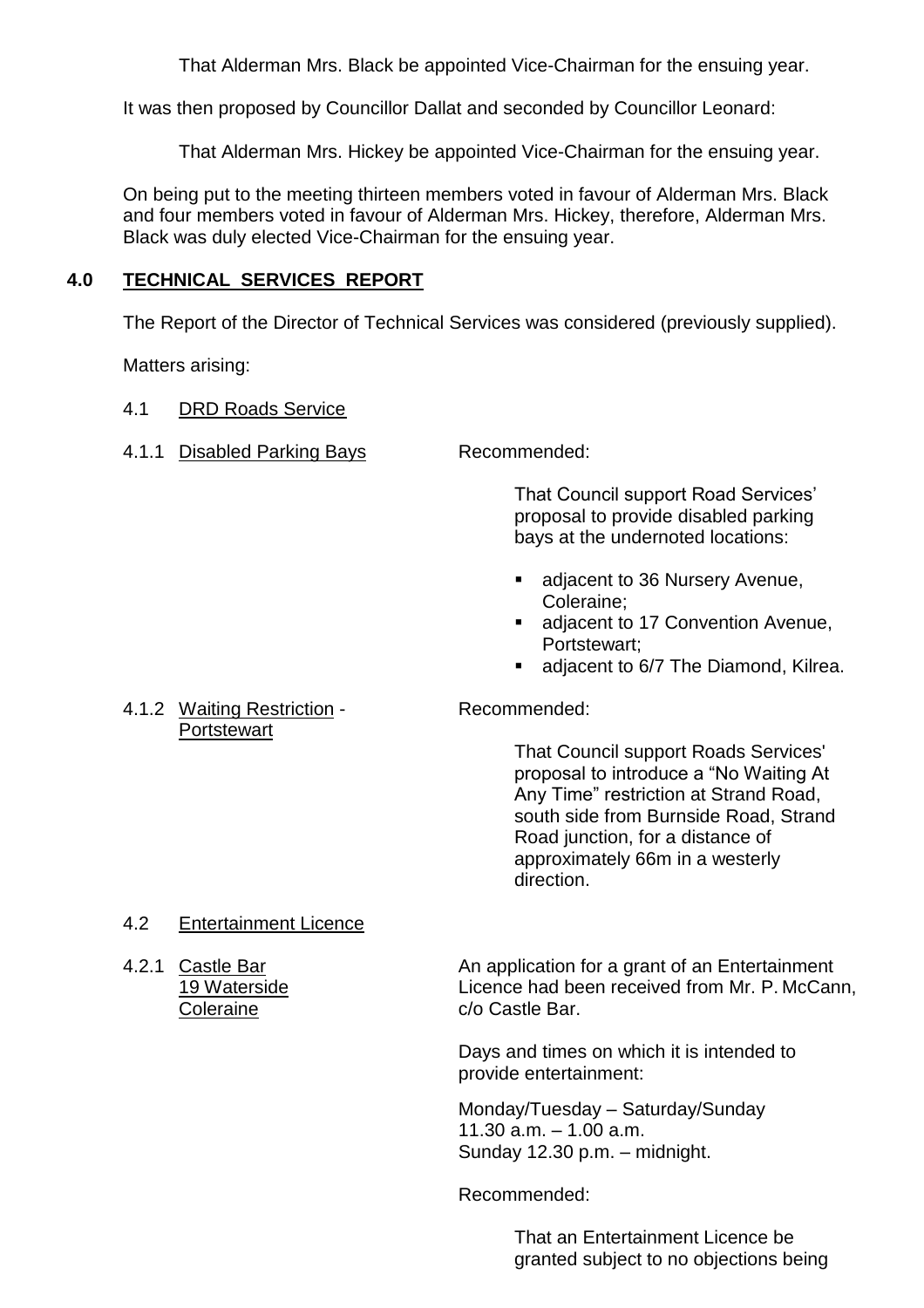received within the statutory period of 28 days and subject to compliance with any recommendations made by Council's Licensing Department with special condition, all door supervisors employed within the licensed premises must be registered with a scheme recognised by Coleraine Borough Council.

- 4.3 For Information
- 
- 

4.3.1 Building Control - Members noted that approval had been granted<br>Approvals for 95 applications. for 95 applications.

4.3.2 Street Trading – Members noted that the stationary street Stationary Trading trading pitch at Loughanhill Industrial Estate had become available due to the retirement of the previous licensee.

> Following requests made to Council to reallocate the site to traders, the Street Trading Committee recommended that the site be made available to traders via a public advertisement in line with the new Street Trading Policies.

> Members also noted that the Street Trading Committee had agreed to amend paragraph 5.5 of the existing Stationary Street Trading Licence Policy in order to facilitate trading in potatoes/strawberries or general farm produce at appropriate stationary sites.

Recommended:

That Council approve these changes.

4.3.3 Refuse Collection Members noted that in order to comply with Service **Health and Safety requirements it had been** necessary to remove the steps from the back of refuse lorries.

> The removal of the steps could have an impact on the times taken to complete the routes. The service is being monitored and members would be kept informed of developments within the refuse collection section.

The Acting Town Clerk & Chief Executive answered members' various questions on this topic.

4.3.4 Recycling Tenders - Members noted information on this topic, as Query **detailed** in the report.

> In response to a member's query, the Acting Town Clerk and Chief Executive confirmed that the NWRWMG contract extensions were at the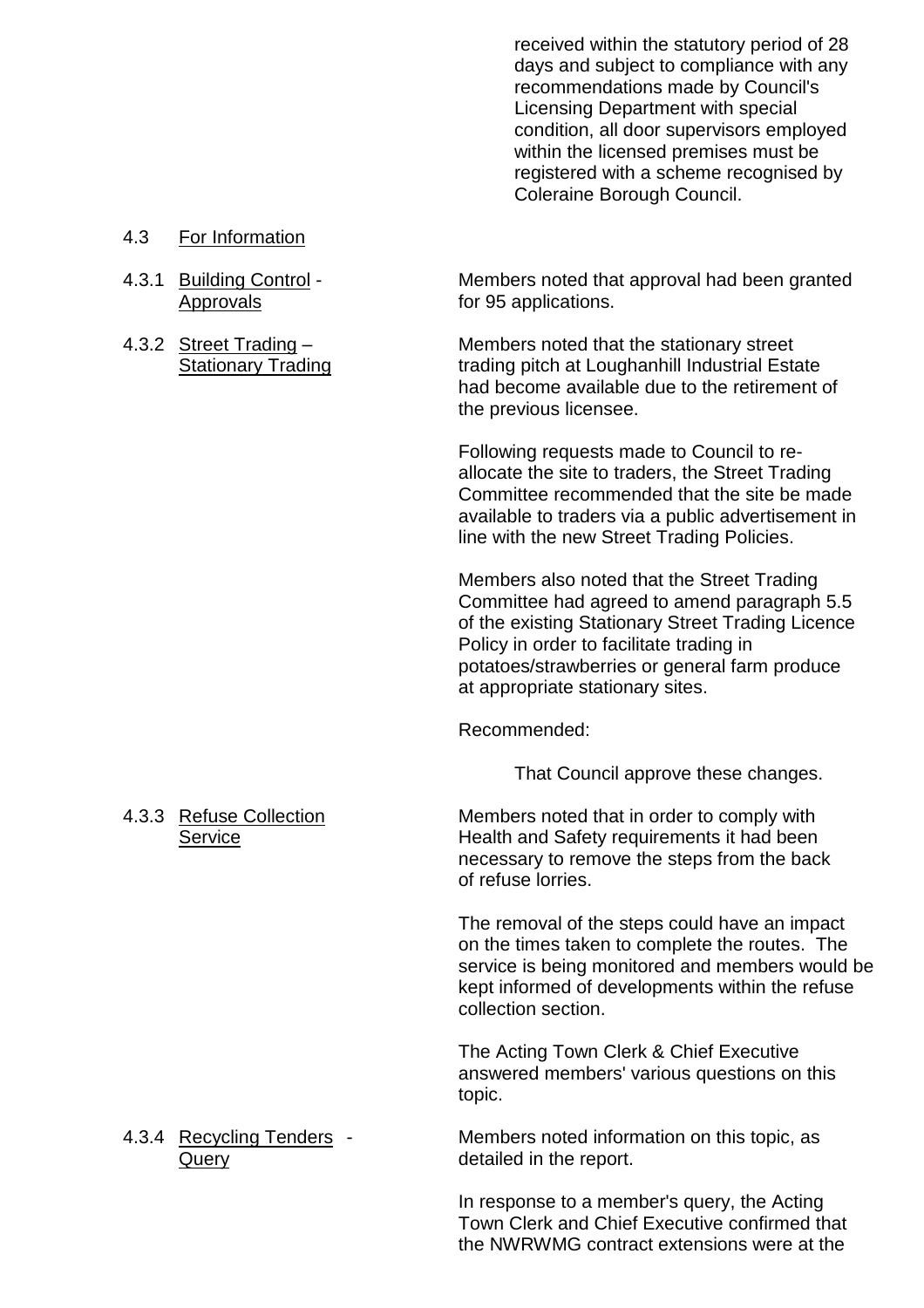Group's discretion.

# **5.0 LEISURE SERVICES REPORT**

The Report of the Director of Leisure Services was considered (previously supplied).

Matters arising:

5.1 Crescent Playing Twelve applications were received in response Fields – Select List to a public advertisement seeking Contractors to be placed on a select list for the provision of a third generation synthetic playing pitch at The Crescent, Coleraine.

Recommended:

That the undernoted Contractors be placed on the select list:

- o Crawford Contracts Ltd.
- o Whitemountain Quarries Ltd.
- o Fox Contracts
- o McAvoy Construction LLP
- o W & H Alexander Civil Engineering Ltd.
- o Clive Richardson
- o Tony Patterson Sportsgrounds Ltd.
- o Blakedown Sport and Play Ltd.

5.2 Anderson Park, Consideration was given to information on this Coleraine - CCTV topic, as detailed in the report.

> Following discussion it was proposed by Councillor McQuillan, seconded by Councillor Dallat:

> > That Council purchase a CCTV camera to specifically cover Anderson Park.

On being put to the meeting, the proposal was carried by seventeen votes to none.

Members noted that the camera, which would cost approximately £5,000, would broadcast into the staffed centre monitoring station at no additional charge and would also cover the parkland at the rear of the Northern Regional College.

# 5.3 Causeway Museum Service

5.3.1 Donations to Coleraine Members noted that Lady Hezlet had donated Museum Collection uniforms, photographs, letters and other material to the Coleraine Museum Service.

> Members also noted that Owen 'Oscar' Mitchell had donated a Carey and Thompson Illuminated address book and a Deputy Lieutenant's hat and photographs relating to the Baxter family.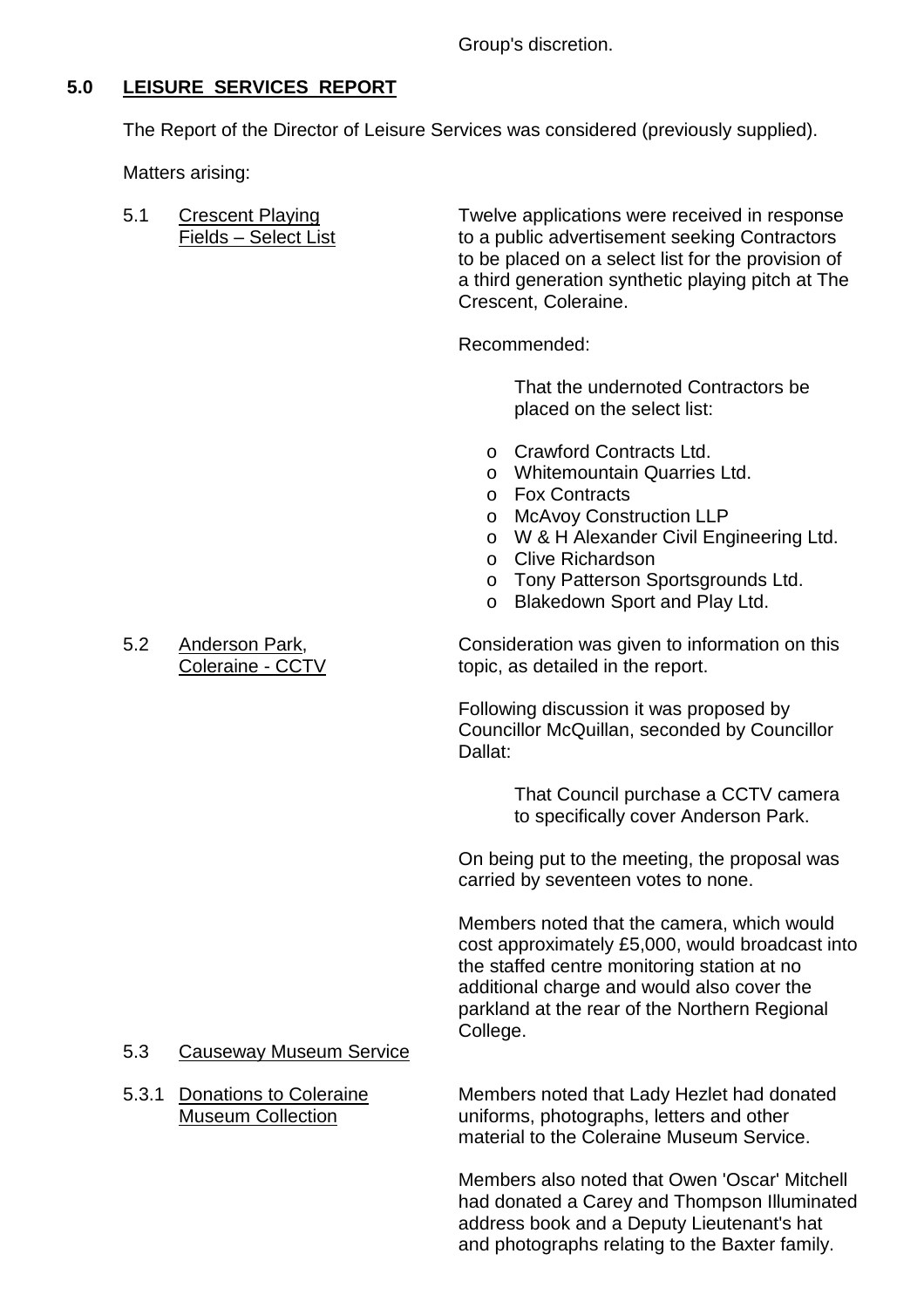5.3.2 Exhibitions Members were invited to a preview of the exhibition 'The Royal Airforce –  $90<sup>th</sup>$ Anniversary' at Portrush Town Hall at 12 noon on 4<sup>th</sup> September, 2008.

> Members also noted that 'Animals War', a photographic exhibition of the contribution animals made during wartime, would be open Monday 5th – Saturday, 17<sup>th</sup> September, 2008.

# **6.0 ENVIRONMENTAL HEALTH REPORT**

The Report of the Director of Environmental Health was considered (previously supplied).

Matters arising:

| 6.1 | <b>Legal Proceedings</b>                                                        | It was agreed to discuss these proceedings<br>"In Committee" at the end of the meeting.             |
|-----|---------------------------------------------------------------------------------|-----------------------------------------------------------------------------------------------------|
| 6.2 | Department of Health<br>Consultation on the<br><b>Future of Tobacco Control</b> | Consideration was given to information on<br>this topic, as detailed in the report.                 |
|     |                                                                                 | Recommended:                                                                                        |
|     |                                                                                 | That Council support the draft response<br>prepared on behalf of the Northern Group<br>of Councils. |
| 6.3 | <b>Local Government</b><br>(Miscellaneous Provisions)<br>(NI) Order 1985        | Consideration was given to information on this<br>topic, as detailed in the report.                 |
|     | <u>(as amended)</u>                                                             | Members congratulated the Director of<br>Environmental Health on this Code of                       |
|     | Nightsafe Code of<br>Practice                                                   | Practice and noted that a further report would<br>be brought to members in October for decision.    |
| 6.4 | <b>Warmer Ways to</b><br><b>Better Health</b>                                   | Consideration was given to information on this<br>topic, as detailed in the report.                 |
|     |                                                                                 | It was proposed by Councillor McQuillan,<br>seconded by Alderman McClarty and<br>recommended:       |
|     |                                                                                 | That Council contribute £10,000 to the<br>Warmer Ways to Better Health Scheme                       |

Warmer Ways to Better Health Scheme for both the current year and 2009/2010 subject to the necessary contributions being made by other partner organisations.

It was also proposed by Councillor Leonard, seconded by Alderman Mrs. Hickey and recommended: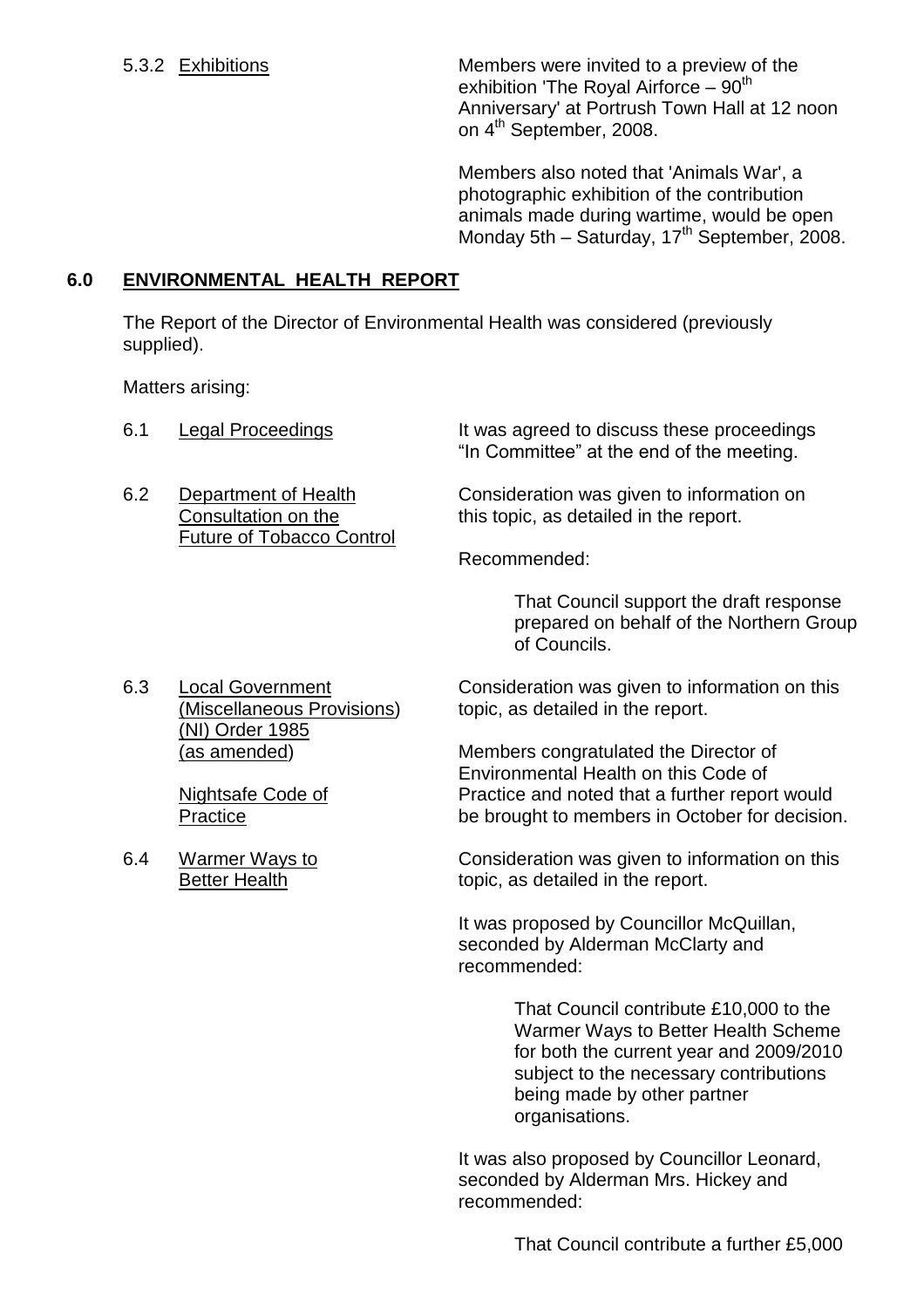to address fuel poverty in the current year.

Members noted that the Director of Environmental Health would explore options for this additional amount and would report back at a later meeting.

A member suggested that this scheme be highlighted in the next edition of the Council 'Link' magazine.

public.

That Council join the Health Promotion Agency's "Breastfeeding Welcome Here" scheme for all buildings open to the

#### 6.5 Investing for Health

- 6.6 Breastfeeding Welcome Recommended: Here – Scheme
- 6.7 Health Needs Members were invited to complete an online Assessment **Assessment** questionnaire which would assist in preparing Questionnaire **a** Council Health and Wellbeing Action Plan.

The questionnaire could be completed in Cloonavin between 5.30 p.m. –6.30 p.m. prior to the Policy and Development Committee meeting, Council meeting in September and Leisure and Environment meeting in October. The response sheet (circulated) should be filled in and returned to the Health and Wellbeing Officer to indicate preferred availability.

# 6.8 For Information

6.8.1 Emergency The Director of Environmental Health answered Planning Exercise members' various questions on this exercise Avion which was deemed successful and regarded as a model for best practice.

> A member expressed the view that Councillors should have a stronger role in gaining the co-operation of the public in the event of an emergency.

A follow-up report on the exercise would be provided later in the year.

6.8.2 Draft Caravan and Members noted that it was proposed to Mobile Homes Bill introduce legislation as a Private Member's Bill to the Assembly which would improve the legal protection afforded to caravan and mobile home owners in Northern Ireland.

# **7.0 CHAMBER OF COMMERCE**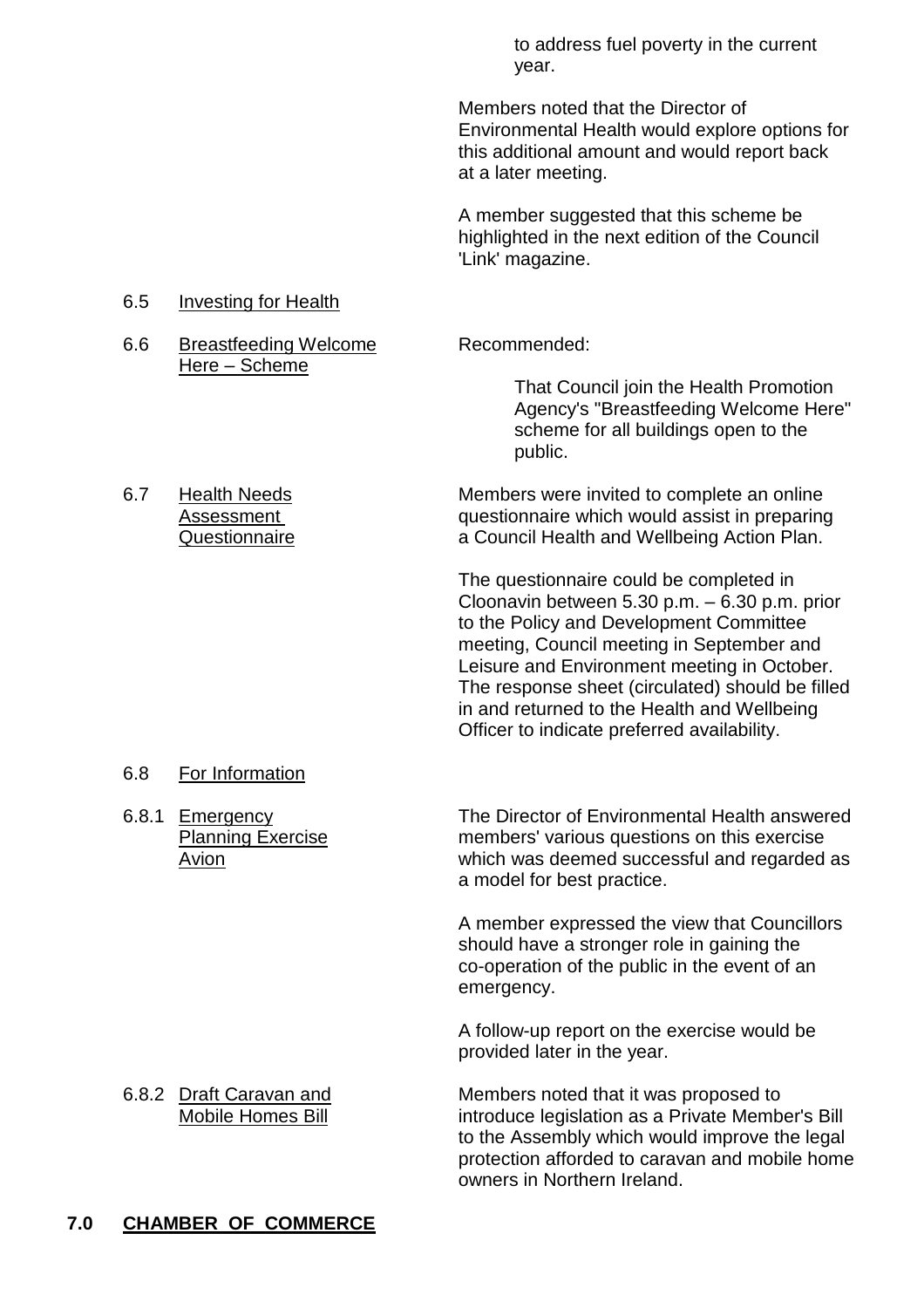Members were reminded about their invitations to the Chamber of Commerce event on 11<sup>th</sup> September, 2008.

#### **8.0 NEW CHIEF EXECUTIVE**

Members noted that the Chief Executive Designate, Mr. Roger Wilson, would attend the next Policy and Development Committee meeting and the Council meeting as an observer.

# **9.0 CONSULTATION ON CHILDREN'S SERVICES PLAN 2008-2011**

The Draft Regional Children's Services Plan had been received by email from the Northern Health and Social Services Board. Members wishing to view the plan were asked to contact the Head of Administrative Services or the Administrative Officer. Responses to the Plan are required by 23<sup>rd</sup> September, 2008.

# **10.0 ENTERPRISE PARADE, PORTSTEWART**

A member requested that Council investigate trees which require pruning at Enterprise Parade, Portstewart.

#### **11.0 TRADING RIGHTS**

A member raised concern about the inconsistency between trading controls at Council events and events which were franchised out. The Director of Leisure Services informed members that he would bring a policy to Council concerning events in the near future.

# **12.0 SEASONAL LIGHTING - PORTRUSH AND PORTSTEWART**

Several members requested that the seasonal lighting in Portrush and Portstewart be renewed. The Acting Town Clerk and Chief Executive would investigate and discuss with the relevant members.

# **13.0 DHU VARREN PARK, PORTRUSH**

A member requested that Council contact the NI Environment Agency in relation to fly-tipping at Dhu Varren Park, Portrush. The Acting Town Clerk and Chief Executive would contact the NI Environment Agency.

# **14.0 CLARAGH HILL, KILREA**

A member requested an update on refuse collection problems at Claragh Hill, Kilrea due to the construction of a new traffic island. The Acting Town Clerk and Chief Executive would investigate the matter.

# **15.0 PUBLIC TOILETS - PORTSTEWART**

Several members raised concern about the early closing time and cleanliness of public toilets in Portstewart. The Acting Town Clerk and Chief Executive advised that because of costs and security, it was policy to close the toilets at 9.00 p.m. He also informed members that cleaning was done on a regular basis. The Acting Town Clerk and Chief Executive would investigate the matter.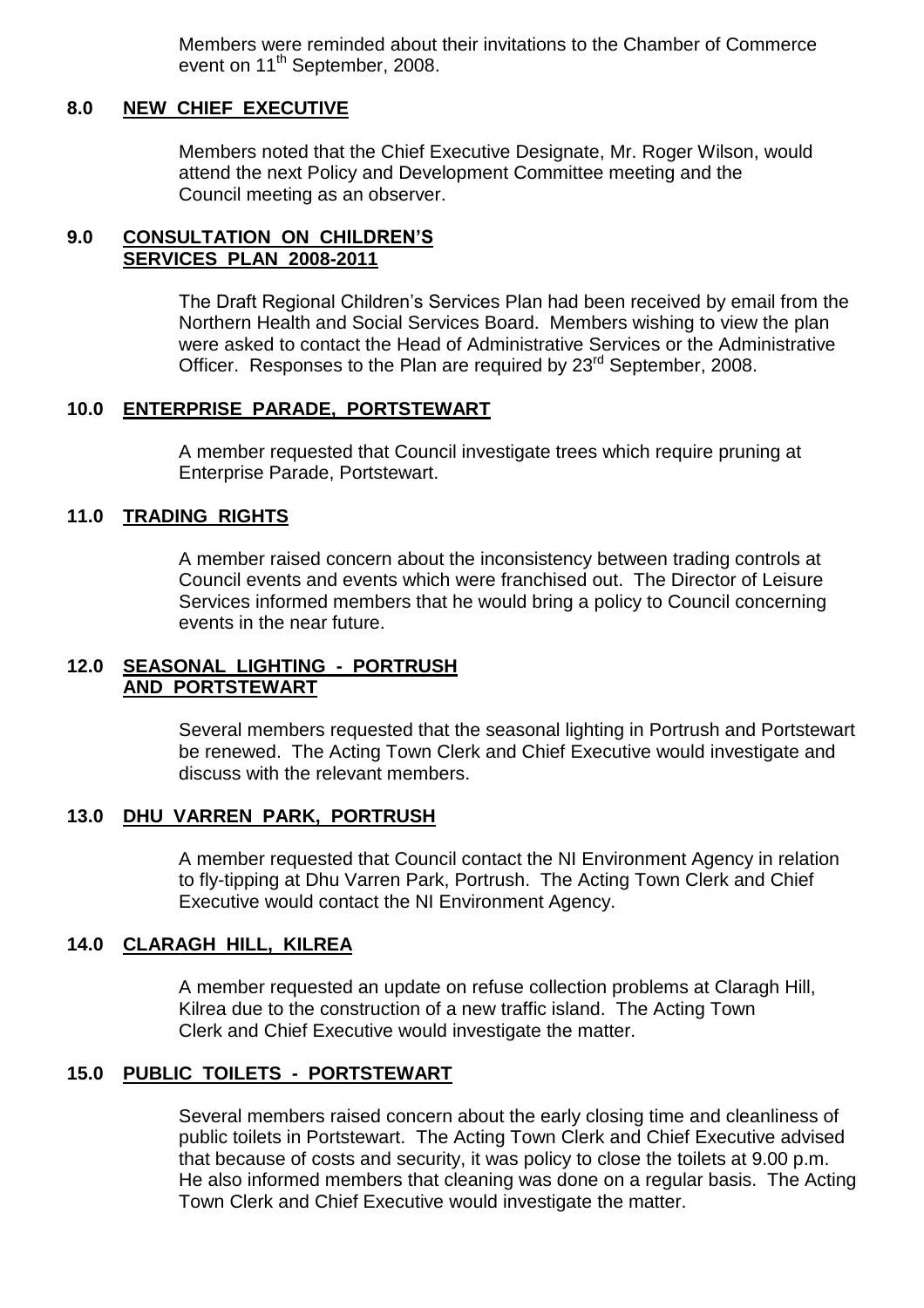# **16.0 CARRICK DHU CARAVAN PARK**

A member reported complaints about starlings at the Caravan Park. The Director of Leisure Services confirmed that the problem was being addressed.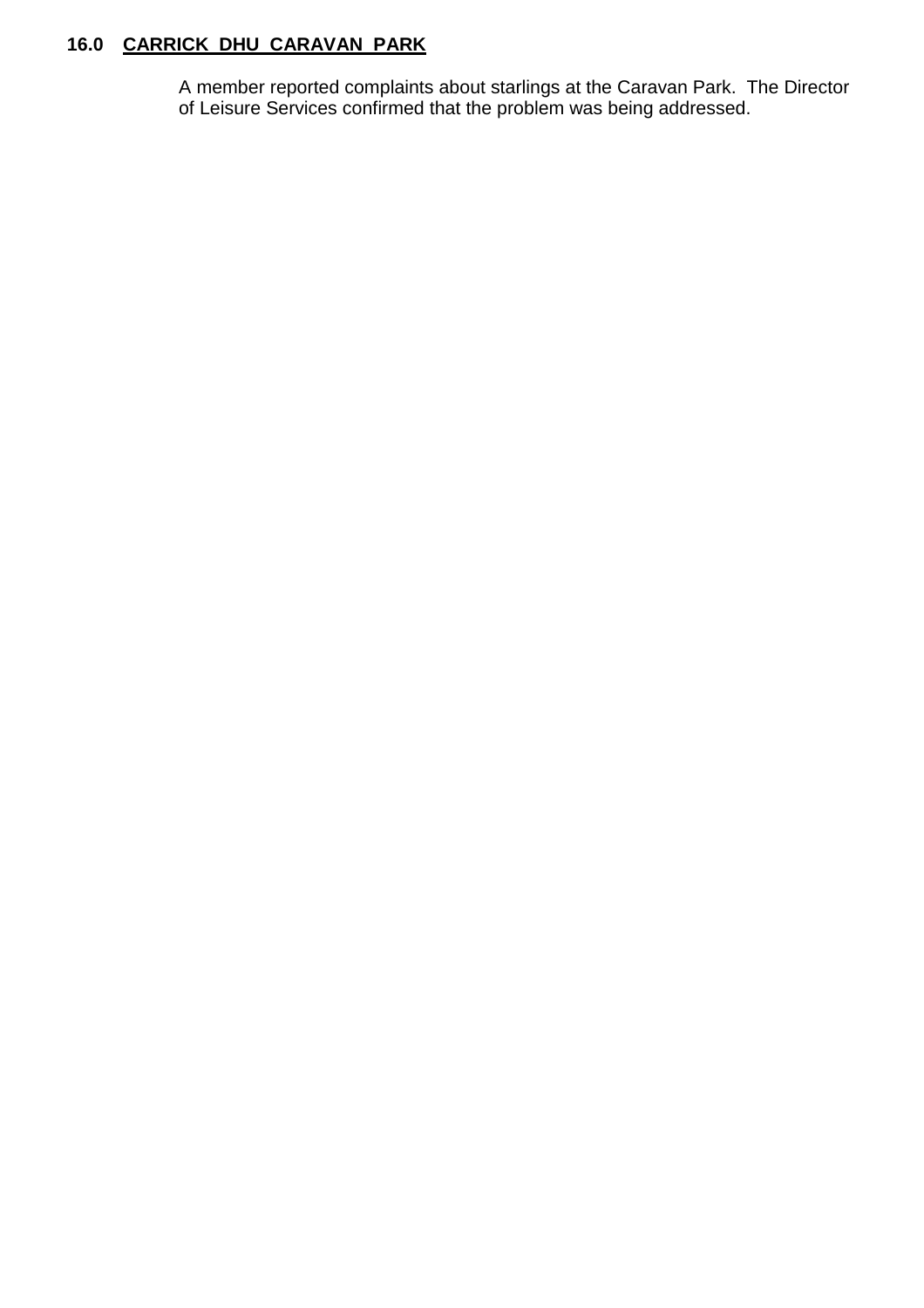# **PLANNING COMMITTEE**

# **9 th September, 2008.**

| <b>Present:</b>                          | Councillor W. A. King in the Chair                                                                                                                                                                                                        |                                                                                                                                                                |
|------------------------------------------|-------------------------------------------------------------------------------------------------------------------------------------------------------------------------------------------------------------------------------------------|----------------------------------------------------------------------------------------------------------------------------------------------------------------|
|                                          | The Mayor, Councillor D. D. Barbour                                                                                                                                                                                                       |                                                                                                                                                                |
|                                          | The Deputy Mayor, Alderman W. T. Creelman                                                                                                                                                                                                 |                                                                                                                                                                |
|                                          | <b>Aldermen</b>                                                                                                                                                                                                                           |                                                                                                                                                                |
|                                          | E. T. Black (Mrs.)<br>D. McClarty<br>(Items $2.12 - 5.0$ )<br>W. J. McClure<br>M. T. Hickey (Mrs.)                                                                                                                                        |                                                                                                                                                                |
|                                          | <b>Councillors</b>                                                                                                                                                                                                                        |                                                                                                                                                                |
|                                          | C. S. Alexander (Ms.)<br>J. M. Bradley<br>(Items $2.10 - 5.0$ )<br>O. M. Church (Mrs.)<br>J. J. Dallat<br>T. J. Deans<br>(Items $2.10 - 4.2$ )<br>E. P. Fielding (Mrs.)                                                                   | <b>B.</b> Fitzpatrick<br>S. Gilkinson<br>N. F. Hillis<br>(Items $2.3 - 5.0$ )<br><b>B.</b> Leonard<br>R. A. McPherson<br>A. McQuillan<br>(Items $2.10 - 5.0$ ) |
| <u>Also in</u><br>Attendance:            | Representatives from the Planning Service -<br>Mr. P. Duffy and Mr. R. McGrath<br>Administrative Officer, Principal Environmental Health<br><b>Officer and Administrative Assistant</b><br>Councillors Cole, Mrs. Johnston and McLaughlin |                                                                                                                                                                |
| <b>Officers in</b><br><b>Attendance:</b> |                                                                                                                                                                                                                                           |                                                                                                                                                                |
| Apologies:                               |                                                                                                                                                                                                                                           |                                                                                                                                                                |

# **1.0 WELCOME**

The Chairman welcomed everyone present to the Meeting.

# **2.0 PLANNING APPLICATIONS**

A list of eighty-three applications was presented for consideration (previously supplied).

# **Applications Deferred from Previous Meeting**

2.1 Application No. D1 C/2006/0553/F New roof to form bedroom/ensuite in roofspace to 4 no. apartments and internal works to provide staircase to roofspace and external works to block to provide balconies and change

The opinion of the Planning Service was to approve.

It was agreed that the application be approved.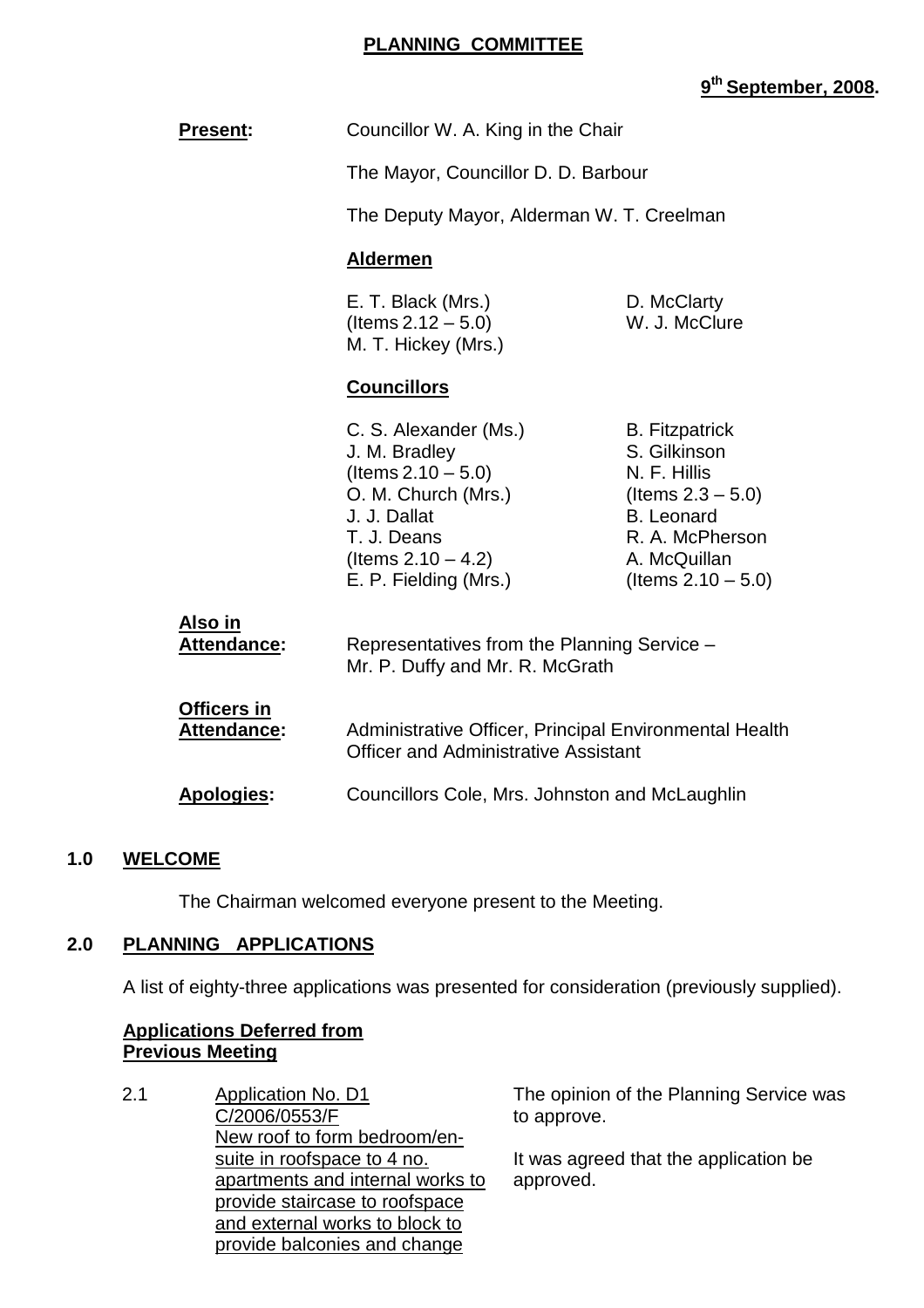external appearance at Nos. 21, 22, 23 and 24 Strand Court, Strand Road, Coleraine for Strand Court Management **Committee** 

- 2.2 Application No. D2 C/2006/1156/F Retention of access lane and hard standing as access to land for agricultural use in light of DRD approval Ref. RO/20/04/C adjacent to 51 Curragh Road, Ballymoney for Glencroft
- 2.3 Application No. D3 C/2006/1174/F Proposed 5 no. dwellings 70m north east of 24 Glen Road, Glenullin, Garvagh for J.I.M. **Developments**
- 2.4 Application No. D4 C/2007/0524/O Proposed redevelopment of site to provide 6 no. apartments with two and a half storey block and 1 no. two storey dwelling at 160 Main Street, Garvagh for Mr. and Mrs. Mullan
- 2.5 Application No. D5 C/2007/1068/F Proposed 2 no. semi-detached dwellings and associated parking at 9 York Avenue, Portstewart for York Developments
- 2.6 Application No. D6 C/2008/0171/F Proposed stables, exercise area and tack store for domestic use at 40 Isle Road, Coleraine for Ms. K. Houston
- 2.7 Application No. D7 C/2008/0189/O Site for one and a half storey farm retirement dwelling adjacent to 54 Coolnasillagh Road, Garvagh for Mrs. J. Mullan
- 2.8 Application No. D8 C/2008/0193/F Proposed flat and garage to rear

The opinion of the Planning Service was to approve.

It was agreed that the application be approved.

The opinion of the Planning Service was to approve.

It was agreed that the application be approved.

The opinion of the Planning Service was to refuse.

The application had now been withdrawn.

The opinion of the Planning Service was to refuse.

The application had now been withdrawn.

The opinion of the Planning Service was to approve.

It was agreed that the application be approved.

The opinion of the Planning Service was to approve.

It was agreed that the application be approved.

The opinion of the Planning Service was to refuse.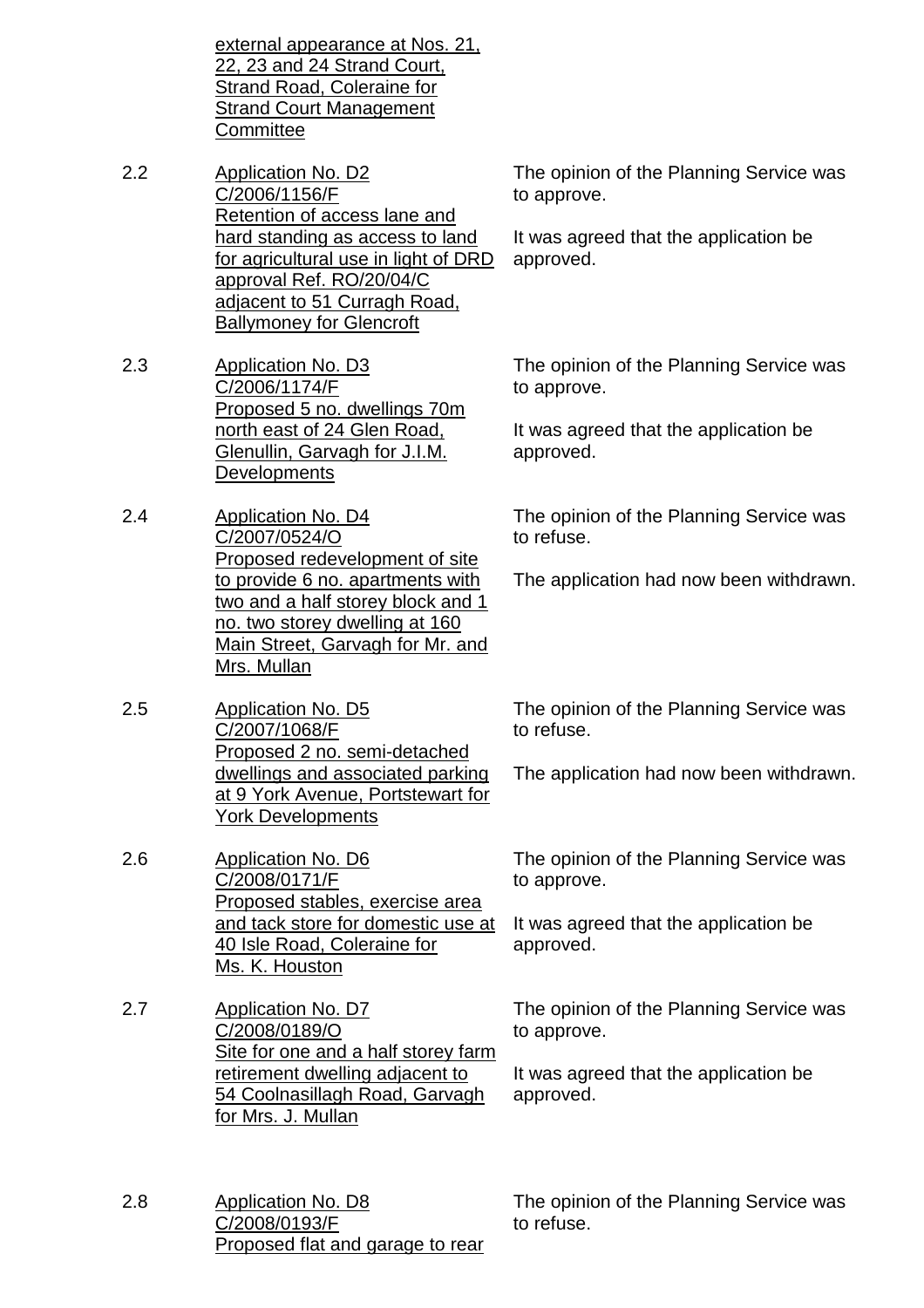yard of 35 Princess Street, Portrush for Mr. K. Devlin

2.9 Application No. D9 C/2008/0302/F Change of use – computer room to hairdressing salon at 11 Clintonville Gardens, Garvagh for Miss C. Mullan

# **New Applications**

2.11 Application No. 5

C/2006/1144/F

Restoration of ice house,

improvement of salmon cottage and redevelopment of adjoining outbuildings into three new dwellings at 50 Beach Road, Portballintrae for Mr. S. Sweeney

2.10 Application No. 2 C/2006/0682/F Demolition of existing buildings to create site for residential development comprising 34 no. apartments at Nos. 2, 4 and 6 Bath Road, Portrush for PRH Construction

It was agreed that the application be refused.

The opinion of the Planning Service was to approve.

It was agreed that the application be approved.

The opinion of the Planning Service was to approve.

Following discussion it was proposed by Councillor Ms. Alexander, seconded by Alderman Mrs. Hickey and unanimously agreed:

> That the application be deferred for one month to facilitate an office meeting on the grounds that all material planning considerations had not been assessed.

The opinion of the Planning Service was to approve.

Following discussion it was proposed by Councillor Ms. Alexander and seconded by Councillor Hillis:

> That the application be deferred for one month to facilitate an office meeting on the grounds that all material planning considerations had not been assessed.

On being put to the Meeting the proposal was carried, eight members voting in favour and six members voting against.

2.12 Application No. 13 C/2007/0876/F New residential development with associated landscaping and carparking at 59 Strand Road, Portstewart for Sunny Centre Ltd. The opinion of the Planning Service was to approve.

Alderman Mrs. Hickey referred to the type of development proposed. Mr. Duffy agreed to investigate and if the proposal was for a multiple residential development he would defer the application.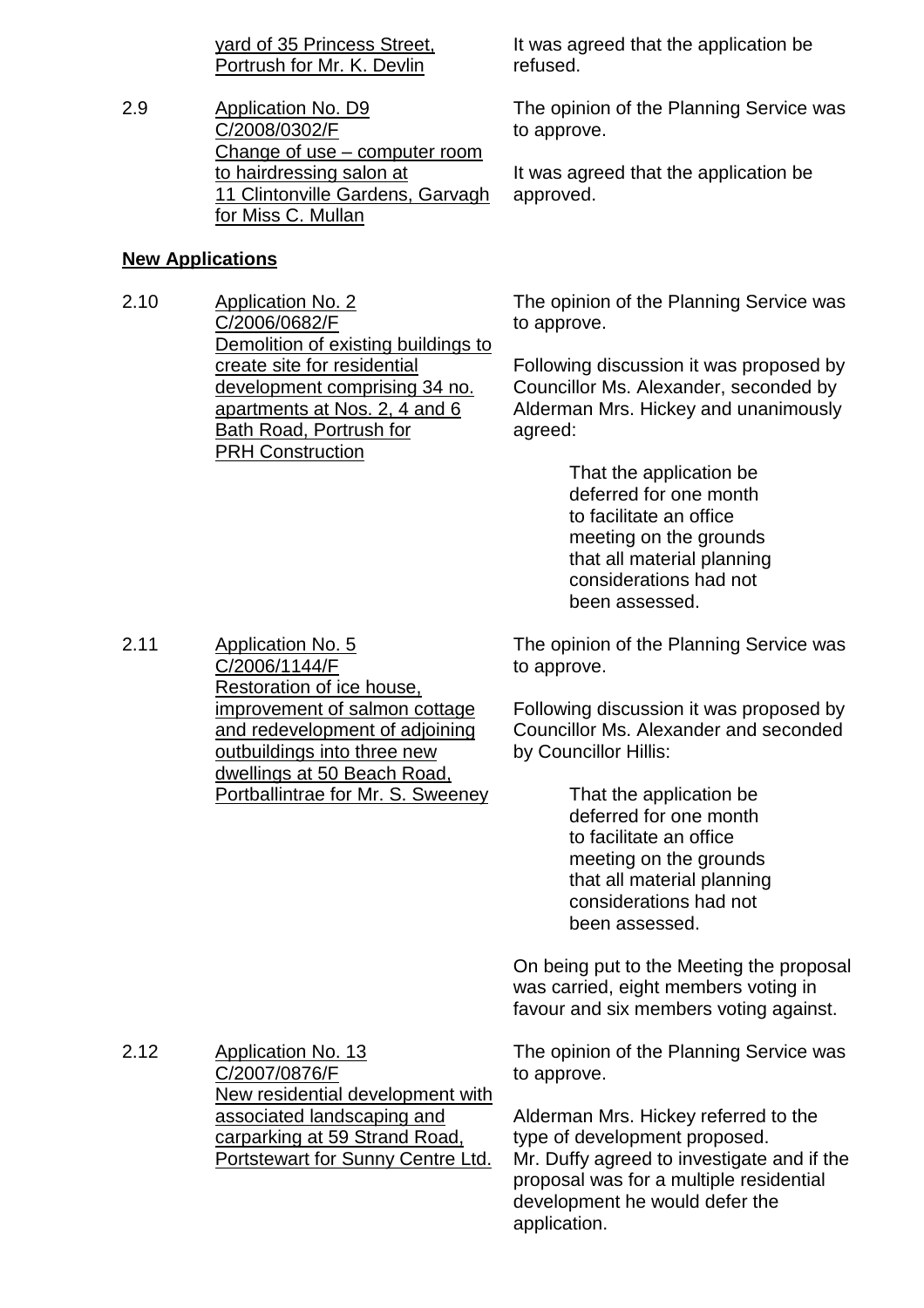2.13 Application No. 18 C/2007/1111/F Amendment to approval ref. C/2004/0723/F to provide 15 no. apartments with associated carparking and amendments to elevational treatment in lieu of licensed restaurant and 13 no. apartments at 18-23 Portmore Road, Portstewart for PRH Construction

The opinion of the Planning Service was to approve.

Consideration was given to letter of objection dated 3<sup>rd</sup> September, 2008 from Mr. B. Boston (previously supplied).

It was proposed by Councillor Fitzpatrick, seconded by Councillor Ms. Alexander and agreed:

> That the application be deferred for one month to facilitate an office meeting on the grounds that all material planning considerations had not been assessed.

The opinion of the Planning Service was to refuse.

It was proposed by Councillor McQuillan, seconded by Alderman McClarty and agreed:

> That the application be deferred for one month to facilitate an office meeting on the grounds that all material planning considerations had not been assessed.

The opinion of the Planning Service was to refuse.

It was proposed by Councillor McQuillan and seconded by Councillor Gilkinson:

> That Council support the refusal.

As an amendment it was proposed by Councillor Dallat and seconded by Alderman Mrs. Hickey:

> That the application be deferred for one month to facilitate an office meeting on the grounds that all material planning considerations had not been assessed.

On being put to the Meeting the amendment was lost, six members voting

2.14 Application No. 20 C/2008/0045/F Construction of one and a half storey dwelling house and re-use of existing outbuilding to be refurbished in its original location to be used as a garage at 126 Carrowreagh Road, Garvagh for Mr. D. Penny

2.15 Application No. 21 C/2008/0106/F Residential redevelopment as five dwellings (including replacement) at 8 Main Street, Garvagh for Slaughtaverty Developments Ltd.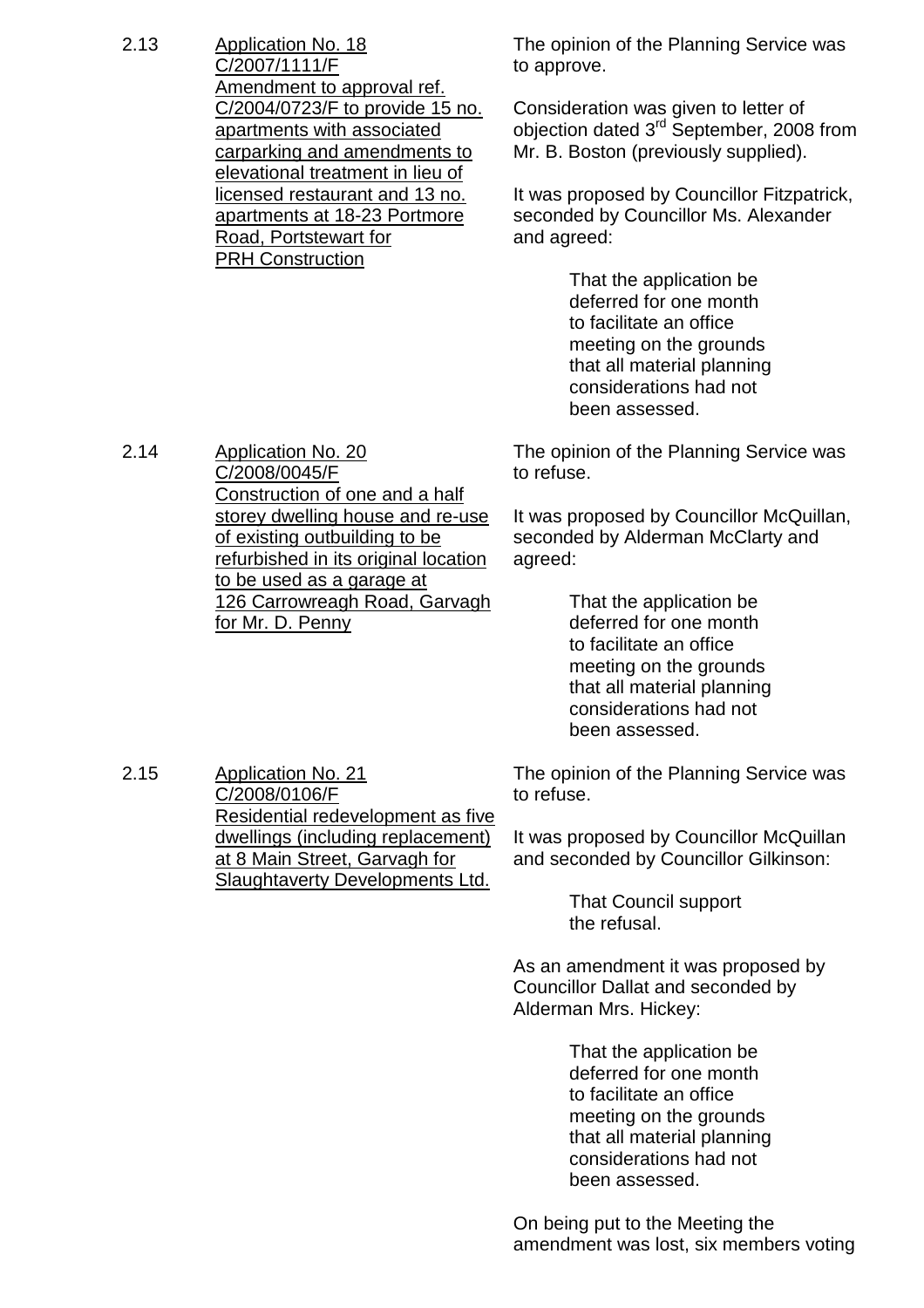in favour and seven members voting against.

The application would, therefore, be refused.

The opinion of the Planning Service was to refuse.

Consideration was given to letter dated 5<sup>th</sup> September, 2008 from Studiorogers (circulated to each member).

It was proposed by Alderman McClure, seconded by Councillor Fitzpatrick and agreed:

> That the application be deferred for one month to facilitate an office meeting on the grounds that all material planning considerations had not been assessed.

The opinion of the Planning Service was to approve.

Alderman McClarty declared an interest as a member of the Board of Governors of the DH Christie Memorial Primary School.

The Mayor declared an interest as a member of the Board of Governors of Coleraine College and Killowen Primary School.

Consideration was given to letters of objection dated  $25^{th}$  and  $30^{th}$  May, 2008 from Mrs. Angela Doherty.

Following discussion it was proposed by Councillor Bradley, seconded by Alderman McClarty and agreed:

> That the application be deferred for one month to facilitate an office meeting on the grounds that all material planning considerations had not been assessed.

It was also agreed:

That Council write to

2.17 Application No. 29 C/2008/0352/F 20m high Francis & Lewis monopole with 3 radio antennae at centre height 18.7m, 2 by 600 mm dia. dishes, 3g radio equipment cabinet and 2g equipment cabinets, 1m cabinet all within compound comprising of 1.8m high palisade fencing and 1m wide access gate at Coleraine WWTW, Cairn Road, Coleriane for O<sub>2</sub> UK Ltd.

2.16 Application No. 23 C/2008/0221/F Proposed redevelopment to provide 3 no. detached dwellings with associated car parking and private amenity at 5 and 7 Seaview Drive North, Portstewart for Shantie & Co. Ltd.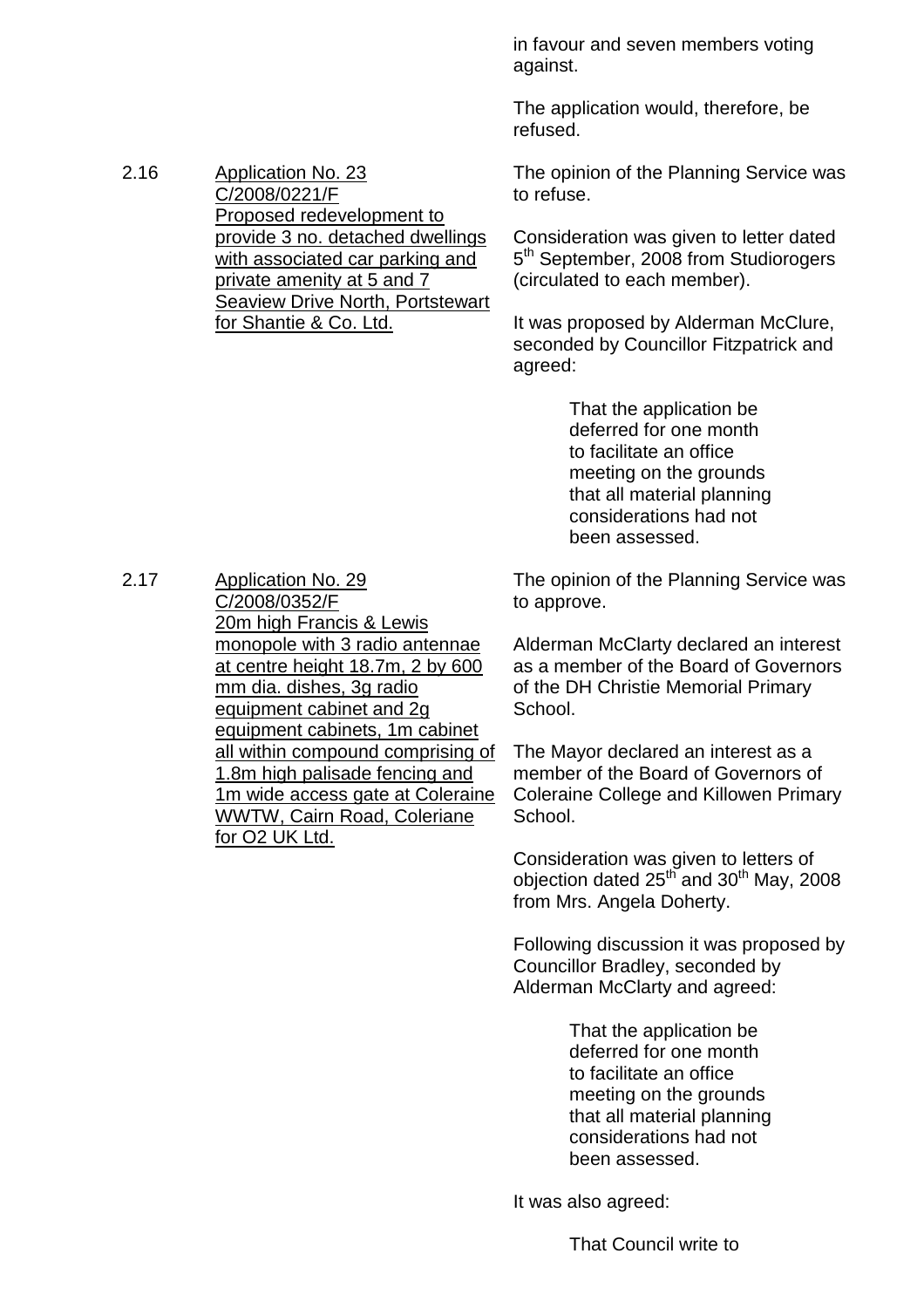Northern Ireland Water expressing concern regarding accommodating the mast on their property.

- 2.18 Application No. 32 C/2008/0362/F Omission of condition 11 on previous planning approval (C/2005/0779/F) to remove the need for a management company with all maintenance and management to be carried out by the future residents as no public communal space will exist following this revision adjacent to No. 47 Lisnagrot Road, Kilrea for Mr. J. G. Bradley
- 2.19 Application No. 47 C/2008/0501/O Proposed redevelopment of site to provide 5 no. terraced dwellings and 3 no. apartments at Clintonville Gardens, Garvagh – adjacent to and north of Kathleen Thompson Fold Housing Association for Messrs. R. Watt & Sons

The opinion of the Planning Service was to refuse.

It was proposed by Councillor Dallat, seconded by Alderman Mrs. Hickey and agreed:

> That the application be deferred for one month to facilitate an office meeting on the grounds that all material planning considerations had not been assessed.

The opinion of the Planning Service was to refuse.

It was proposed by Councillor McQuillan, seconded by Councillor Mrs. Church and agreed:

> That the application be deferred for one month to facilitate an office meeting on the grounds that all material planning considerations had not been assessed.

The opinion of the Planning Service was to refuse.

The application had now been withdrawn.

2.20 Application No. 49 C/2008/0505/F Alteration to 9 no. previously approved apartments and construction of 4 no. additional apartments and communal fitness suite at 10-16 Lower Captain Street, Coleraine for Oriental Developments Ltd.

# **3.0 OFFICE MEETINGS**

It was noted that the office meetings would be held on Friday,  $10<sup>th</sup>$  October, 2008.

#### **4.0 PLANNING ISSUES RAISED BY MEMBERS**

4.1 Edgewater Hotel Site, Portstewart Reference was made to the height of the development on the Edgewater Hotel site.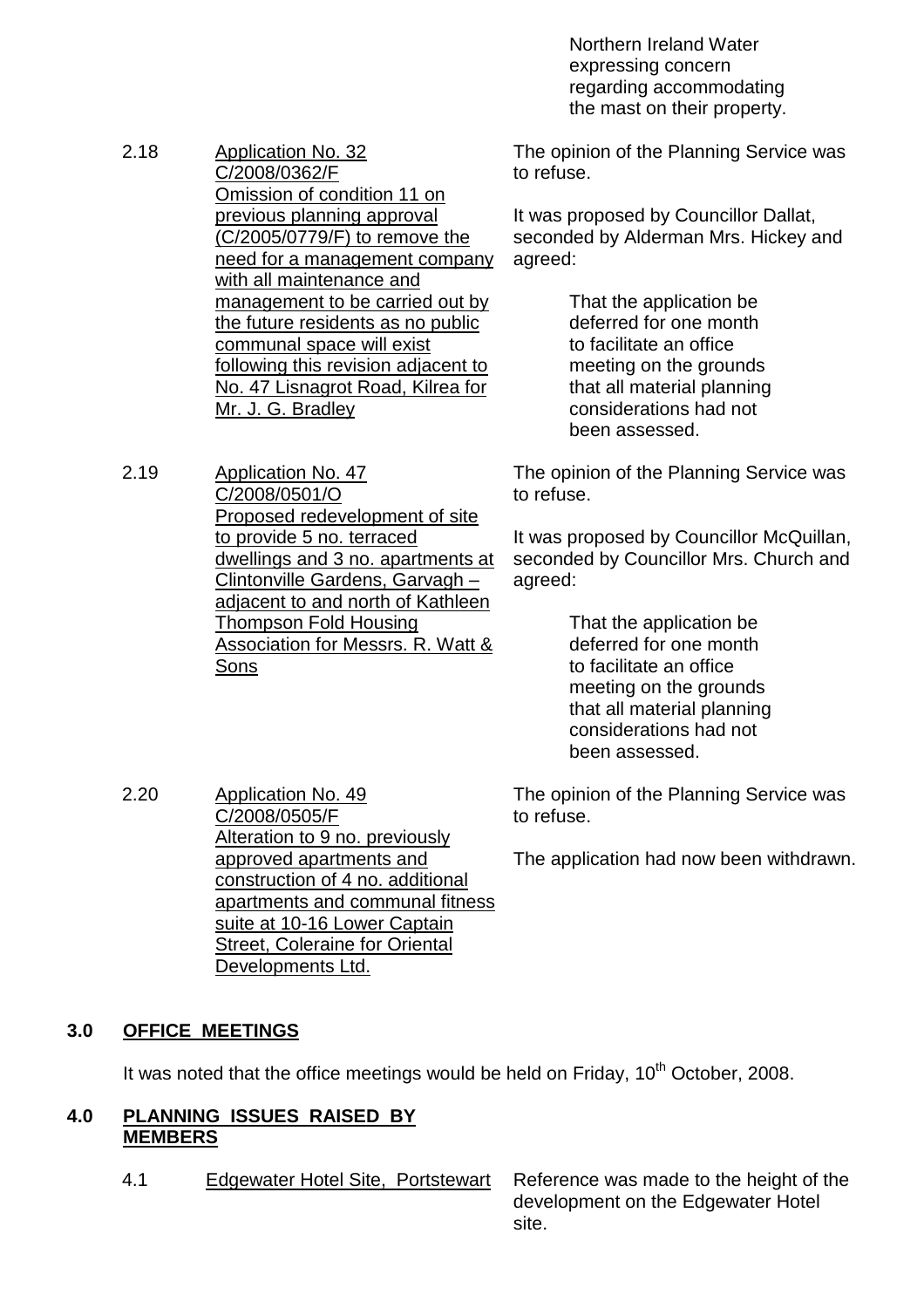|        |                                       | Mr. McGrath advised that Planning<br>Service had received a complaint that an<br>extra floor had been added and that this<br>was under investigation by the<br><b>Enforcement Section.</b>                              |
|--------|---------------------------------------|-------------------------------------------------------------------------------------------------------------------------------------------------------------------------------------------------------------------------|
|        |                                       | Concern was expressed at the<br>implications of this breach for the<br>adjoining Strand Hotel site and,<br>accordingly, it was proposed by<br>Alderman Mrs. Hickey, seconded by<br><b>Councillor Dallat and agreed:</b> |
|        |                                       | That representatives<br>from the Enforcement<br>Section be requested to<br>attend a future meeting<br>of Committee.                                                                                                     |
|        |                                       | The Administrative Officer would write to<br>the Divisional Planning Manager.                                                                                                                                           |
| 4.2    | <b>Strand Hotel Site, Portstewart</b> | Reference was made to the Strand Hotel<br>site.                                                                                                                                                                         |
|        |                                       | Reported that the current application<br>would go through the normal process.                                                                                                                                           |
| $\sim$ | Douglangerat Duise alaska             | Dafaranaa waa maada ta'anathan huulaban                                                                                                                                                                                 |

4.3 Development – Drumslade, **Portstewart** Reference was made to another building being erected at this location.

> The matter would be investigated by the Enforcement Section.

# **5.0 C/2005/0208/F AND C/2005/1379/F CRAIGMORE LANDFILL SITE - CRAIGMORE ROAD, RINGSEND, GARVAGH**

The Administrative Officer reminded members that these applications had been deferred at the August meeting pending the Minister's response to Council's request for full inquiry of the Planning Service's determination of the applications.

Members noted the response from the Minister's Acting Private Secretary dated 27th August, explaining that, in accordance with established policy, Ministers did not become involved in individual planning applications unless they gave rise to strategic policy issues and encouraging Council to engage with Planning Service on the applications in accordance with agreed consultation procedures.

After discussion, it was agreed, on the proposal of Councillor Dallat and seconded by Alderman Mrs. Hickey, to consider the options within the Judicial Review process in seeking a potential remedy.

It was further agreed that the Working Group, set up to address community concerns about waste management in the Bann District Electoral Area, be included in discussions regarding any potential legal challenge.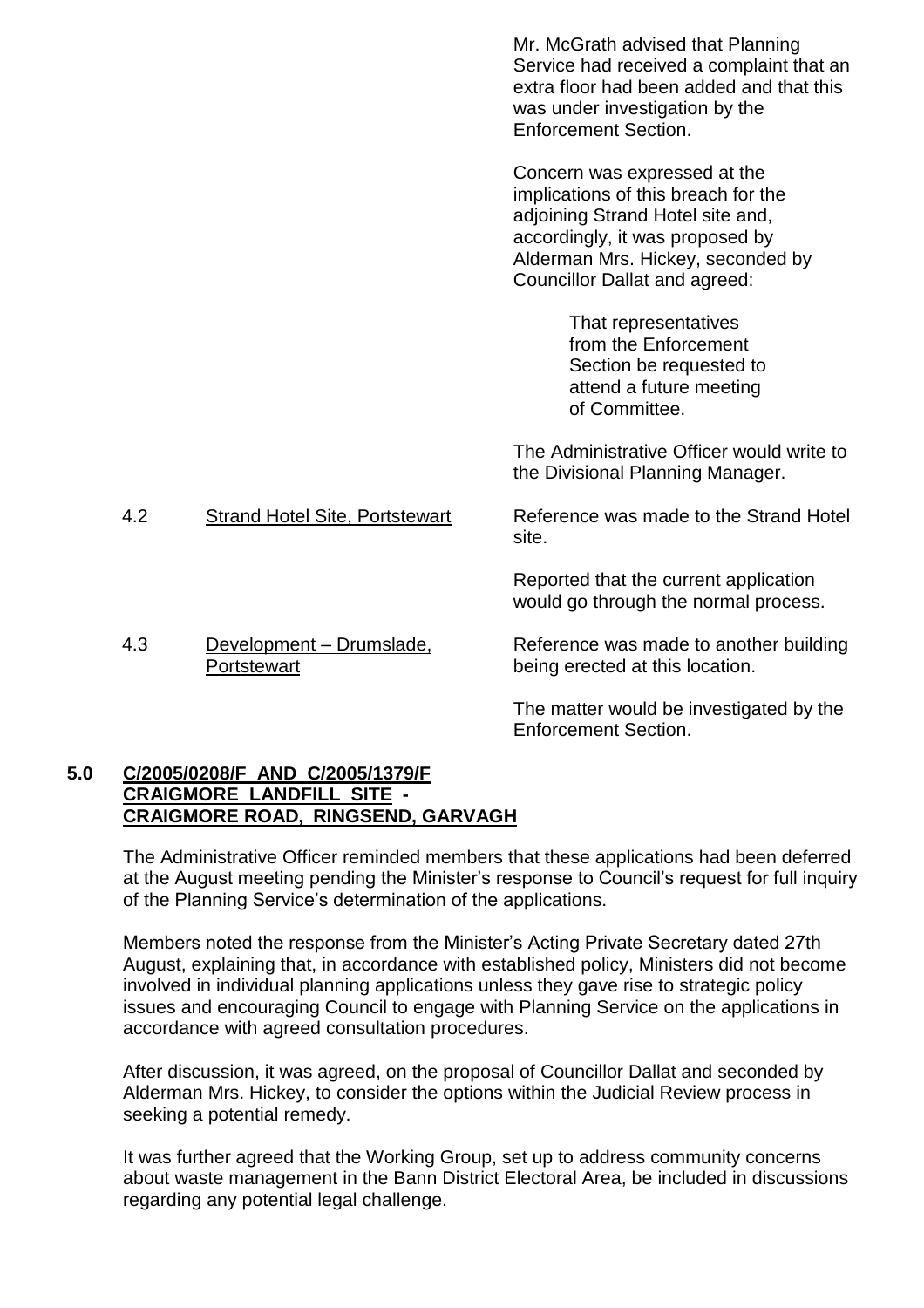# **POLICY AND DEVELOPMENT COMMITTEE**

# **16th September, 2008.**

| <b>Present:</b>                          | Alderman W. J. McClure, in the Chair                                                                                                          |                                                                                                                                                                    |  |
|------------------------------------------|-----------------------------------------------------------------------------------------------------------------------------------------------|--------------------------------------------------------------------------------------------------------------------------------------------------------------------|--|
|                                          | The Mayor, Councillor D. D. Barbour                                                                                                           |                                                                                                                                                                    |  |
|                                          | The Deputy Mayor, Alderman W. T. Creelman                                                                                                     |                                                                                                                                                                    |  |
|                                          | Aldermen                                                                                                                                      |                                                                                                                                                                    |  |
|                                          | E. T. Black (Mrs.)<br>D. McClarty<br>(Items $2.0 - 12.0$ )<br>M. T. Hickey (Mrs.)                                                             |                                                                                                                                                                    |  |
|                                          | Councillors                                                                                                                                   |                                                                                                                                                                    |  |
|                                          | C. S. Alexander (Ms.)<br>(Items $1.0 - 11.0$ )<br>J. M. Bradley<br>O. M. Church (Mrs.)<br>A. S. Cole<br>J. J. Dallat<br>E. P. Fielding (Mrs.) | <b>B.</b> Fitzpatrick<br>S. Gilkinson<br>N. F. Hillis<br>W. A. King<br>R. A. McPherson<br>A. McQuillan                                                             |  |
| <b>Officers in</b><br><b>Attendance:</b> | <b>Finance Officer and Administrative Assistant</b>                                                                                           | Acting Town Clerk & Chief Executive, Director of Corporate<br>Services, Head of Development Services, Head of<br>Administrative Services, Human Resources Manager, |  |
| Apology:                                 | <b>Councillor Mrs. Johnston</b>                                                                                                               |                                                                                                                                                                    |  |
| Also in<br><b>Attendance:</b>            | Mr. Roger Wilson                                                                                                                              |                                                                                                                                                                    |  |

# **1.0 WELCOME**

The Chairman welcomed everyone to the meeting, with a special welcome to Mr. Roger Wilson who would be taking up the Town Clerk and Chief Executive position with Council, later in the month.

# **2.0 CORPORATE SERVICES REPORT**

The Report of the Director of Corporate Services was considered (previously supplied).

Matters arising:

2.1 Sickness Absence - Year Mrs. A. Lennon, HR Manager, reported on ended 31<sup>st</sup> March, 2008 sickness absence for 2007/08 and highlight sickness absence for 2007/08 and highlighted various issues viz:

- overall absence down by 6.15% on the previous year;
- the significant proportion of stress related illness and steps being taken to reduce this;
- **•** strategies to reduce levels of sickness absence –both short term and long term.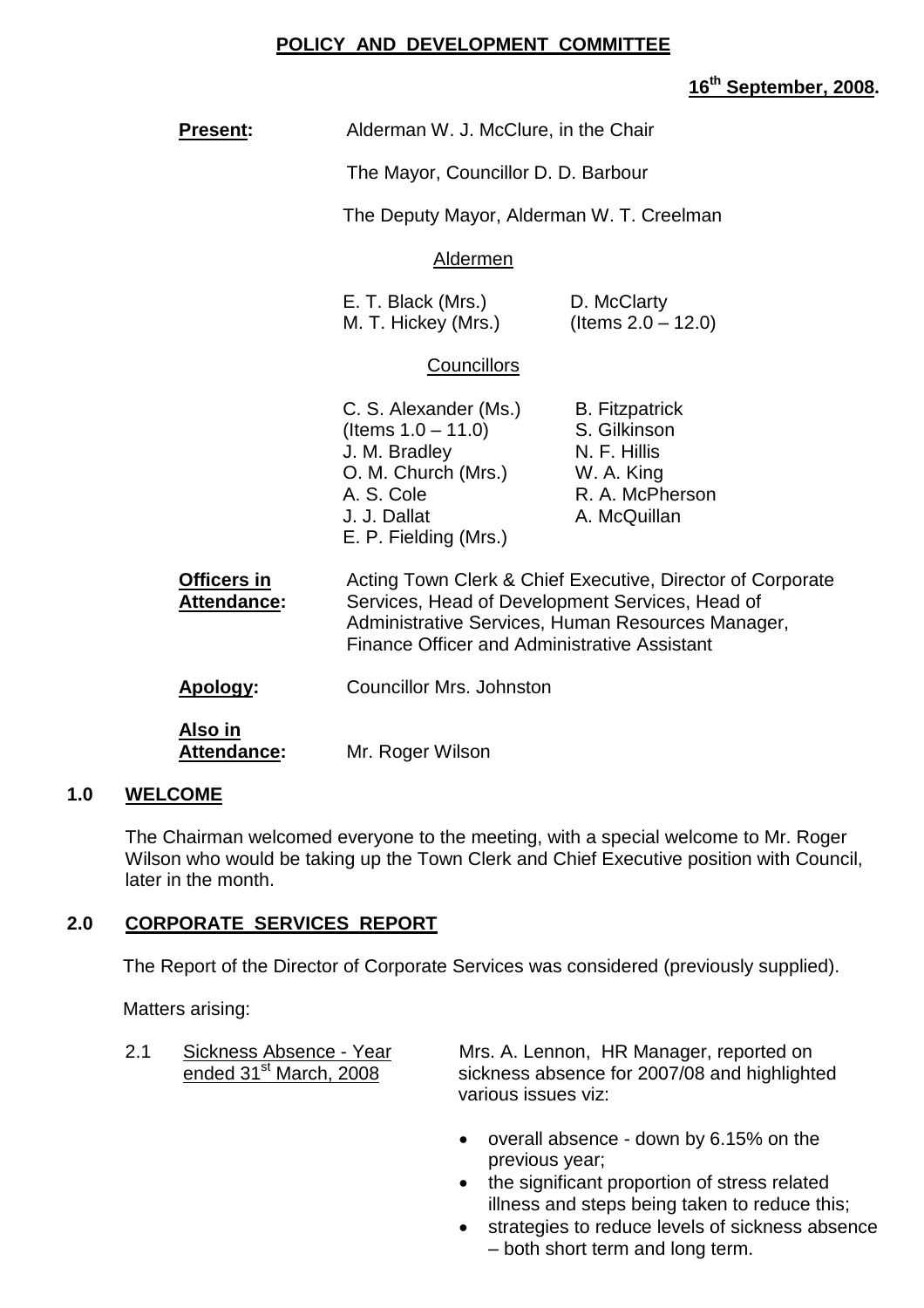During a period of discussion, Mrs. Lennon answered members' queries and agreed to:

- (a) provide a breakdown of sickenss absence by sector, at a future meeting;
- (b) check if any research had been done relating to stress among Councillors.

2.2 Abstract of Accounts 2007/08 Consideration was given to the Abstract of Accounts 2007/08.

> During a period of discussion, the Director of Corporate Services answered members' queries on various issues including:

- (i) Loans;
- (ii) Short term investments;
- (iii) Debtors.

Members noted that claims of vacant possession for rates purposes had risen by 100% across all areas. Land and Property Services would shortly be requesting the support of councils to investigate claims of vacant house possession by council area. Additional costs incurred by councils would be reimbursed by Land and Property Services.

2.3 Budget Report – Period 4 Consideration was given to the Budget Report for Period 4 and the contents noted.

> In response to members' concerns in relation to increased costs exceeding budgets, the Finance Officer confirmed that spending would be looked at across all services to assess possible cutbacks. A report would then be brought back to members.

In response to a member's query in relation to an incident at the weighbridge at Craigahulliar Landfill Site, the Acting Town Clerk and Chief Executive confirmed that a report would be brought 'In Committee' to a future meeting of Committee.

- 
- Exercise by Local Government issues, viz: Auditors of their functions in the year to  $31<sup>st</sup>$  March, 2008 (i) loans;
- 

2.4 National Fraud Initiative Members noted information on this topic, as contained in the report.

2.5 Report of Chief Local The Director of Corporate Services presented Government Auditor – The this report to members and highlighted key

- 
- (ii) update on governance arrangements;
- (iii) contributions made to other bodies.

2.6 Commencement of New Town Members noted that Mr. Roger Wilson would Clerk and Chief Executive take up post with Council on Monday 29<sup>th</sup> September, 2008.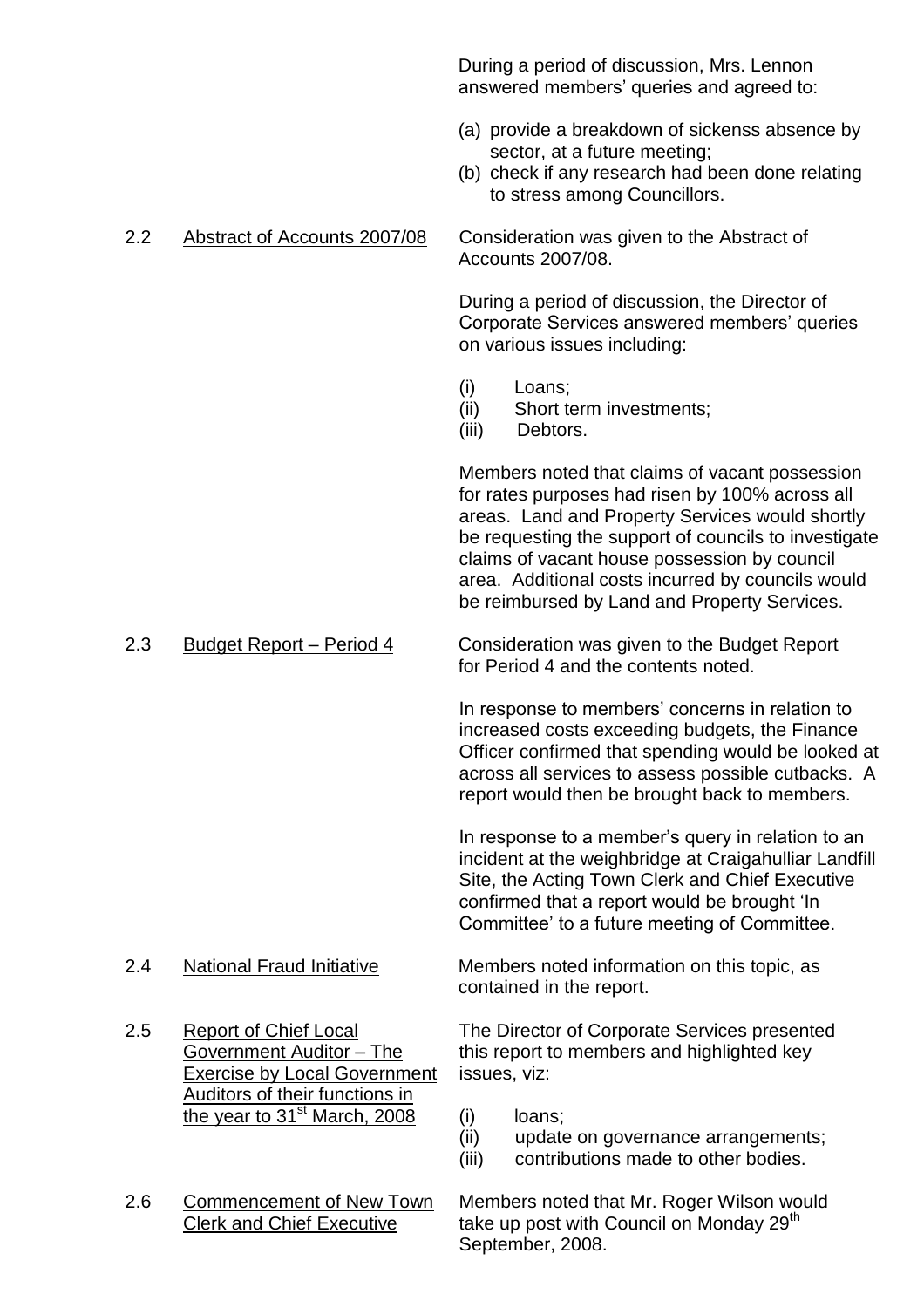Recommended:

That Mr. Wilson be added as a nominated cheque signatory with effect from 29<sup>th</sup> September, 2008.

- 2.7 Accounts Members noted that Accounts for July 2008 had been circulated.
- 2.8 Appointments The following appointments had been made in accordance with the Local Government Staff Commission's Code of Procedures on Recruitment and Selection:

# Leisure Services Department

Collections Access Assistant: Miss R. Radcliffe

Part Time Clerical Officer (Ballysally): Miss L. Dempster

Part Time Centre Attendant - Kilrea Sports Complex: Mrs. M. McKillen

Technical Services Department

Compactor Driver: Mr. C. McNeill

Corporate Services Department

Clerical Assistant: Miss E. Mitchell

Environmental Health Department

Clerical Assistant: Miss K. Shields

# **3.0 AUDIT COMMITTEE - MINUTES DATED 30TH JUNE, 2008 AND ASSOCIATED REPORTS**

Members noted the Minutes of the Audit Committee meeting held on 30<sup>th</sup> June, 2008 and associated reports (previously supplied).

# **4.0 DEVELOPMENT SERVICES REPORT**

The Report of the Head of Development Services was considered (previously supplied).

Matters arising:

4.1 BPSA UK Pro Surf Tour, The organisers of this event had again Portrush Open **requested to use the Watersports Centre at** East Strand as a base for the 2008 event in November, as in 2007.

The total budget for the event would be £15,600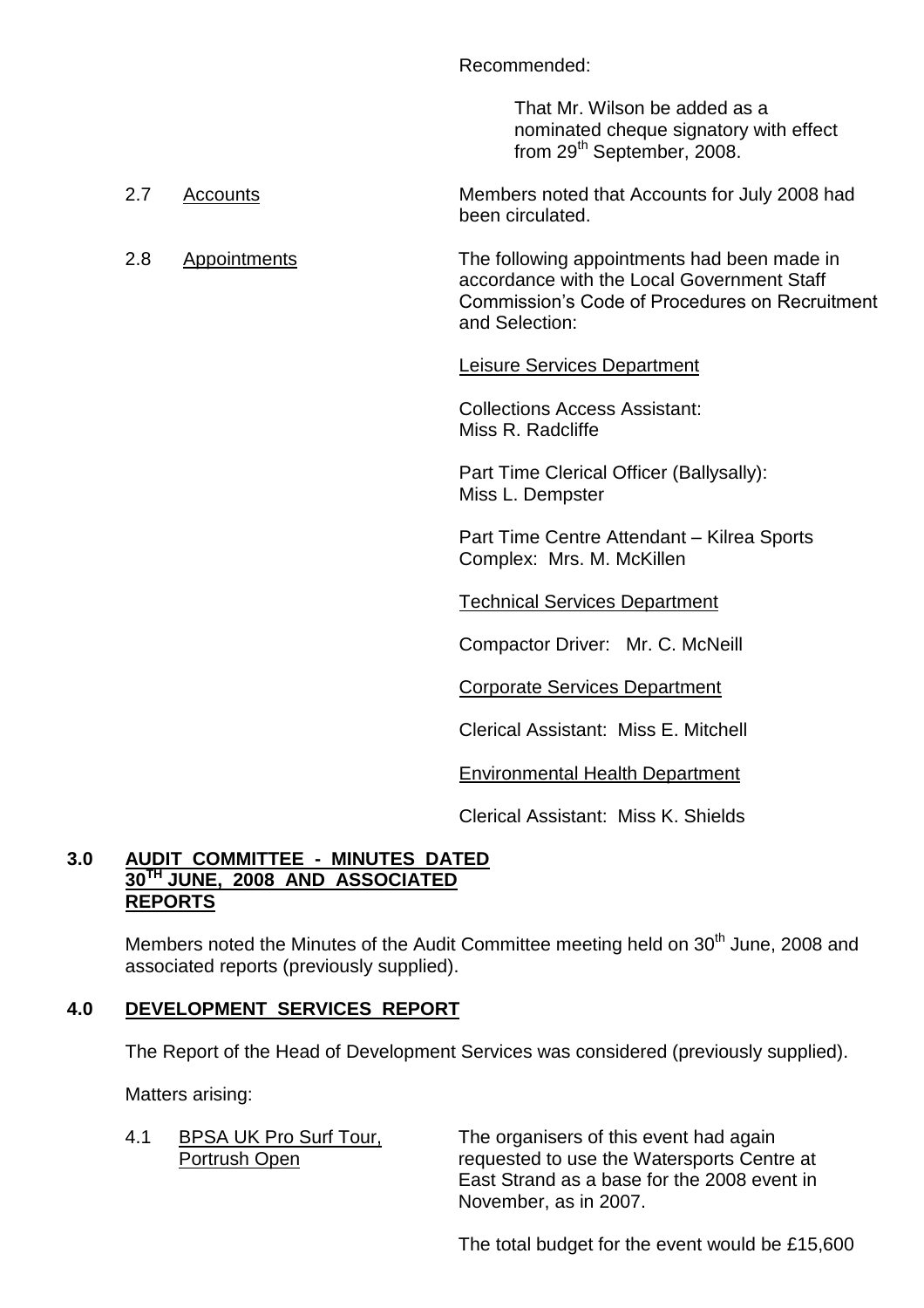|     |                                                      |       | and the organisers had requested that Council<br>contribute £4,000 to this, with limited support in<br>kind. All other monies would be generated from<br>private sponsorships. |  |
|-----|------------------------------------------------------|-------|--------------------------------------------------------------------------------------------------------------------------------------------------------------------------------|--|
|     |                                                      |       | Recommended:                                                                                                                                                                   |  |
|     |                                                      |       | That Council contribute £4,000 and<br>support in kind towards the BPSA UK Pro<br>Surf Tour, Portrush Open 2008.                                                                |  |
| 4.2 | <b>Food Initiative</b>                               |       | Consideration was given to information on this<br>topic, as contained in the report.                                                                                           |  |
|     |                                                      |       | Recommended:                                                                                                                                                                   |  |
|     |                                                      |       | That Council work with neighbouring<br>councils on the preparatory work to<br>develop a regional food initiative at a cost<br>of £1,882.00.                                    |  |
| 4.3 | For Information                                      |       | Members noted information on the following<br>topics, as contained in the report:                                                                                              |  |
|     |                                                      | (i)   | DETI Funding – the Economic Development<br>Officer would present a report on this topic<br>at a future meeting.                                                                |  |
|     |                                                      | (ii)  | Rural Development Programme Update.                                                                                                                                            |  |
|     |                                                      | (iii) | North Coast Folk Festival - Portrush and<br>Portstewart.                                                                                                                       |  |
|     |                                                      | (iv)  | Local Democracy Week - Alderman Mrs.<br>Hickey confirmed that she would take part.                                                                                             |  |
| 4.4 | <b>North East Cluster Peace III</b><br><b>Update</b> |       | It was agreed that this item be considered 'In<br>Committee' at the end of the meeting.                                                                                        |  |

# **5.0 LAND AND PROPERTY**

The Report of the Head of Administrative Services on Land and Property was considered (previously supplied).

| 5.1 | <b>Council's Asset Register</b> | The Head of Administrative Services presented<br>the first five draft maps from Council's Asset<br>Register (previously supplied). Members were<br>encouraged to review the maps and refer any<br>queries or comments to Mr. Snelling. |
|-----|---------------------------------|----------------------------------------------------------------------------------------------------------------------------------------------------------------------------------------------------------------------------------------|
|     |                                 | Further maps would be provided on a monthly basis<br>and a consolidated booklet, amended as necessary<br>in response to points raised, would be provided to<br>members and middle managers when the work was<br>completed.             |
|     | Desusate from Deade Cangas      | Tue requeste fer Council's se speration had been                                                                                                                                                                                       |

# 5.2 Requests from Roads Service Two requests for Council's co-operation had been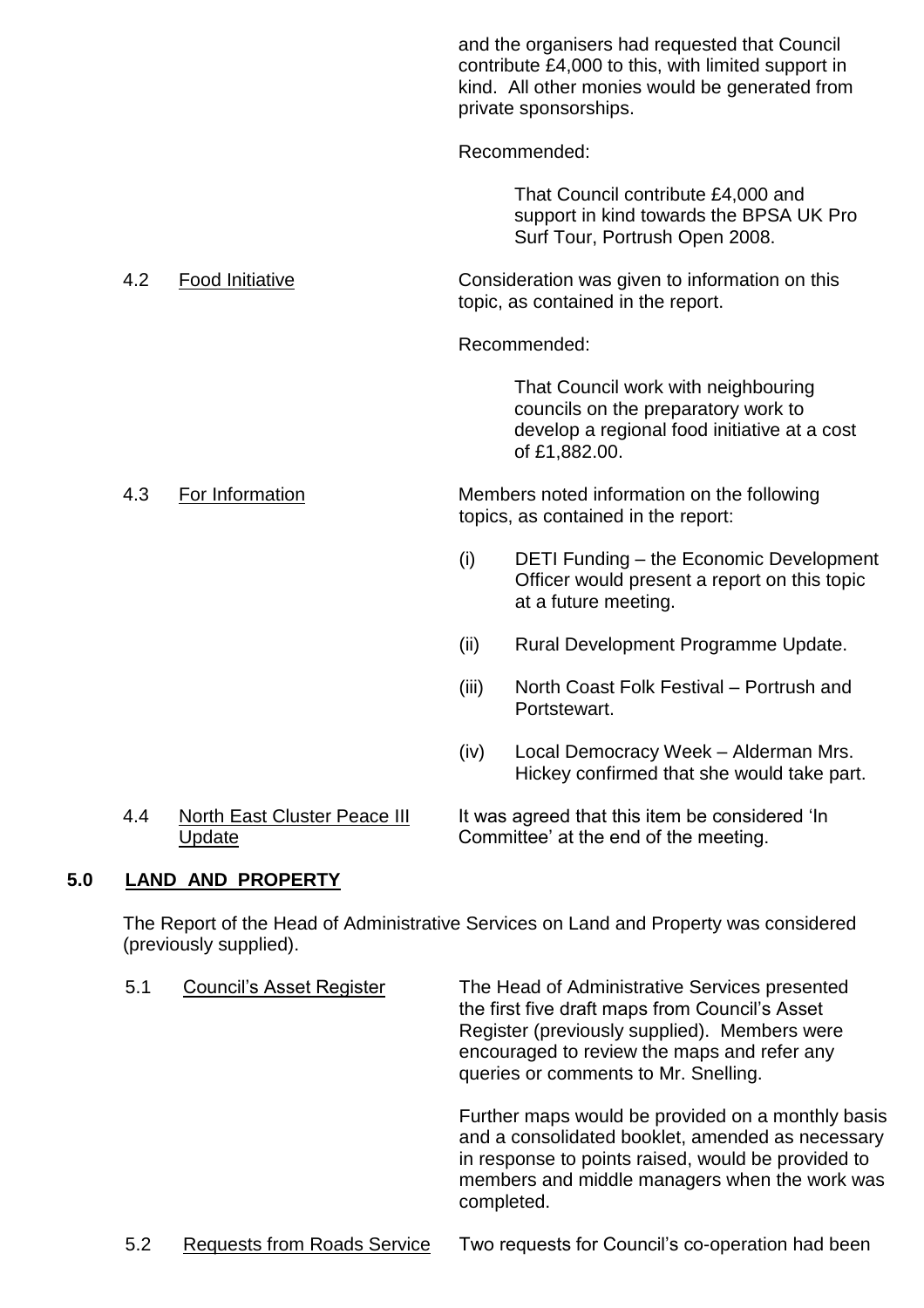received from Roads Service.

5.2.1 Strand Road, Coleraine Council's approval was sought for the demolition of a short length of wall at the bus stop opposite Strand Road petrol station to facilitate erection of two bus shelters in Council grounds. All costs would be paid by Roads Service.

Recommended:

That Council approve the request.

5.2.2 Hanover Place, Council had been asked to make available the Coleraine footpath behind the stone wall beside the boathouse at Hanover Place. This would allow development of a more continuous cycle path and footpath provision from the redevelopment of Tesco to the new bridge. Roads Service would then propose to adopt the footpath.

> It was noted that the development of the footpath would necessitate the loss of one parking space, which would require discussions with the lease holders of the boathouse.

Recommended:

That Council approve the request.

Mr. Snelling would draw Roads Service's attention to the fact that this was also the site of an old cemetery.

# **6.0 PUBLIC AUTHORITY (REFORM) BILL**

Read letter from the Committee for the OFMDFM inviting email response to the Committee Stage of this Bill.

Closing date for submission is Friday  $26<sup>th</sup>$  September, 2008 and information on the Bill is available from the Assembly's website.

Any member interested in having sight of the Bill was asked to contact the Administrative Officer.

# **7.0 RURAL CHAMPION: PUBLIC PARTICIPATION EVENTS**

Members noted details on the closest of a series of presentations which were being held by DARD in conjunction with the ongoing public consultation viz:

- Loughgiel Community Centre, 75 Shelton Road, Ballymena:  $23^{rd}$  September, 2008 – 7.15pm – 9.00pm.
- Moneymore Recreation Centre, Moneyhaw Road, Moneymore:  $30^{th}$  September, 2008 – 7.15pm - 9.00pm.